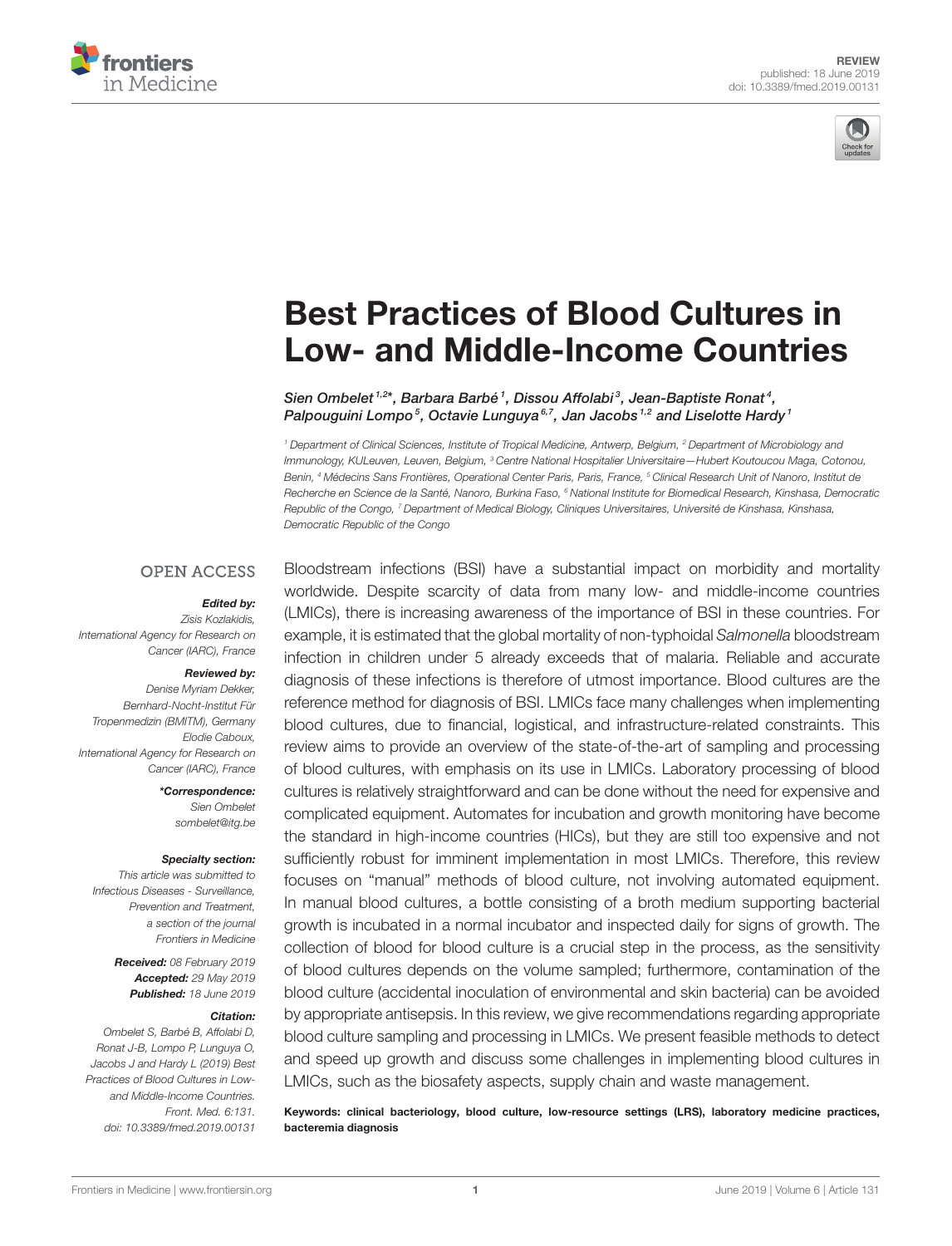## INTRODUCTION

#### Scope of This Review

This review provides an overview of current best practices in sampling and processing blood cultures in low- and middleincome countries (LMICs). LMICs are defined depending on gross national income per capita by the World Bank<sup>[1](#page-1-0)</sup>. LMICs face many challenges when implementing laboratory medicine, related to lack of financial and human resources and infrastructure [\(1\)](#page-18-0). Since most studies on blood cultures have been performed in high-income countries (HICs), many recommendations from these studies cannot be easily adopted in LMICs. This review will therefore focus on blood culture methods and techniques appropriate for settings with limited resources. Studies conducted in LMICs will be mentioned explicitly when available.

Furthermore, attention will be given to caveats and obstacles of implementing blood cultures in LMICs. The details of implementing such a blood culture system in microbial surveillance and techniques used for identification and antibiotic susceptibility testing will not be discussed. In addition, advice on implementation of quality management for clinical bacteriology in LMICs has already been described elsewhere [\(2\)](#page-18-1).

#### Blood Culture Definitions and Work-Flow

In normal conditions, blood is sterile. Severe localized or systemic infections can cause micro-organisms to enter the bloodstream through the lymphatic system. This presence of bacteria in the bloodstream is called "bacteremia." Most of the time, these bacteria are cleared quickly by the immune system. In the case of overwhelming infections or intravascular focus of infection, the immune system may be unable to clear the bacteria from the blood, resulting in a bloodstream infection (BSI) [\(3\)](#page-18-2). The micro-organisms responsible for this infection can be identified by blood culture. A blood culture consists of a blood sample from a patient, suspected to have a BSI, which is inoculated into a specialized blood culture bottle containing a broth (i.e., liquid) medium that supports optimal growth of bacteria. The concentration of bacteria in the blood of patients with BSI is very low [\(4\)](#page-18-3), therefore direct culture on an agar plate cannot detect the presence of bacteria in the patient's blood. Once the blood is inoculated into the blood culture bottle, further amplification of the bacteria can take place, ultimately leading to visible bacterial growth. When growth of bacteria is detected in the blood culture bottle, a Gram stain of the blood-broth mixture is done to confirm presence of micro-organisms and distinguish between Gram-positive, Gram-negative bacteria and yeasts (**[Table 1](#page-3-0)**). This and other microscopic information, such as shape and configuration of the bacteria, can orient the clinician to the identification of the bacteria causing the BSI and hence to the most appropriate antibiotic treatment. A subculture of the blood-broth mixture on an agar plate is then done to obtain colonies of the pathogen, on which further identification and antibiotic susceptibility testing can be performed. See **[Figure 1](#page-2-0)** for a visualization of the blood culture workflow and **[Table 2](#page-5-0)** for definitions regarding blood cultures.

#### Indications for Blood Culture

Blood cultures must be obtained whenever there is a clinical suspicion of BSI. However, it is currently not clear which clinical signs are good predictors for BSI. Many predictive models to optimize the yield of blood cultures have been proposed, but so far only two of these have been shown to reliably distinguish between high ( $>30\%$ ) and low ( $<3\%$ ) risk of BSI, according to a 2015 systematic review [\(8\)](#page-19-0). Of these, one model is a computerized system using a causal probabilistic network with input of many different variables [\(9\)](#page-19-1), compromising its possible use in LMICs, and the other has been validated only for patients with community-acquired pneumonia [\(10\)](#page-19-2). Moreover, none of these validated models are used in routine clinical practice, possibly because they are too complicated to calculate at the bedside and because of their reliance on laboratory data that are not available at the time of blood sampling [\(8\)](#page-19-0).

Other well-studied clinical predictive models are the SIRS criteria (systemic inflammatory response syndrome) and the Shapiro criteria [\(11,](#page-19-3) [12\)](#page-19-4) (see **[Figure 2](#page-4-0)**). Both these models have demonstrated high sensitivity but low specificity [\(14–](#page-19-5)[16\)](#page-19-6) and rely on laboratory parameters that are not readily available in most LMICs. Their usefulness in daily practice is therefore rather limited.

In 2016, the Third International Consensus Definitions Task force described an easy clinical score to identify patients at risk of sepsis, the quick Sequential Organ Failure Assessment (qSOFA) score [\(13\)](#page-19-7) (see **[Figure 2](#page-4-0)**). Sepsis is defined as life-threatening organ dysfunction caused by a dysregulated host response to infection [\(17\)](#page-19-8). It can occur with or without bloodstream infection. The predictive validity of the qSOFA for in-hospital mortality outside of intensive care units was higher than that of the SOFA and SIRS criteria (which are more elaborate). However, as qSOFA was validated on patients already suspected of infection, it cannot be used to differentiate patients with infection from those without infection.

In **[Figure 3](#page-4-1)**, we propose a set of clinical indications for sampling blood cultures in LMICs. These indications were based on known common causes of BSI [\(3\)](#page-18-2), the qSOFA criteria [\(13\)](#page-19-7) and experience within our research network [\(18,](#page-19-9) [19\)](#page-19-10). For neonates, blood culture indications are different and more complex; we refer to other resources for more information [\(20](#page-19-11)[–22\)](#page-19-12).

#### Collection of Blood for Blood Culture

The process of collection of blood for blood culture is very important for the quality of the results [\(23\)](#page-19-13). It requires applying a tourniquet on the arm, palpating the vein that will be used for the sampling, and applying appropriate antiseptics at the place of sampling. After antisepsis, the vein should not be touched anymore unless wearing sterile gloves. Next, the vein is pierced with either a needle and syringe or a butterfly needle. A sufficient volume of blood is aspirated either directly into the blood culture bottle (with certain bottle types and use of butterfly needle) or into a syringe and next divided over the blood culture bottles.

<span id="page-1-0"></span><sup>1</sup>[https://blogs.worldbank.org/opendata/new-country-classifications-income](https://blogs.worldbank.org/opendata/new-country-classifications-income-level-2018-2019)[level-2018-2019](https://blogs.worldbank.org/opendata/new-country-classifications-income-level-2018-2019)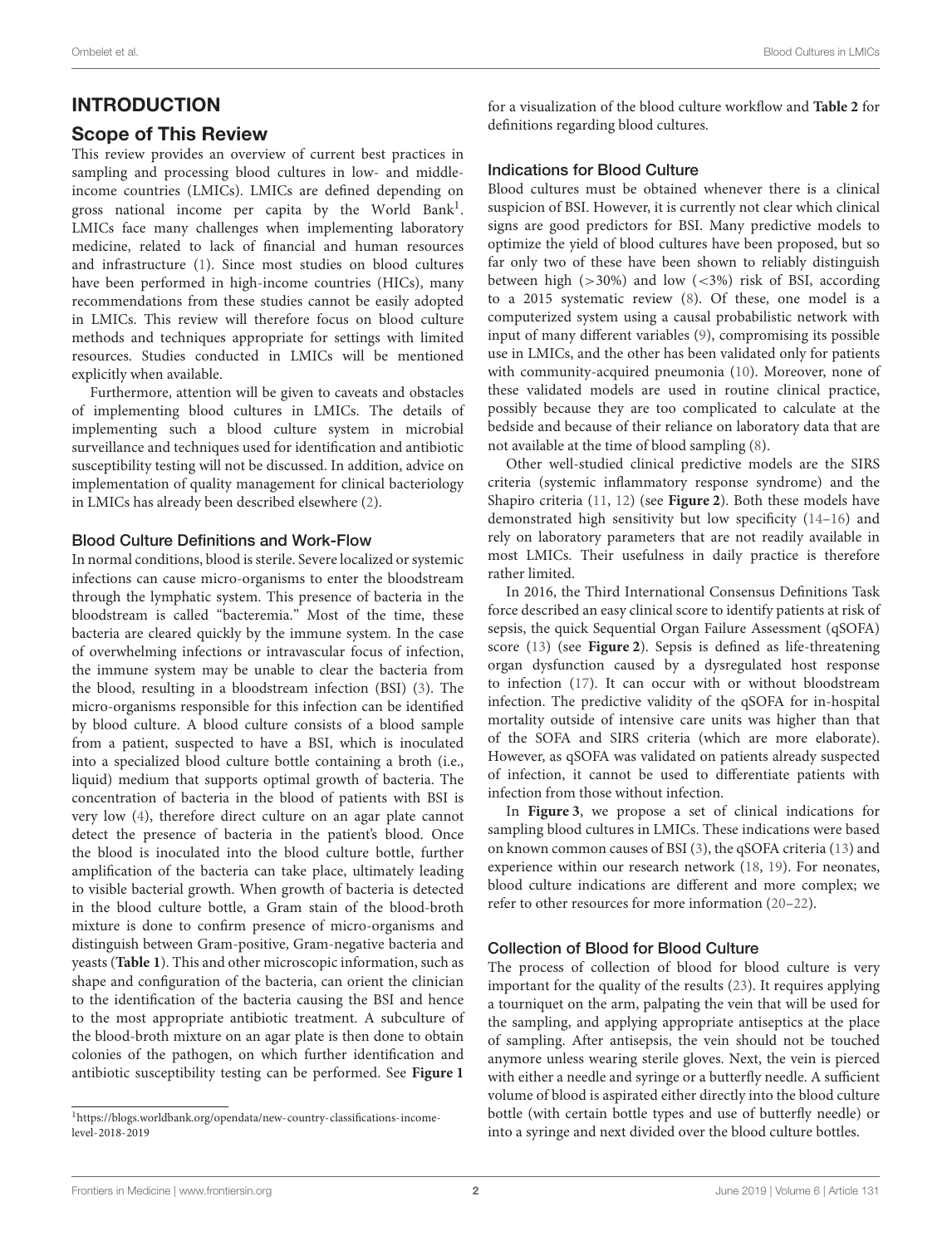

#### <span id="page-2-0"></span>Automated vs. Manual Blood Cultures

Further processing of cultures is described in this text with an emphasis on so-called "manual" blood culture systems (i.e., not making use of automated equipment). These systems rely on the use of appropriate blood culture bottles, which are placed in a conventional static incubator and are inspected daily to visually detect signs of growth of micro-organisms. This contrasts with the automated systems, which over the past decades have largely replaced manual blood culture systems in HICs and are the current standard [\(23\)](#page-19-13). In these systems, the carbon dioxide production by micro-organisms in the bottles is continuously monitored, either by colorimetric or fluorescent detection. During incubation, the bottles are continuously agitated in the automated equipment. The current automated systems show better performance than manual systems in terms of yield and especially speed of growth, as recent studies from LMICs such as Egypt, Pakistan, and India have shown [\(24](#page-19-14)[–26\)](#page-19-15). However, these automated systems are costly, require regular maintenance and are not adapted to tropical, dusty environments, impeding the sustainable implementation of this technique in many LMICs outside of study sites, large reference laboratories or private laboratories in the capital cities [\(1,](#page-18-0) [27\)](#page-19-16). Therefore, manual blood culture bottles are still most frequently used in LMICs and contribute worldwide to approximately the double of market share compared to automated systems [\(27\)](#page-19-16). These manual blood culture bottles will be discussed and evaluated keeping the World Health Organization's (WHO) ASSURED criteria for diagnostics in LMICs in mind; i.e., they must be affordable, sensitive, specific, user-friendly, robust, rapid, equipment-free, and delivered to those who need it [\(28\)](#page-19-17). Recently, the same research group proposed to add two criteria to this list: the REASSURED criteria put an additional emphasis on real-time connectivity and ease of specimen collection [\(29\)](#page-19-18).

## The Importance of Blood Cultures in LMICs

BSI presents a high burden of morbidity and mortality worldwide, with the highest burden in neonates and children [\(30\)](#page-19-19). Exact figures for incidence and associated mortality of BSI are scarce to non-existent in many LMICs, because of a lack of bacteriological laboratories and surveillance [\(31–](#page-19-20)[34\)](#page-19-21). Even in HICs, however, mortality of BSI is still substantial, ranging between 17 and 29% [\(31,](#page-19-20) [32,](#page-19-22) [35,](#page-19-23) [36\)](#page-19-24). Key interventions to decrease mortality of BSI are sampling of blood cultures before administration of antimicrobial therapy and daily reassessment of antimicrobial therapy for optimization and de-escalation, based on the identification and antibiotic susceptibility testing of the pathogen [\(37\)](#page-19-25). As survival of BSIs is inversely related with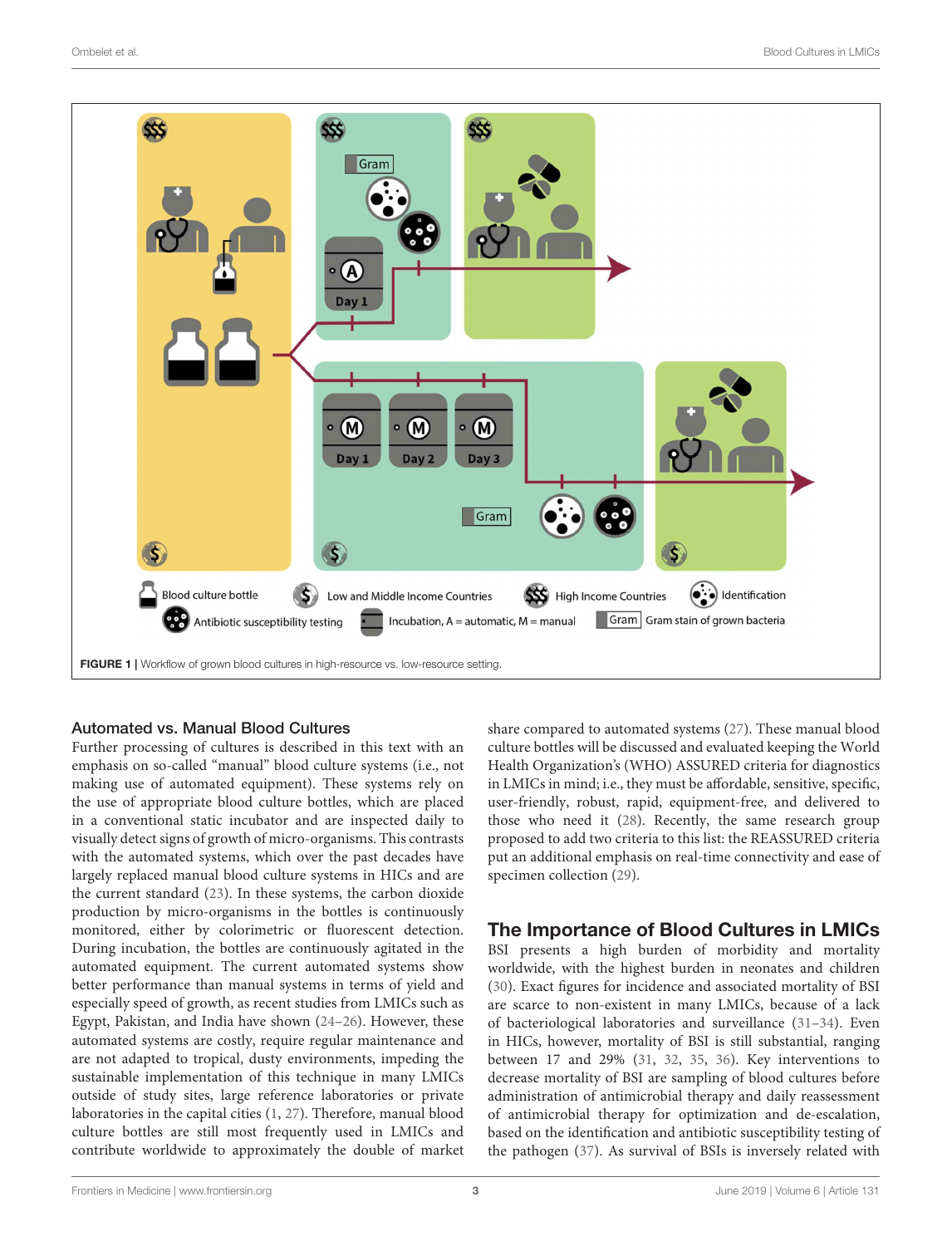<span id="page-3-0"></span>

|                               | Gram-positive               |                                           | Gram-negative                                                                |                                                                        | Yeast                   |  |
|-------------------------------|-----------------------------|-------------------------------------------|------------------------------------------------------------------------------|------------------------------------------------------------------------|-------------------------|--|
|                               | Pathogen                    | Contaminant                               | Pathogen                                                                     | Contaminant                                                            | Pathogen                |  |
| Aerobic                       |                             | <b>Bacillus</b> species                   | Pseudomonas aeruginosa<br>Burkholderia pseudomallei<br>Acinetobacter species | Stenotrophomonas maltophilia*<br>Pseudomonas species (non-aeruginosa)* | Cryptococcus neoformans |  |
| Anaerobic                     | Clostridium species         | Cutibacterium acnes                       | Bacteroides species                                                          |                                                                        |                         |  |
| Facultative<br>/aero-tolerant | Streptococcus<br>pneumoniae | Coaqulase-negative<br>Staphylococcus spp. | Escherichia coli                                                             |                                                                        | Candida albicans        |  |
|                               | Staphylococcus<br>aureus    | Micrococcus species                       | Klebsiella pneumoniae                                                        |                                                                        | Candida glabrata        |  |
|                               |                             |                                           | Non-typhoidal Salmonella                                                     |                                                                        |                         |  |
|                               |                             |                                           | Salmonella Typhi                                                             |                                                                        |                         |  |

\*Uncertainty of interpretation according to current literature.

time to adequate antibiotic therapy [\(38\)](#page-19-26), it is also important that results of blood cultures are available as soon as possible.

Historically, the default acute fever diagnosis in tropical settings has been malaria, which still represents a major childhood killer. Based on symptoms and clinical presentation, severe malaria is indistinguishable from BSI, contributing to overdiagnosis of malaria and underdiagnosis of BSI particularly in children <5 years old [\(39,](#page-19-27) [40\)](#page-19-28). Moreover, morbidity and mortality of malaria have been declining steadily over the last few decades. The number of malaria deaths globally fell from an estimated 839,000 in 2000, to 445,000 in 2016, which is a decline of 47% (WHO World Malaria Report [2](#page-3-1)017<sup>2</sup>. In contrast, progress in outcomes for sepsis has been much more modest, with a decline in mortality from sepsis of only 25% between 2000 and 2015—moving it upwards in the rank of deadly diseases requiring pathogen-based diagnosis [\(41\)](#page-19-29). Increasing evidence of co-infection of malaria with non-typhoidal Salmonella [\(42,](#page-19-30) [43\)](#page-19-31) further emphasizes the importance of blood culture in these settings.

The spectrum and frequency ranking of bacteria causing BSI in LMICs differ from those recorded in HICs. Pathogens like Salmonella enterica or Burkholderia pseudomallei are uncommon in HICs but account for a large proportion of pathogens in Africa and South-East Asia [\(5,](#page-18-4) [19,](#page-19-10) [44](#page-19-32)[–47\)](#page-20-0). Typical childhood pathogens for which vaccination is available in HICs, such as Haemophilus influenzae and Streptococcus pneumoniae, are also more common in LMICs [\(45,](#page-20-1) [46\)](#page-20-2).

## Feasibility of Blood Cultures in LMIC **Settings**

In the majority of blood cultures only one organism grows. Polymicrobial infections make up 6–18% of all BSI episodes, with higher proportions of polymicrobial infections seen in patients with chronic conditions, malignancies and nosocomial infections [\(48](#page-20-3)[–54\)](#page-20-4). Polymicrobial infections are probably less prevalent in LMICs, because of differences in patient population. A 2010 review of BSI in Africa found only 1.2% of BSI

episodes to be polymicrobial [\(45\)](#page-20-1). An analysis of BSI episodes in Cambodia showed that only 4.9% of episodes were polymicrobial [\(5\)](#page-18-4). A convenient consequence of this is that the work-up of blood cultures for identification and antibiotic susceptibility testing is relatively straightforward, as no further isolation of different possible pathogens has to be done. In comparison to other specimens, it is usually easy to differentiate between pathogens and contaminants, and correct identification of the most common causative pathogens can be achieved with simplified techniques. Indications for blood cultures are simple to standardize hospital-wide, and quality indicators to monitor compliance to procedures are more clearly defined than for other specimens [\(1\)](#page-18-0).

For these reasons, blood culture is an easy first step in starting clinical bacteriology in any laboratory, and it is recognized as a priority specimen for surveillance of antimicrobial resistance by WHO because of its clinical importance and the accurate and uncomplicated methods of detection [\(55\)](#page-20-5).

## Importance of Blood Culture for Antibiotic Stewardship and Hospital Infection Prevention and Control

Because of the severity of most BSIs, blood cultures have high clinical relevance. Rapid notification of even preliminary blood culture results, such as the result of a Gram stain of a grown culture, has been shown to have a large impact on rational antibiotic prescriptions, length of hospitalization and even patient survival [\(56](#page-20-6)[–62\)](#page-20-7).

Moreover, results from blood culture surveillance can be efficiently used in infection prevention and control. Analysis of trends per hospital ward can alert outbreaks [\(63,](#page-20-8) [64\)](#page-20-9). Moreover, blood culture results allow to make the distinction between healthcare-associated and community-acquired infections. The WHO defines a healthcare-associated infection as "an infection occurring in a patient during the process of care in a hospital or other health-care facility which was not present or incubating at the time of admission" [\(65\)](#page-20-10). This term has replaced the term "nosocomial" or "hospital-acquired" infection, as it was acknowledged that the epidemiological and microbiological

<span id="page-3-1"></span><sup>2</sup><https://www.who.int/gho/malaria/epidemic/deaths/en/>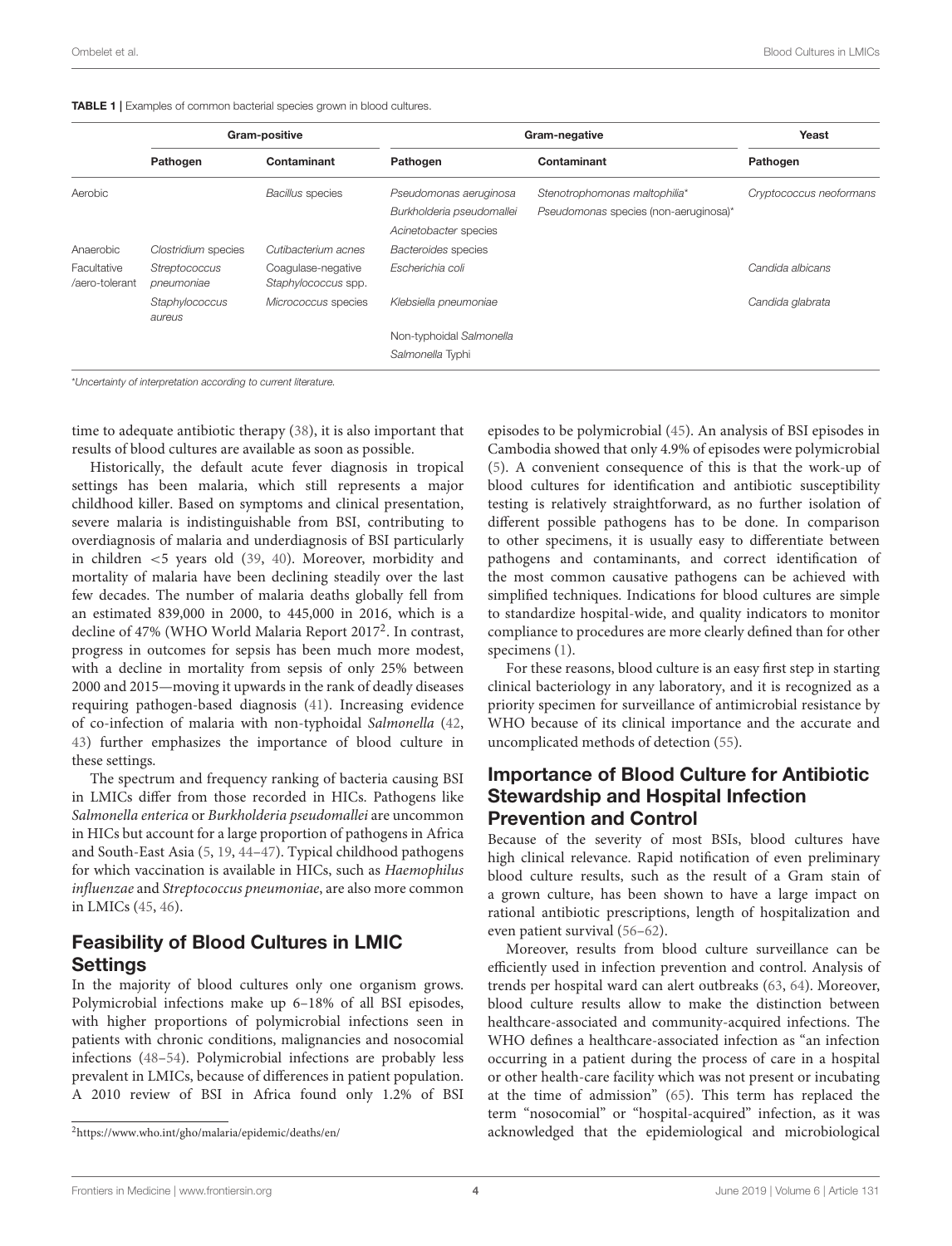| Systemic inflammatory response syndrome (SIRS): at least 2 of the following are  |  |
|----------------------------------------------------------------------------------|--|
| present (11):                                                                    |  |
| - Temperature $<$ 36 $^{\circ}$ C OR $>$ 38 $^{\circ}$ C                         |  |
| $-$ Heart rate $>90$ /min                                                        |  |
| - Respiratory rate $> 22$ /min OR pCO2 $<$ 32 mmHg on arterial blood gas         |  |
| - White blood cell count < $4,000/\mu$ l OR > 12,000/ $\mu$ l OR > 10% immature  |  |
| neutrophils (band forms)                                                         |  |
| Shapiro criteria: blood cultures indicated if 1 major OR 2 minor of the          |  |
| following $(12)$ :                                                               |  |
| - Major criteria:                                                                |  |
| ○ Suspicion of endocarditis                                                      |  |
| $\circ$ Temperature > 39.4 $\circ$ C                                             |  |
| o Indwelling catheter                                                            |  |
| - Minor criteria:                                                                |  |
| o Temperature 38.3°C-39.3°C                                                      |  |
| $\circ$ Age $> 65$ years                                                         |  |
| o Chills                                                                         |  |
| o Vomitina                                                                       |  |
| $\circ$ Systolic blood pressure $< 90$ mmHg                                      |  |
| o White blood cell count > 18,000/µl                                             |  |
| $\circ$ Creatinine $> 2$ mg/dl                                                   |  |
| o Platelet count $<$ 150000/ $\mu$ l                                             |  |
| $\circ$ Neutrophils $> 80\%$                                                     |  |
| $\circ$ Band forms $> 5\%$                                                       |  |
| qSOFA score: presence of 2-3 criteria near onset of infection is associated with |  |
| higher in-hospital mortality (13):                                               |  |
| $-$ Altered mental state (Glasgow coma scale $<$ 15)                             |  |
| $-$ Fast respiratory rate ( $\geq$ 22/minute)                                    |  |
| Low systolic blood pressure $(\leq 100 \text{ mmHg})$                            |  |

<span id="page-4-0"></span>features of infections acquired in the hospital were very similar to those acquired in other types of healthcare facilities [\(65](#page-20-10)[–68\)](#page-20-11). A healthcare-associated infection is thus defined as an infection that presents itself more than 48 h after the patient has been admitted to the hospital, or within 48 h of admission if the patient received care at any other facility (including at home) before the hospital admission [\(66\)](#page-20-12).

However, specialized home care and referrals from other healthcare facilities are rare in LMICs and usually healthcareassociated infections in these settings can accurately be defined as infections with a first positive culture obtained at least 48 h after the moment of admission (similar to the previous definition for hospital-acquired infections). This definition is also used in the Global Antimicrobial Resistance Surveillance System (GLASS) report for use in surveillance of healthcare-associated infections [\(55\)](#page-20-5).

Monitoring and surveillance of blood culture results can shed a light on the type, impact and number of healthcare-associated infections in a facility. This information can guide selection of appropriate prevention and control measures.

## METHODS AND TECHNIQUES FOR PROCESSING MANUAL BLOOD **CULTURES**

Despite continuous advances in molecular techniques and biomarkers, blood culture remains the gold standard for



<span id="page-4-1"></span>agnosis of BSI [\(23\)](#page-19-13). As mentioned above, LMICs still largely ly on manual blood culture systems, because of the financial d logistic challenges associated with automated systems.

Manual blood cultures are usually incubated for 7 days at 35°C 9, [70\)](#page-20-14). The incremental value of bacterial growth on day 6 and 7 may be limited; a study from 1985 showed that 89% of isolates had been recovered by day 5; many of the isolates retrieved on day 6 and 7 were probable contaminants [\(71\)](#page-20-15). This observation holds true even for fastidious organisms, such as the HACEK group bacteria (see **[Table 1](#page-3-0)** for definitions) [\(72\)](#page-20-16). As local differences in pathogens can impact the effect of a shorter incubation, the guidelines of the American Society for Microbiology (ASM) recommended examining the impact of a 5-day instead of a 7 day incubation per site and described a procedure to do so in its 2004 edition [\(73\)](#page-20-17).

For automated blood culture systems, incubation of 5 days has been shown to be sufficient, even for fastidious organisms such as members of the HACEK group (endocarditis) and Brucella species [\(72,](#page-20-16) [74\)](#page-20-18) (see **[Table 1](#page-3-0)**). For most pathogens, incubation of 3 days would already suffice [\(75\)](#page-20-19).

#### Broth Type and Additives to Promote Growth in Blood Cultures Broth Medium

The most important feature of a blood culture bottle is that it should adequately support bacterial growth. For this purpose, a variety of peptide broths and additives are available (see **[Table 3](#page-5-1)**). There is no single "optimal" broth medium; most broths contain dextrose and animal-derived complex peptide molecules. Broth media which support growth of a wide range of bacterial species include tryptic soy broth, also known as soybean-casein digest broth, supplemented peptone broth and brain heart infusion broth. Other commonly used broths such as thioglycolate broth, thiol broth, Columbia and Brucella (hypertonic) broth are also adequate for bacterial recovery [\(69,](#page-20-13) [88\)](#page-21-0). For anaerobic bacteria,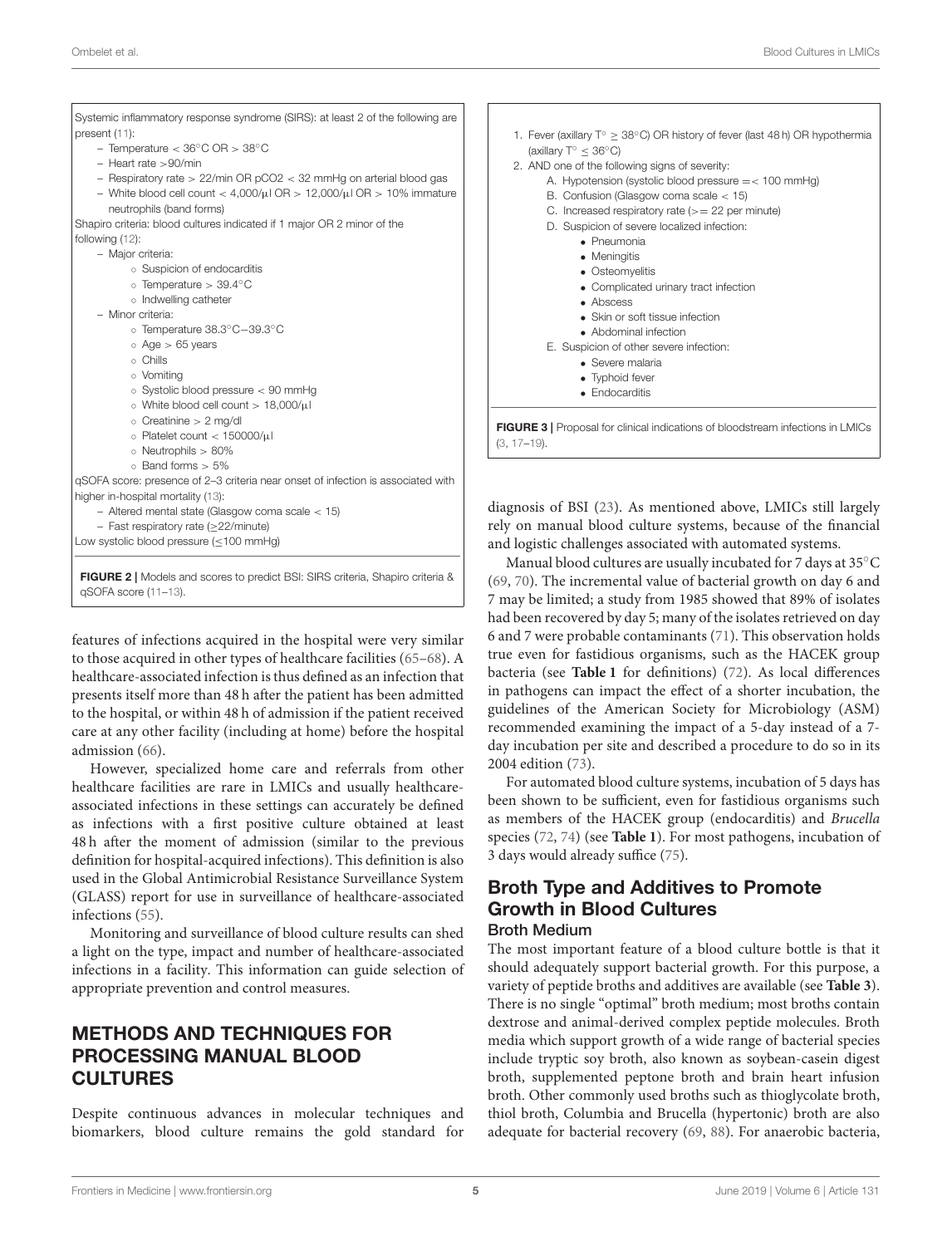#### <span id="page-5-0"></span>TABLE 2 | Definitions used in or related to the blood culture process.

| Automated blood culture<br>system                             | Blood culture system that uses equipment (an<br>automated incubator) for incubation, agitation, and<br>monitoring of blood culture bottles for microbial<br>growth                                                                                                                                                                                                        |
|---------------------------------------------------------------|---------------------------------------------------------------------------------------------------------------------------------------------------------------------------------------------------------------------------------------------------------------------------------------------------------------------------------------------------------------------------|
| Bacteremia                                                    | Presence of bacteria in the bloodstream                                                                                                                                                                                                                                                                                                                                   |
| Biphasic blood culture<br>system                              | Blood culture system in which a single bottle<br>consists of a liquid broth phase and a solid agar<br>phase; designed so the agar can be irrigated (and<br>inoculated) with the broth medium                                                                                                                                                                              |
| <b>Blind subculture</b>                                       | Subculture performed from the blood culture bottle in<br>the absence of visual signs of growth                                                                                                                                                                                                                                                                            |
| <b>Blood culture</b>                                          | Specimen of blood sampled through 1 venipuncture<br>(possibly divided into multiple blood culture bottles)<br>for the culture of micro-organisms                                                                                                                                                                                                                          |
| Blood culture broth                                           | A liquid enrichment medium for the growth of<br>bacteria used in the diagnosis of BSI. Usually<br>contains peptides of animal origin and dextrose.                                                                                                                                                                                                                        |
| Bloodstream infection                                         | Infection with the presence of bacteria in the blood                                                                                                                                                                                                                                                                                                                      |
| Bloodstream infection<br>episode                              | A BSI episode is defined as (1) the initial recovery of a<br>pathogen in a blood culture, (2) the recovery of a<br>pathogen different from the initial pathogen $\geq$ 48h<br>after the recovery of the initial pathogen, or (3) the<br>recovery of the same pathogen after at least a<br>14-day interval since the previous grown culture with<br>this pathogen $(5, 6)$ |
| Contamination                                                 | Growth of a micro-organisms in a blood culture that<br>was introduced into the culture during blood culture<br>collection or processing and that is not the cause of<br>the suspected BSI                                                                                                                                                                                 |
| Culture medium                                                | Substance used to facilitate growth of bacteria; can<br>be solid (agar) or liquid (broth)                                                                                                                                                                                                                                                                                 |
| Endocarditis                                                  | Infection of the inner layer of the heart, the<br>endocardium, often involving the heart valves                                                                                                                                                                                                                                                                           |
| Fastidious organisms                                          | Organisms that require special nutritional and<br>incubation conditions for culture (e.g., addition of<br>certain nutrients, incubation in carbon dioxide<br>atmosphere)                                                                                                                                                                                                  |
| <b>HACEK</b> organisms                                        | A group of Gram-negative bacteria that are unusual<br>causes of endocarditis; consists of the following<br>species: Haemophilus parainfluenzae, Haemophilus<br>aphrophilus, Actinobacillus actinomycetemcomitans,<br>Cardiobacterium hominis, Eikenella corrodens, and<br>Kingella kingae (7)                                                                             |
|                                                               | Manual blood culture bottle Blood culture bottle that is designed for use in a<br>manual blood culture system, i.e., without using<br>automated equipment                                                                                                                                                                                                                 |
| Manual blood culture<br>system                                | Blood culture system that processes blood culture<br>bottles without the use of automated equipment                                                                                                                                                                                                                                                                       |
| Non-fermenting<br>Gram-negative organisms<br>(non-fermenters) | Heterogenous group of Gram-negative bacilli that are<br>aerobic and cannot metabolize carbohydrates<br>through fermentation; mainly implicated in<br>healthcare-associated infections and often resistant<br>to many types of antibiotics                                                                                                                                 |
| Subculture                                                    | A secondary culture of bacteria made from material<br>derived from another culture, such as the<br>blood-broth mixture of a blood culture bottle or the<br>colonies on an agar plate                                                                                                                                                                                      |
| <b>Terminal subculture</b>                                    | A subculture done at the end of the incubation<br>period of blood culture bottles that failed to show<br>signs of growth, to confirm the absence of growth of<br>micro-organisms                                                                                                                                                                                          |

<span id="page-5-1"></span>TABLE 3 | Media composition of manual blood culture bottles.

| Medium or<br><b>Component/Additives</b> | <b>Short description/Comment/References</b>                                                                                                                                                                                                                                                                                                                                                                                                                                                                                                                          |  |
|-----------------------------------------|----------------------------------------------------------------------------------------------------------------------------------------------------------------------------------------------------------------------------------------------------------------------------------------------------------------------------------------------------------------------------------------------------------------------------------------------------------------------------------------------------------------------------------------------------------------------|--|
| <b>CULTURE MEDIUM</b>                   |                                                                                                                                                                                                                                                                                                                                                                                                                                                                                                                                                                      |  |
| Thioglycolate                           | Favors growth of anaerobes (76)                                                                                                                                                                                                                                                                                                                                                                                                                                                                                                                                      |  |
| Tryptic Soy broth (TSB)                 | General purpose medium, favors Pseudomonas<br>species (77, 78)                                                                                                                                                                                                                                                                                                                                                                                                                                                                                                       |  |
| Thiol broth                             | Favors growth of Streptococcus species (78)                                                                                                                                                                                                                                                                                                                                                                                                                                                                                                                          |  |
| Brain-Heart Infusion (BHI)              | General purpose medium, facilitates recovery of<br>yeasts and Gram-positive organisms (79)                                                                                                                                                                                                                                                                                                                                                                                                                                                                           |  |
| Columbia broth                          | General purpose medium, favors growth of anaerobes                                                                                                                                                                                                                                                                                                                                                                                                                                                                                                                   |  |
| Supplemented peptone<br>broth           | General purpose medium; superior to TSB for most<br>common pathogens in blood culture (80)                                                                                                                                                                                                                                                                                                                                                                                                                                                                           |  |
| Hypertonic medium<br>(Brucella broth)   | Supposedly improves cellular stability and increases<br>recovery rates of some bacteria, including<br>Staphylococcus aureus, Escherichia coli, Candida<br>species (81); evidence regarding its efficacy is mixed<br>(77)                                                                                                                                                                                                                                                                                                                                             |  |
| <b>ADDITIVES</b>                        |                                                                                                                                                                                                                                                                                                                                                                                                                                                                                                                                                                      |  |
| Sodium-polyanethole<br>sulfate (SPS)    | Anticoagulant; SPS also inhibits lysozyme, inactivates<br>clinically achievable concentrations of some<br>aminoglycoside and polymyxin antibiotics, inhibits<br>parts of the complement cascade, and inhibits<br>phagocytosis (69). Higher SPS concentrations, while<br>promoting the recovery of Gram-positive cocci,<br>decrease the recovery of Gram-negative bacteria.<br>Certain species of bacteria are inhibited by SPS, such<br>as Neisseria species, Peptostreptococcus<br>anaerobius, Moraxella catarrhalis, and Gardnerella<br><i>vaginalis</i> (69, 77). |  |
| Gelatin                                 | Counteracts the inhibition of growth of bacterial<br>species by SPS in-vitro (80, 82). Evidence for its<br>clinical efficacy however is not strong (82-86).                                                                                                                                                                                                                                                                                                                                                                                                          |  |
| Yeast extract                           | Promotes bacterial growth (77)                                                                                                                                                                                                                                                                                                                                                                                                                                                                                                                                       |  |
| Saponin                                 | Lytic agent (used in lysis-centrifugation system);<br>improves recovery of Streptococcus species                                                                                                                                                                                                                                                                                                                                                                                                                                                                     |  |
| Hemin (X-factor)                        | Promotes growth of fastidious organisms such as<br>Haemophilus influenzae and Neisseria species (87)                                                                                                                                                                                                                                                                                                                                                                                                                                                                 |  |
| NAD (V-factor)                          | Promotes growth of fastidious organisms such as<br>Haemophilus influenzae and Neisseria species (87)                                                                                                                                                                                                                                                                                                                                                                                                                                                                 |  |
| Pyridoxine                              | Promotes growth of pyridoxine-dependent organisms<br>such as certain Streptococcus species                                                                                                                                                                                                                                                                                                                                                                                                                                                                           |  |
| Para-amino benzoic acid                 | Inhibits the effect of sulfonamide antibiotics                                                                                                                                                                                                                                                                                                                                                                                                                                                                                                                       |  |
| Cysteine                                | Reducing agent; improves recovery of anaerobic<br>bacteria and Streptococcus pneumoniae (77)                                                                                                                                                                                                                                                                                                                                                                                                                                                                         |  |

Columbia broth, pre-reduced peptone broths, thioglycolate broths, and thiol broths are advantageous, supposedly based on their low redox potential [\(76,](#page-20-20) [77,](#page-20-21) [89](#page-21-3)-91).

Regarding the volume of broth, a blood-broth ratio of 1:5 to 1:10 should be respected to optimize growth [\(92\)](#page-21-5). In children, higher blood-broth ratios (e.g., 1:50 to 1:100) are acceptable [\(93\)](#page-21-6).

#### Additives to Promote Growth

Supplementation of the broth medium can further promote growth. A number of additives have been defined as growth enhancers in blood cultures, but the effect of additives is limited to the organism targeted for growth (see **[Table 3](#page-5-1)**).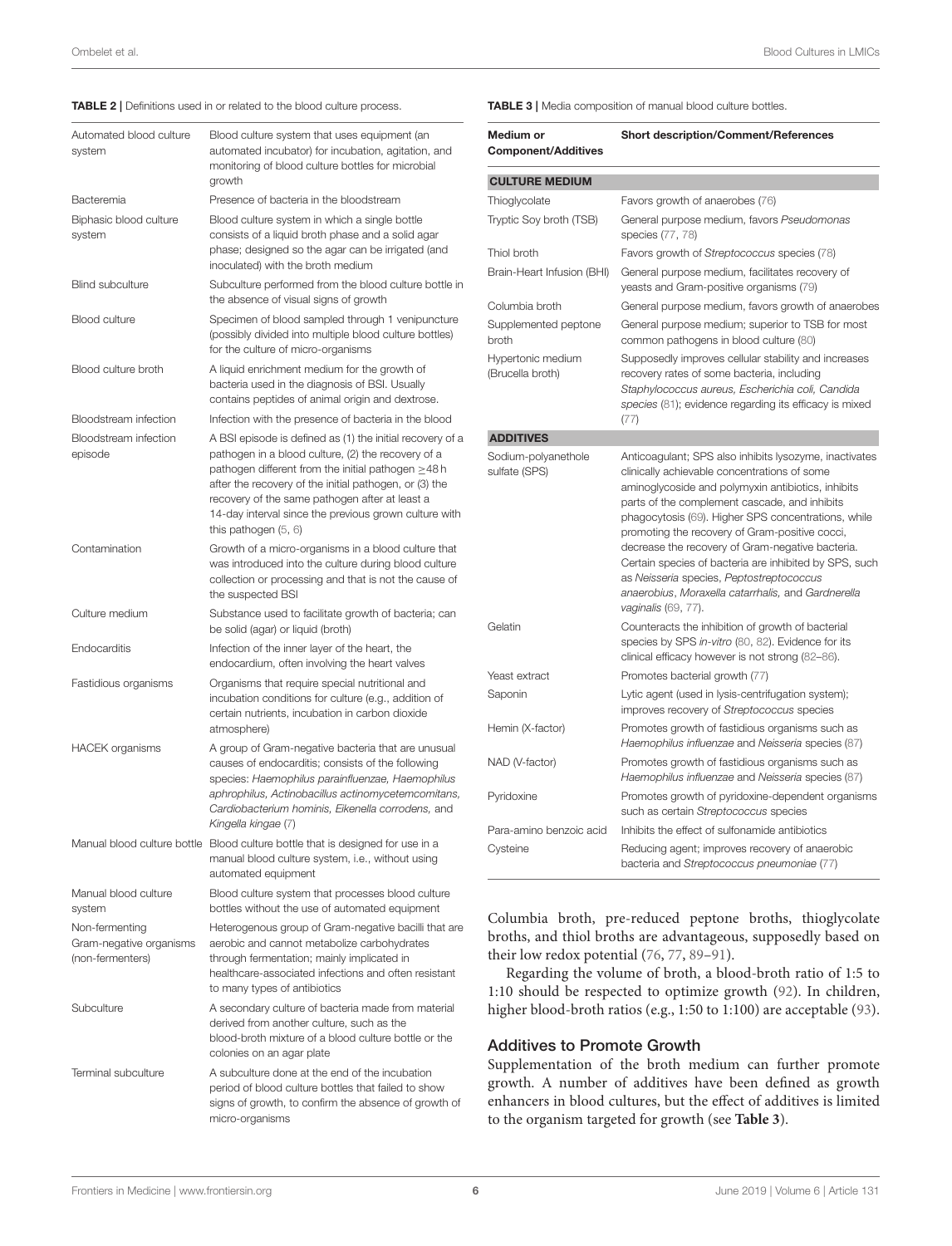One of the most important additives is sodium polyanethole sulfonate (SPS). This is an anticoagulant, which in addition has been shown to have a stabilizing effect on microbial growth in blood cultures [\(69,](#page-20-13) [88\)](#page-21-0). The typical concentration of SPS ranges from 0.025 to 0.05% [\(3,](#page-18-2) [77,](#page-20-21) [88,](#page-21-0) [94\)](#page-21-7). The utilization of SPS has greatly reduced time-to-detection for many bacteria, and it is generally agreed to be an indispensable component of blood cultures.

Another commonly used additive is saponin, which is added in some blood culture systems as a lytic agent with subsequent centrifugation (Isolator system from Abbott Laboratories, Chicago, USA). A 1998 study also showed an increased recovery rate with shorter time-to-detection with the addition of saponin to the blood culture media of an automated system [\(95\)](#page-21-8). Saponin is also widely used in anaerobic bottles in the BACTEC automated blood culture system, in combination with resinsupplemented aerobic bottles  $(96)^3$  $(96)^3$ .

#### Resins and Charcoal

All guidelines on sepsis management stress the importance of sampling blood for blood culture before administration of antibiotics [\(37\)](#page-19-25). The negative impact of antibiotic use prior to sampling on the yield of blood cultures is substantial, as the presence of antibiotics in the serum can inhibit the growth of bacteria [\(97–](#page-21-10)[100\)](#page-21-11). However, patients in LMICs are often already under antibiotic treatment before presenting to the hospital [\(101\)](#page-21-12), since antibiotics are often readily available over-thecounter in these settings [\(102–](#page-21-13)[104\)](#page-21-14). To counteract the effect of antibiotics on growth of bacteria in the broth, antibiotic removal devices have been in use since 1982 [\(105\)](#page-21-15). Nowadays, this role is largely taken up by resins.

Antimicrobial-binding resins and charcoal are generally considered effective in increasing microbial recovery rates. More microorganisms, particularly staphylococci and yeasts, are recovered from formulations with these additives, compared to non-supplemented formulations [\(106–](#page-21-16)[109\)](#page-21-17). There is no firm clinical evidence that the increased microbial recovery rates are due to inhibition or removal of antibiotic substances, although invitro research has extensively shown this to be the case [\(69,](#page-20-13) [110–](#page-21-18) [113\)](#page-21-19). Most resins are formulated as highly porous polyvinyl and benzene within a spherical bead; there are cationic ion-exchange resins and polymeric adsorbent resins [\(77\)](#page-20-21). In addition to binding of antimicrobial agents, resin beads provide additional surface area for bacterial growth and help filter and bind components of the complement cascade [\(69\)](#page-20-13). The exact formulations and balance between ratios of nutrients and resins is often proprietary and thus unknown.

The drawbacks of adding resins to a blood culture medium are the non-specific neutralizing and binding properties of the resins that can result in the removal of nutrients and other substances required for bacterial growth. Moreover, addition of resins to the blood culture broth changes the medium's dynamics, shortens its shelf life and impacts the visual reading of growth in the bottles [\(90\)](#page-21-20). The addition of resins may even increase the time-to-detection for some bacteria, such as Pseudomonas species [\(113\)](#page-21-19).

However, in automated systems, resin-supplemented broths are superior to general broths and broths containing charcoal [\(114–](#page-21-21)[118\)](#page-21-22). Importantly, resins also do not interfere as much with Gram staining and reading as does charcoal [\(114\)](#page-21-21).

#### Gas Phase of the Bottle

For aerobic blood culture bottles, the headspace contains ambient atmosphere to which different amounts (5–10%) of carbon dioxide (CO<sub>2</sub>) have been added. For anaerobic blood culture bottles, headspace contains  $CO<sub>2</sub>$  and nitrogen dioxide  $(NO<sub>2</sub>)$ . Actual amounts of  $CO<sub>2</sub>$ ,  $O<sub>2</sub>$  and redox potential vary widely, mostly depending on the manufacturing practices of the blood culture bottles [\(90\)](#page-21-20).

A portion of the headspace atmosphere is evacuated to create a partial vacuum; thus, blood culture bottles contain an atmosphere in the bottle headspace that has a lower pressure than the atmosphere, enabling easy sampling [\(88\)](#page-21-0). Not all commercially available bottles contain a vacuum; depending on the sampling techniques, this can create problems during sampling.

#### Detection of Mycobacterial and Fungal Infections

For detection of mycobacterial, fungal or yeast infections in the blood, other broth types and incubation times may be needed. For detection of yeast, such as Candida species, regular blood culture bottles and incubation times are advised [\(74\)](#page-20-18), although Candida has a slightly longer time-to-detection than most bacteria [\(119,](#page-21-23) [120\)](#page-21-24). Specialized bottles for detection of fungi in blood exist and are more effective than regular aerobic blood culture bottles [\(121](#page-21-25)[–123\)](#page-22-0), but are not routinely used.

In case of suspicion of invasive filamentous or dimorphic fungi infection, such as Histoplasma spp., the use of lysiscentrifugator tubes (Isolator system, Abbott Laboratories) is advised [\(74,](#page-20-18) [124\)](#page-22-1). In this method, blood cells are lysed by saponin and the sample is centrifuged. The resulting sediment is then cultured directly on blood agar [\(69\)](#page-20-13). Lysis-centrifugation can also be used for detection of bacteria, for which a study from India showed lower sensitivity but shorter time-to-detection than conventional blood culture using trypticase soy broth [\(125\)](#page-22-2). Older studies had already shown good results for detection of bacterial or fungal BSI, but with the drawback of higher contamination rates [\(126,](#page-22-3) [127\)](#page-22-4). Moreover, it is more timeconsuming than conventional blood culture.

For mycobacteria, lysis-centrifugation has also been used to good effect, including in some LMICs [\(128,](#page-22-5) [129\)](#page-22-6). Currently, the use of specific bottles for mycobacteria is advised [\(74\)](#page-20-18). Longer incubation times are necessary for both mycobacterial infections and filamentous fungal infections [\(74\)](#page-20-18).

## Visual Detection

## Visual Signs of Growth

Growth detection of manual blood culture bottles depends on visible changes in the broth such as turbidity, hemolysis, puff balls, and gas production (see **[Figure 4](#page-8-0)**). Inspection of the blood culture bottles is done by the laboratory technicians with

<span id="page-6-0"></span><sup>3</sup><https://www.bd.com/resource.aspx?IDX=11265>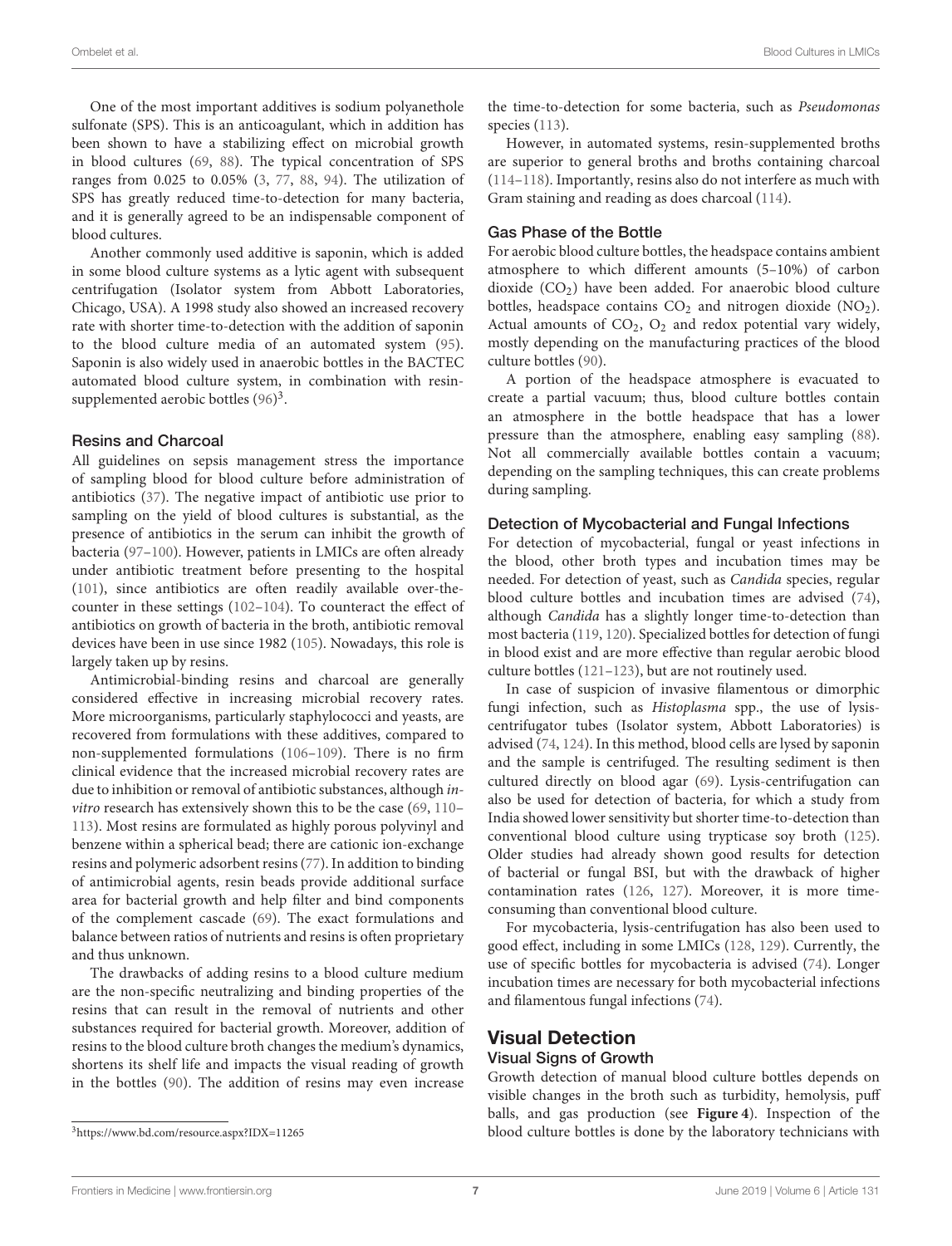the naked eye. Therefore, the blood culture bottle must be designed to optimize this visual detection. For example, seethrough plastic or glass must be used. The addition of resins or charcoal, described above, can create a haziness in the broth, compromising visual detection of growth [\(90\)](#page-21-20), while addition of charcoal renders visual detection of growth nearly impossible due to the dark coloration of the broth.

#### Biphasic Bottles

Biphasic bottles can be an option to facilitate growth detection. They consist of a liquid phase (the broth) and a solid phase in the form of an agar slant (see **[Figure 5](#page-8-1)**). These bottles were first developed by Castañeda in 1947 for the isolation of Brucella [\(130\)](#page-22-7). Brucella species grow slowly with a need for extended incubation times. Because of hemolysis and debris of dying red blood cells, turbidity can no longer be reliably assessed beyond 7 days and repeated subcultures are needed to detect growth. By obviating the need for frequent subculture and its associated infection risks for the laboratory staff handling the blood cultures, biphasic bottles are useful for the isolation of this pathogen. Biphasic media also facilitate the detection of growth of other bacteria for non-expert users, as growth of colonies on the agar may be easier to detect than subtle changes in the broth. Additionally, there is the theoretical advantage of bypassing the initial subculture step in the process of identification and antibiotic susceptibility testing when using the colonies growing on the agar slant, resulting in a potential 18–24 h reduction of the turnaround time in comparison with the conventional blood culture bottles [\(131\)](#page-22-8).

Published literature on the effectiveness of biphasic blood culture bottles for bacteria other than Brucella is scarce and there are no recent studies [\(131](#page-22-8)[–136\)](#page-22-9). Overall, those studies indicate superior performance of biphasic bottles for Gram-positives in comparison to other, non-biphasic, manual blood culture bottles. With regards to the speed of growth, a study by Brook et al. showed slower growth in the biphasic bottle as compared to a monophasic bottle [\(135\)](#page-22-10). Weckbach et al. used a special biphasic bottle design (**[Figure 6A](#page-9-0)**), physically separating the agar from the broth, and found faster recovery of yeasts (Candida spp.) and Pseudomonas spp. with the biphasic bottle compared to the conventional bottle. Because of easy subculture, isolated colonies were also available much sooner with the biphasic bottle compared to subculture from the regular bottle [\(131\)](#page-22-8). Some other studies also found that detection of growth on the agar slant preceded detection of growth in the broth [\(134,](#page-22-11) [137\)](#page-22-12). However, the few studies done suffer from sample sizes and a lack of comparability which precludes sound conclusions on the advantages of the biphasic blood culture bottles.

A variation to this type of biphasic blood culture bottle is the connection of a cylindrical "paddle," containing solid agar plates, to a blood culture bottle, effectively separating the agar and broth phase (**[Figure 6B](#page-9-0)**). Subculturing can then be done by inverting the bottle and flooding the agar plates with the broth-blood mixture. This can be done at various intervals to optimize isolation. A well-known example of this type of bottle was the Septi-Chek blood culture system by Becton-Dickinson Diagnostics (Franklin Lakes, New Jersey, United States), which was based on a conventional blood culture bottle to which a transparent plastic chamber was connected, which contained a panel of three solid agar media allowing to visualize growth and preliminary identification. This system had promising results and was widely used, but it is no longer commercially available [\(138–](#page-22-13)[141\)](#page-22-14).

## Volume of Blood to Be Sampled

#### Low Concentration of Bacteria in Blood Necessitates Large Volume

The concentration of micro-organisms in blood of patients with BSI ranges between <1 colony forming unit (CFU)/ml to 10 CFU/ml of blood in adults [\(4\)](#page-18-3). To avoid missing BSI with a low bacterial load in the process of culturing blood, it is recommended to sample as large a volume as possible for culture. Multiple studies have already shown that higher volumes of cultured blood lead to higher rates of detection [\(6,](#page-18-5) [142](#page-22-15)[–147\)](#page-22-16). Therefore, the volume of sampled blood is an important quality indicator for blood cultures and should be monitored [\(3,](#page-18-2) [148,](#page-22-17) [149\)](#page-22-18). Blood volume inoculated in a blood culture bottle can be estimated by weighing the bottle before and after sampling, translating the weight to volume by correcting for the density of blood (1.06 g/ml) [\(150\)](#page-22-19).

However, sampling large volumes of blood is not without risk of iatrogenic anemia in children [\(151\)](#page-22-20). Moreover, it is not culturally acceptable to patients and healthcare workers in many LMICs [\(152,](#page-22-21) [153\)](#page-22-22). Although this has not been widely studied, it is telling that even large clinical studies conducted in Africa using blood cultures sample only one bottle of 5–10 ml of blood in adults [\(154,](#page-22-23) [155\)](#page-22-24).

#### Recommendations for Adults

For adults, both the Clinical Laboratories Standards Institute (CLSI) and Cumitech recommend to sample two blood cultures of 20–30 ml of blood each [\(3,](#page-18-2) [88\)](#page-21-0) over 24 h, thus adding up to sampled volume of 40–60 ml. One blood culture is defined in these, and most other, guidelines as the volume of blood sampled through one venipuncture [\(70,](#page-20-14) [88\)](#page-21-0). These recommendations are based on two older studies using manual blood cultures, where two consecutive blood cultures were found to detect 88 and >99% of BSI episodes [\(106,](#page-21-16) [156\)](#page-22-25).

More recent studies suggest that even higher volumes of blood should be cultured. Cockerill et al. found that with an automated blood culture system, 65.1% of BSI episodes were detected with the first blood culture (consisting of 20 ml of blood) [\(6\)](#page-18-5). By adding a second blood culture, 80.4% of episodes were detected, and up to 95.7% were detected when three blood cultures were used. A study by Lee in 2007 indicated similarly that two blood cultures of 20 ml each in a 24-h period detected 89.7% of BSI [\(147\)](#page-22-16). In this study, three blood cultures of 20 ml detected 98.2% of BSI and only with four blood cultures, >99% of BSI episodes were detected. Another recent study confirmed the need for at least three blood cultures (or 60 ml) to be sampled, as they found that 7.5% of BSI episodes would have been missed without a third blood culture [\(157\)](#page-22-26).

A particular situation in terms of number of cultures to sample is suspicion of endocarditis. In this case it is generally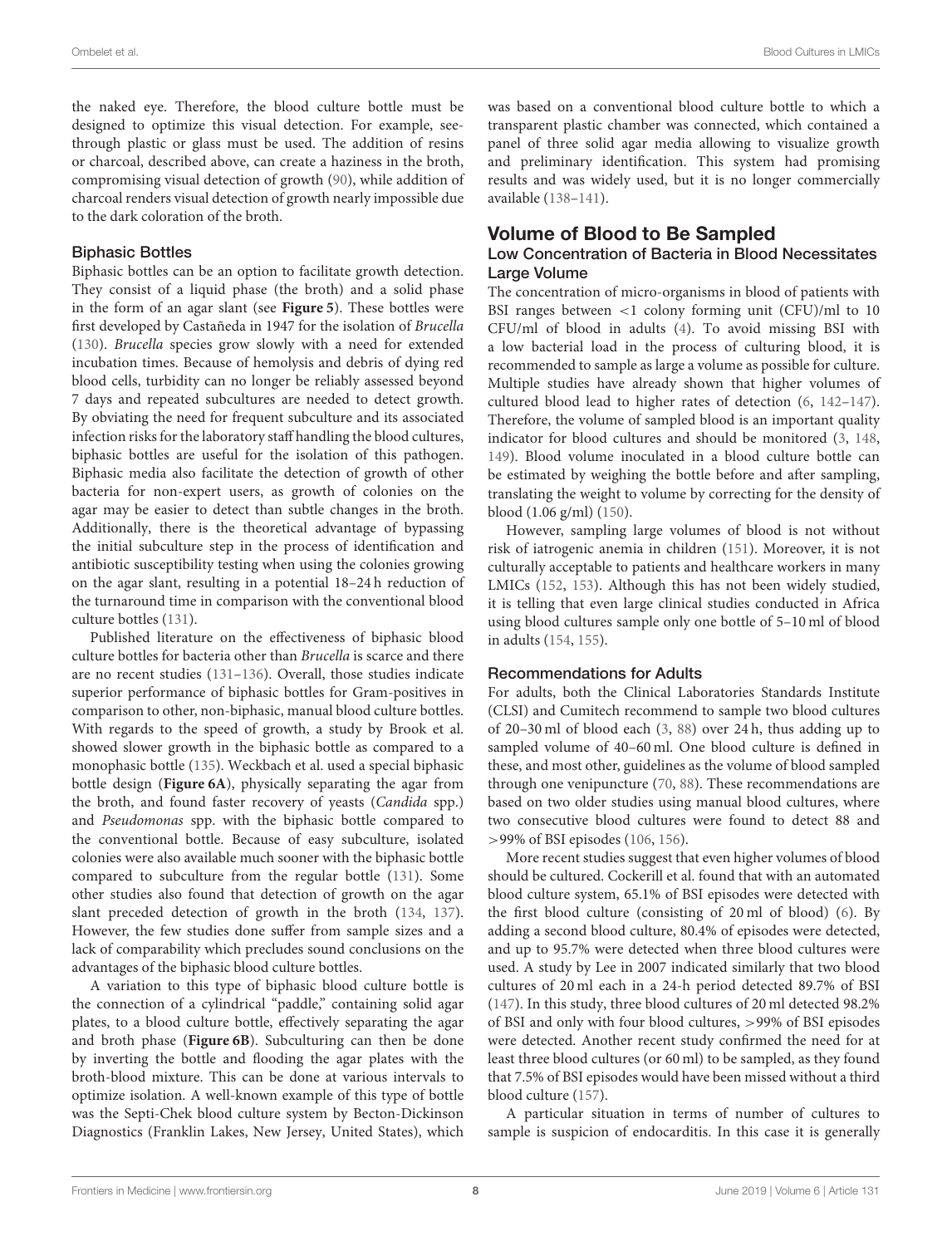

puff balls.

<span id="page-8-0"></span>

<span id="page-8-1"></span>recommended to sample three blood cultures of 20 ml, as this has showed to detect 96 to 98% of BSI in the context of endocarditis [\(158\)](#page-22-27).

In many studies, a distinction is made between optimal volume per blood culture and optimal number of cultures to be sampled per BSI episode. However, as it has been established that drawing blood cultures at intervals or at the time of a fever peak does not contribute to a higher recovery of pathogens [\(159,](#page-22-28) [160\)](#page-22-29), the key variable is the total volume of blood that is cultured, irrespective of time and frequency of sampling. For example, if it is recommended to sample 60 ml of blood for culture, it may not make much difference whether this 60 ml is cultured as two blood cultures of 30 ml or as three blood cultures of 20 ml [\(23,](#page-19-13) [145,](#page-22-30) [161\)](#page-22-31).

#### Recommendations for Children

In children, the situation is more complex. The volume of blood that can safely and comfortably be sampled in children is related to the child's age and weight. It was long believed that very small volumes of blood were sufficient for blood culture in children, as bacterial concentrations in children with BSI were thought to be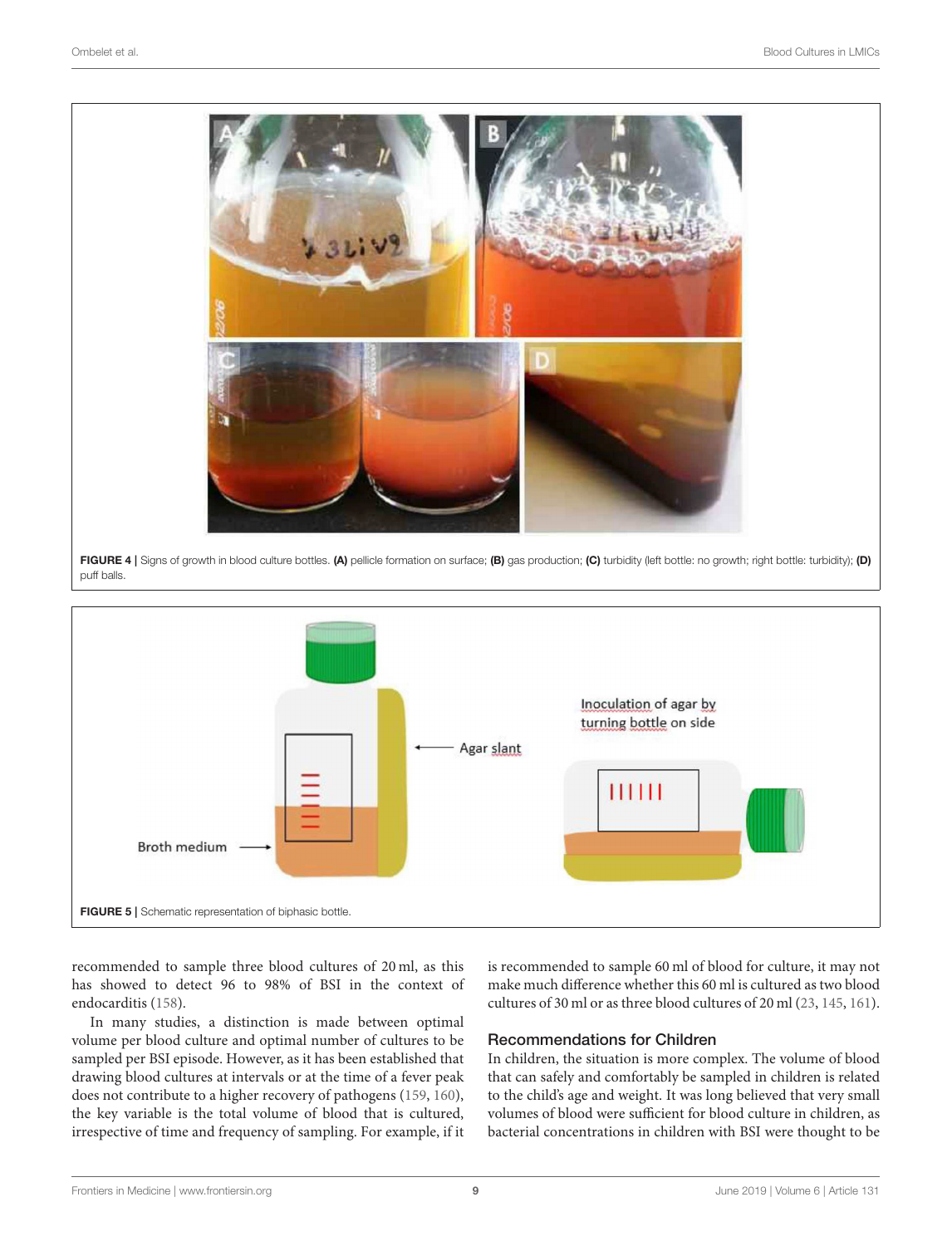

<span id="page-9-0"></span>much higher than in adults [\(162\)](#page-23-0). However, some studies have shown proportions of low-level bacteremia (< 10 CFU/ml) in 23 to 69% of infants and children [\(163–](#page-23-1)[165\)](#page-23-2). In line with these, sampling higher volumes has been shown to increase sensitivity of blood cultures in children [\(163,](#page-23-1) [166,](#page-23-3) [167\)](#page-23-4). Given the high proportion of low-level bacteremia that was found by Kellogg et al. [\(163\)](#page-23-1), the authors recommended to sample up to 4–4.5% of the patient's total blood volume.

The latest guidelines from the Infectious Disease Society of America and American Society of Microbiology, recommend sampling 2.5 to 4% of total blood volume from children [\(74\)](#page-20-18) (**[Table 4](#page-10-0)**). However, a review from 2011 suggests that only 3.8% of total blood volume can be safely sampled (for all laboratory analyses combined over a 24 h period) in children beyond the neonatal period, and this safety value is further challenged by higher rates of severe anemia in children in LMICs, particularly caused by severe Plasmodium falciparum malaria, which predisposes to Gram-negative BSI [\(43,](#page-19-31) [151,](#page-22-20) [168,](#page-23-5) [169\)](#page-23-6). Given the necessity in many seriously ill children to sample blood for other analyses as well, sampling 4% of total blood volume for blood culture alone can therefore not be recommended in LMIC. More in line with these concerns, CLSI recommends sampling of maximum 1% of the total blood volume (for infants and younger children) [\(88\)](#page-21-0).

Many articles however recommend an age-based sampling strategy illustrated in **[Table 5](#page-10-1)** [\(166,](#page-23-3) [170,](#page-23-7) [171\)](#page-23-8). This age-based sampling is convenient and safe, as the volumes are noticeably smaller than with weight-based guidelines (see **[Figure 7](#page-10-2)** for an example in LMICs). However, no upper limits are defined for any of the age categories, leaving quite some room for interpretation. For children over 36 months of age, this guideline risks sampling insufficient volume. It is unlikely that the same volume is appropriate for a 4-year old child as for a 13-year old child, but this distinction is not made. Unfortunately, as CLSI remarks, "There are no published data for determining when volumes considered to be appropriate for adults can be used for older children" [\(88\)](#page-21-0). As was pointed out by Dien Bard et al. in 2016, there is no consensus between different guidelines on which volume to sample in children [\(172\)](#page-23-9), so controversy remains.

#### Conclusions on Volume

In conclusion, it is recommended that for adults at least 40 ml of blood should be drawn, divided over 4 blood culture bottles, to obtain sufficient sensitivity. If feasible, it is recommended to sample an additional 20 to 40 ml of blood. It is unnecessary to sample more than 80 ml of blood, as >99% of pathogens will be detected at this point [\(147\)](#page-22-16). In case of suspicion of endocarditis, 3 blood cultures of 20 ml each must be sampled. For children, recommendations are less straightforward. Because of simplicity, concerns regarding iatrogenic anemia, widespread use in hospitals and comparability across published literature, we recommend the use of the age-based simple algorithm depicted in **[Table 5](#page-10-1)** (e.g., sampling  $>0.5$  ml for neonates  $<1$  month of age,  $\geq$ 1 ml for children age 2–36 months and to sample  $\geq$ 4 ml in children  $\geq$ 36 months of age), despite our awareness of the limitations of this strategy.

## Preventing Contamination of Blood **Cultures**

Sometimes, bacteria not present in the blood of the patient grow in blood cultures after having been introduced into the bottle during broth preparation, blood sampling or processing of the blood sample. These blood culture contaminants usually originate from the environment or the patient's skin [\(173\)](#page-23-10). Most frequently, contamination happens during venipuncture, when skin fragments containing normal skin flora are dislodged and aspirated together with the sampled blood. Examples of common skin contaminants are coagulasenegative Staphylococcus species, Corynebacterium species and Cutibacterium acnes (formerly Propionibacterium acnes) [\(173\)](#page-23-10). Contamination from the environment is also possible; Bacillus species (other than Bacillus anthracis) are often seen in this case.

#### Distinction Between a Contaminant and a Pathogen

It can be difficult to make the distinction between a contaminant and a pathogen, as some typical blood culture contaminants such as coagulase-negative Staphylococcus species can cause catheter infections or other foreign body infections. The distinction can be made either by clinical assessment (i.e., review of medical records), or by the number of blood cultures that show growth for this particular organism. Often, such an organism is only regarded as clinically relevant if it is isolated in at least 2 separate cultures (and venipunctures), because the odds of having contaminated both cultures with the same pathogen are very small [\(174\)](#page-23-11). However, this approach cannot be used in settings where only one blood culture is sampled. Time-to-detection can also be of help in the interpretation, as it has been shown that contaminants show slower growth than true pathogens [\(6,](#page-18-5) [119,](#page-21-23) [175\)](#page-23-12).

Corynebacterium species, Bacillus species (other than Bacillus anthracis), Micrococcus species, Lactobacillus species and Cutibacterium species are rarely associated with clinical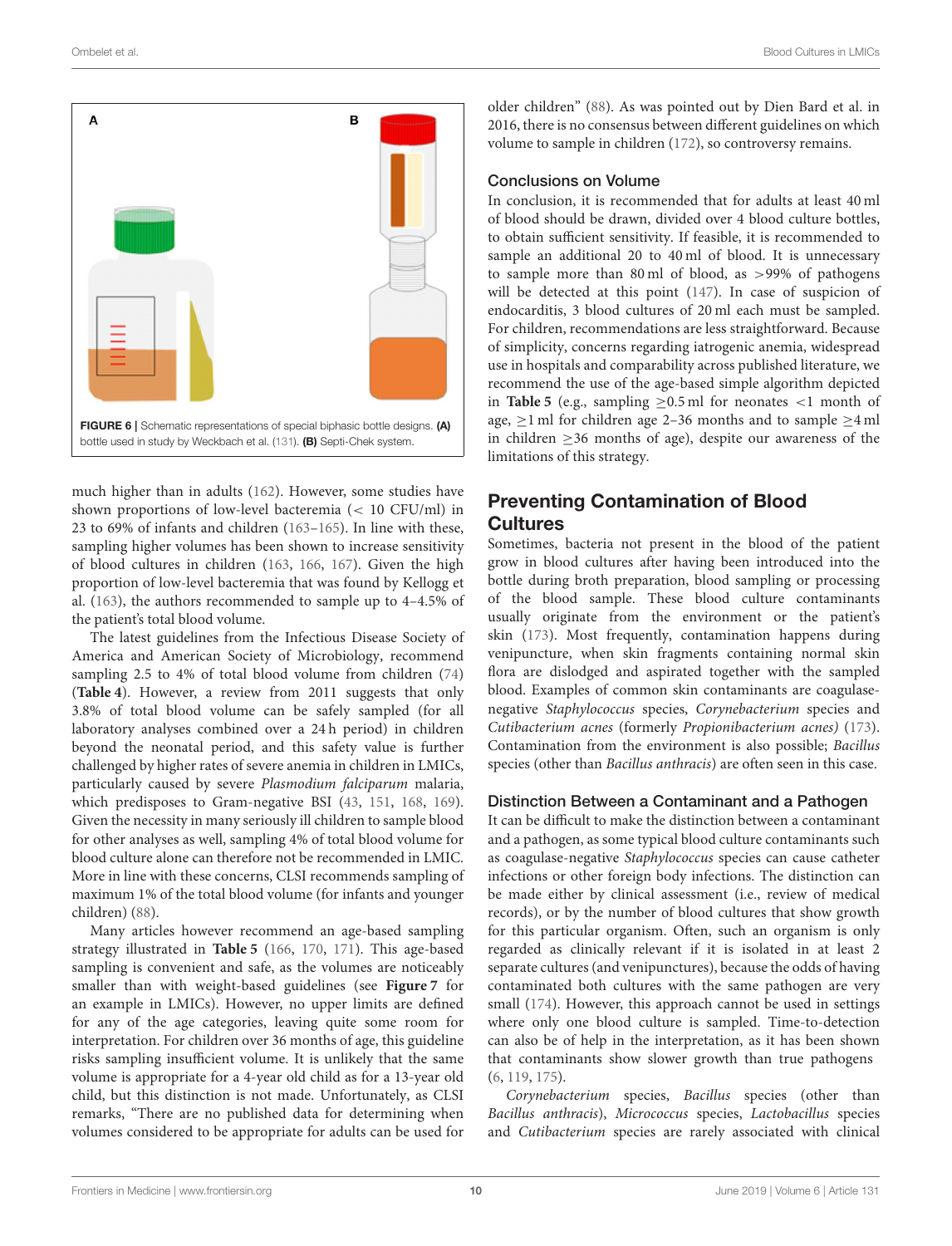| Weight of<br>patient (kg) | <b>Total patient</b><br>volume (ml) | Recommended volume of blood for blood<br>culture (ml) |                          | <b>Total volume for</b><br>culture (ml) | Percentage of patient's<br>total blood volume |
|---------------------------|-------------------------------------|-------------------------------------------------------|--------------------------|-----------------------------------------|-----------------------------------------------|
|                           |                                     | Culture 1                                             | Culture 2                |                                         |                                               |
| $\leq 1$                  | 50-99                               | 2                                                     | $\overline{\phantom{a}}$ | 2                                       | $\overline{4}$                                |
| $1.1 - 2$                 | 100-200                             | $\overline{c}$                                        | $\circ$                  | 4                                       | $\overline{4}$                                |
| $2.1 - 12.7$              | > 200                               | 4                                                     | 2                        | 6                                       | 3                                             |
| 12.8-36.3                 | >800                                | 10                                                    | 10                       | 20                                      | 2.5                                           |
| >36.3                     | >2200                               | $20 - 30$                                             | $20 - 30$                | $40 - 60$                               | $1.8 - 2.7$                                   |

<span id="page-10-0"></span>TABLE 4 | Recommended volumes of blood for culture in children.

Based on IDSA Microbiology guideline [\(74\)](#page-20-18).

<span id="page-10-1"></span>TABLE 5 | Recommended blood volumes for blood culture in children based on age [\(166,](#page-23-3) [170,](#page-23-7) [171\)](#page-23-8).

| Age         | Volume of blood to be sampled |
|-------------|-------------------------------|
| $<$ 1 month | $>0.5$ ml                     |
| 1-36 months | $>1$ ml                       |
| >36 months  | $>4$ ml                       |

Girl of 18 months old with a weight of 10 kg and an hemoglobin value of 2 g/dL (severe anemia):

Hemoglobin reference values at this age: 10.5 - 13.5 g/dl

Estimated total blood volume (TBVe): 10 kg  $\times$  80 ml/kg = 800 ml Functional total blood volume (TBVf) (corrected for hemoglobin):

Worstcase =  $\frac{800 \text{ml}}{13.5 \text{g}/\text{dl}}$  (=upper limit of hemoglobin reference value) = 118.5ml

Bestcase =  $\frac{800 \text{ml}}{10.5g/\text{dl}}$  (=lowerlimitofhemoglobinvalue) = 152.4ml<br>Bestcase =  $\frac{800 \text{ml}}{10.5g/\text{dl}}$  (=lowerlimitofhemoglobinreferencevalue) = 152.4ml

Weight-based guideline IDSA : 6 ml to be sampled for blood culture = 3.9% − 5% of TBVf

(see [Table 4](#page-10-0))

Age-based guideline :  $\geq 1$  ml to be sampled (upper limit = ?) 1 ml sampled for blood culture = 0.7% − 0.8% of TBVf 4 ml sampled for blood culture = 2.6% − 3.4% of TBVf (see [Table 5](#page-10-1))

<span id="page-10-2"></span>FIGURE 7 | Example of safe sampling in an 18-month old child with severe anemia caused by Plasmodium falciparum malaria [formulas used from Kuijpers et al. [\(169\)](#page-23-6)]. The weight-based guideline recommends sampling of higher volumes than the age-based guideline. This example demonstrates how, in cases of severe anemia, the weight-based guideline may not be safe in children.

infections and are almost always contaminants [\(176\)](#page-23-13). Coagulasenegative staphylococci can cause true infection but are much more often implicated as contaminants. Isolation of Enterococcus species, non-fermenting Gram-negative species (e.g., Acinetobacter species or Stenotrophomonas maltophilia) and viridans streptococci is often of uncertain clinical significance, complicating their role in the interpretation of blood culture results [\(70,](#page-20-14) [176\)](#page-23-13).

#### Contamination in LMIC

Contamination of blood cultures remains a substantial problem, with contamination rates as high as 10% even in many HICs [\(177\)](#page-23-14). Contamination is suspected to be more frequent in LMICs,

with some settings (i.e., South Africa, Ghana, the Gambia, Malawi) indeed reporting very high contamination rates [\(178–](#page-23-15) [181\)](#page-23-16). The spectrum of contaminants in LMICs differs slightly to HICs; for example, more Bacillus species are seen in LMICs [\(178\)](#page-23-15). This finding suggests that contamination of blood cultures in LMICs commonly has the environment as a source, as Bacillus species are known to be present in dust and have been described in outbreaks of pseudo-bacteremia originating from the environment [\(182,](#page-23-17) [183\)](#page-23-18). More confusingly, some organisms representing "true pathogens" in HICs, such as Pseudomonas aeruginosa or other non-fermenting Gram-negative organisms, are sometimes considered as contaminants in LMICs [\(181,](#page-23-16) [184\)](#page-23-19).

Laboratory work-up of these contaminants demands time and money, both of which are not in large supply in resourcelimited settings. Furthermore, contaminants lead to longer hospital stays, increased prescription of antibiotics and related morbidity [\(185–](#page-23-20)[188\)](#page-23-21), and may hamper growth of pathogens. Therefore, avoiding contamination is of utmost importance and can lead to substantial cost savings and improvements in patient management. Current guidelines advocate a target of <3% contamination rate and ideally <1% [\(70,](#page-20-14) [88,](#page-21-0) [173\)](#page-23-10). In the following paragraphs, some strategies are described to avoid contamination.

#### Strategies to Reduce Contamination **Skin antisepsis**

WHO's recommendation from 2010 regarding the type of antiseptic preferably used for blood sampling in the context of blood transfusion is 2% chlorhexidine in 70% isopropyl alcohol [\(189\)](#page-23-22). No guidance is given regarding blood sampling in the context of blood culture. The CLSI guideline of 2007 on procedures for blood cultures states that tincture of iodine (alcohol-based iodine) and chlorhexidine gluconate are probably equivalent to each other but superior to povidone iodine (waterbased iodine) [\(88\)](#page-21-0). Unlike iodine, chlorhexidine is not associated with allergic reactions, although its safety in infants <2 months of age has not been established [\(190](#page-23-23)[–192\)](#page-23-24). A lot of evidence suggests that products containing alcohol are better than those without alcohol [\(193–](#page-23-25)[199\)](#page-23-26), a finding which may be due to the fact that alcohol dries faster than water-based products and therefore less waiting time is required to obtain maximal disinfecting activity. Alcohol has an immediate onset of action, but the effect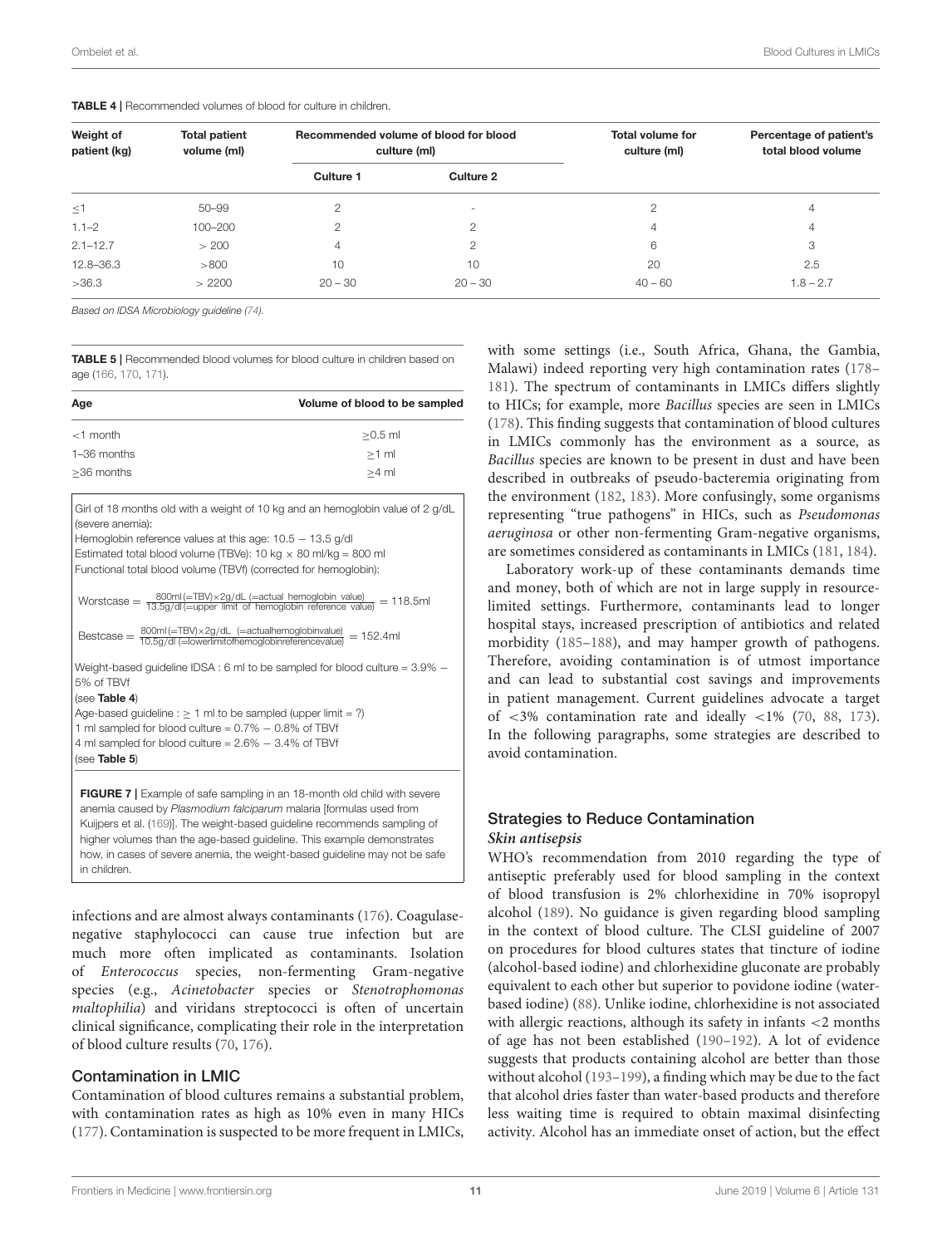is not sustained, which is why it is often combined with other antiseptics with a residual effect, such as chlorhexidine [\(196\)](#page-23-27).

In contrast to this, a recent meta-analysis found no significant difference between any of the antiseptics under study (povidone iodine, iodine tincture, chlorhexidine compounds, or chlorhexidine alcohol) [\(200\)](#page-23-28), although its methods have been criticized [\(201\)](#page-23-29). The debate on the most ideal antiseptic is thus ongoing, but most antiseptics seem to give good results when used properly. For this reason, alcohol-based antiseptics may be more effective, as the drying time is shorter, and they are therefore more likely to be used correctly. In addition, alcohol-based solutions are less vulnerable to accidental colonization with Gram-negative bacteria compared to waterbased antiseptics [\(202\)](#page-23-30).

#### **One-step vs. two-step procedure**

The comparison of one-step (single application of an antiseptic) vs. two-step procedures (consecutive application of the same or different antiseptics) for skin antisepsis has been made mainly in the context of blood collection for blood donation. These studies generally evaluate the effect of antiseptics on the bacterial load of the skin [\(203\)](#page-24-0). A Cochrane review of 2015, however, found no experimental or quasi-experimental publications which had studied the effect of one-step vs. two-step procedures on actual blood culture contamination [\(204\)](#page-24-1).

Therefore, no recommendation can be given regarding the effectiveness of either procedure. In many LMICs, patients have had long travels on dusty roads before reaching the hospital. It is therefore good practice to use a two-step procedure for antisepsis: the first application of antiseptic (preferably isopropyl alcohol 70%) can be used to clean the skin of dust and dirt. Cleaning with alcohol swabs must be repeated until the swabs are visually clean—since, unlike ethanol, isopropyl alcohol has a cleaning effect [\(205\)](#page-24-2). Only when the skin is clean, the second step of antisepsis can be performed.

#### **Phlebotomy teams**

To further decrease contamination, there is quite good evidence for the use of dedicated phlebotomy teams for blood culture, as opposed to blood cultures being sampled by all ward nurses or interns [\(193,](#page-23-25) [197,](#page-23-31) [206,](#page-24-3) [207\)](#page-24-4). This approach has also had good results in a low-income country; after the introduction of a team of nurses dedicated to phlebotomy in Malawi, contamination rates decreased from 19.6 to 5% [\(179\)](#page-23-32).

#### **Blood culture collection packs**

Another possible strategy is the use of blood culture collection packs. Blood culture collection packs are prepackaged kits assembling all materials needed for blood culture. Although many studies have reported lower contamination rates after the introduction of blood culture collection packs [\(208](#page-24-5)[–210\)](#page-24-6), a metaanalysis of 2012 showed no conclusive evidence for this practice [\(207\)](#page-24-4). Most of the publications which have reported a decrease in contamination rates combined introduction of the blood culture collection packs with hospital staff training and awareness campaigns, thereby compromising validity of the research. Given the added cost of blood culture collection packs, more evidence is needed before its implementation can be recommended in LMICs [\(207\)](#page-24-4).

#### **Diversion of first portion of blood**

Contamination of blood samples can occur during venipuncture because of dislodging of skin fragments colonized with bacteria. Diverting or discarding the first few milliliters of blood can possibly decrease contamination due to this cause. The first study done to evaluate this method was the trial by Patton and Schmitt [\(211\)](#page-24-7), which indeed showed decreased contamination after diversion of the first ml of blood into a sterile Vacutainer $^{\circledR}$ tube (Becton-Dickinson Diagnostics, Franklin Lakes, NJ, USA). Contamination went down from 2.8 to 1.4%. This concept was repeated by Binkhamis et al. [\(212\)](#page-24-8) and Rupp et al. [\(213\)](#page-24-9); both studies found significant results with a reduction in contamination rates of 3.4–2.4% and 1.78–0.22%, respectively. In all three studies, pre-intervention contamination rates were already low. In LMICs with higher contamination rates, the same relative reduction could potentially lead to a large decrease in contaminated samples.

Usually, it is advised to sample first blood cultures and only next the tubes for other blood analyses. This recommendation is based on the observation that reflux from contaminated citrate- or EDTA tubes to the syringe may occur, with possible contamination of the blood culture sample [\(177,](#page-23-14) [214–](#page-24-10) [216\)](#page-24-11). However, these reports of "pseudo-bacteremia" caused by contaminated blood collection tubes all date from the 1970's and 1980's and the current risk for this is unknown. Given the effectiveness of diverting the first portion of blood, contamination could actually be reduced by sampling first other blood collection tubes if a butterfly needle with vacutainer system is used. Sterilization of blood collection tubes may further prevent cross-contamination.

#### **Multi-sampling vs. single-sampling strategy**

The CLSI guideline recommends collection of two to three blood cultures, each consisting of two blood culture bottles sampled through one venipuncture, per episode [\(88\)](#page-21-0). However, it has been shown that a time interval between the different draws is unnecessary [\(159,](#page-22-28) [160\)](#page-22-29). Therefore, the necessity of sampling blood using separate venipunctures, referred to as multi-sampling, has been contested. There are obvious practical advantages to sampling blood by just one venipuncture, referred to as single-sampling [\(23\)](#page-19-13). This single-sampling approach may also theoretically decrease the risk of contamination [\(161,](#page-22-31) [217\)](#page-24-12). Unfortunately, few studies directly comparing both strategies are available. One trial in France showed increased positivity rate, improvement of overall performance (sensitivity and specificity) and better compliance to protocol of the multi-sampling strategy compared with the single-sampling strategy [\(218\)](#page-24-13).

Contamination, however, can be more difficult to judge when single-sampling instead of multi-sampling is used. The reason for this is that many low-virulence organisms are no longer considered as contaminants when they are isolated from blood cultures sampled through more than one venipuncture [\(69,](#page-20-13) [88,](#page-21-0) [174\)](#page-23-11). However, an evaluation by Arendrup et al. did not find the interpretation to be more difficult when using the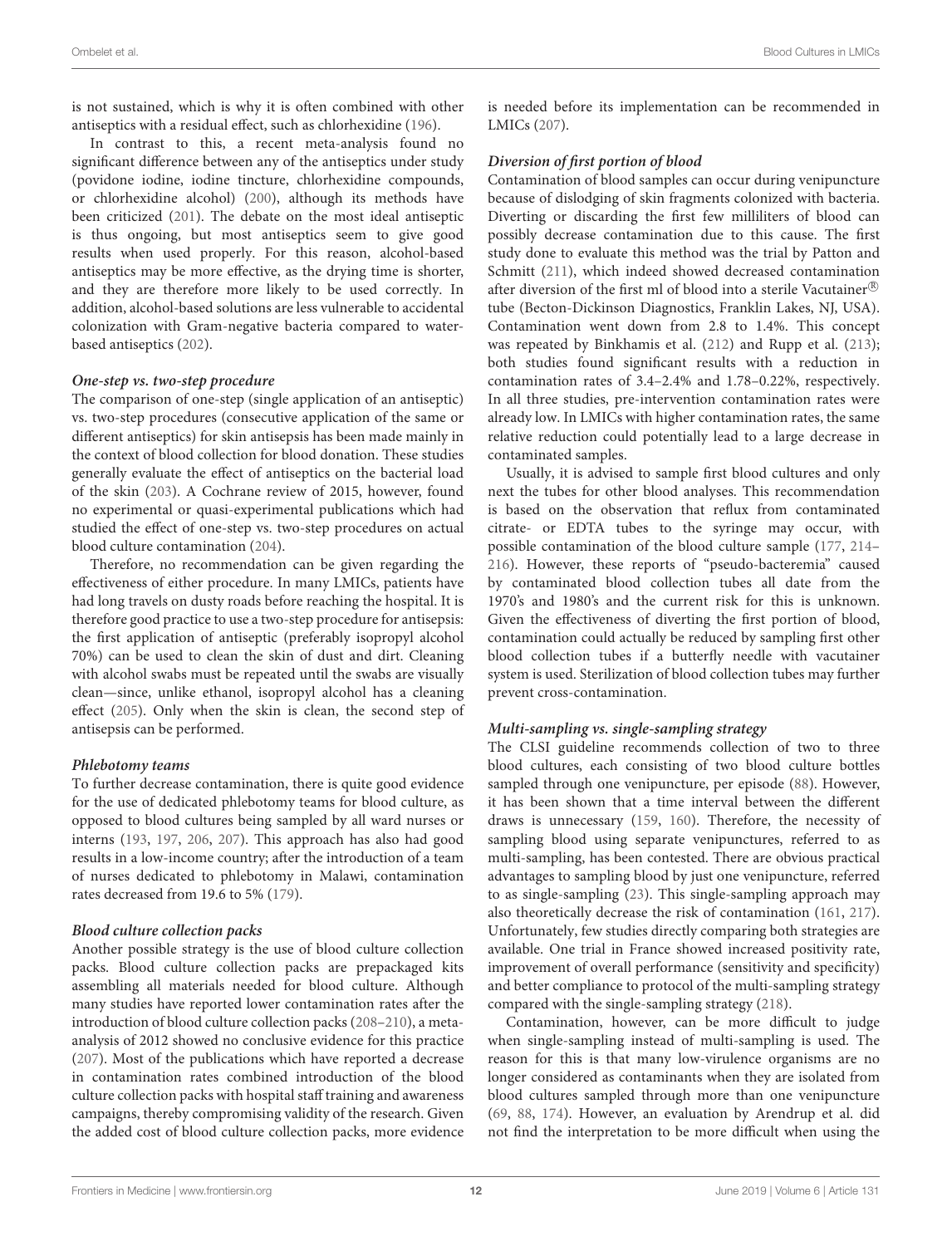single-sampling strategy [\(219\)](#page-24-14). They also demonstrated that the recovery of pathogens was correlated with the number of grown blood culture bottles, suggesting this indicator can be used to determine the presence of contaminants.

The recommended approach will probably depend on the setting and patient population; in a setting with very few central venous catheters or prosthetic devices, it is probably not needed to sample from different venipuncture sites, because infections with organisms of low virulence are very unlikely in this setting. In many LMICs there is a reluctance to sampling blood in both staff and patients [\(1\)](#page-18-0), so a single-sampling strategy will probably more acceptable. In settings where the interpretation of possible contaminants is more difficult, it is still recommended to sample from at least two separate venipunctures.

#### **Sampling through catheters**

Many studies have shown increased contamination rates when blood is sampled through intravascular catheters, as opposed to venous puncture [\(177\)](#page-23-14). However, most of this evidence is found when using central lines for blood sampling. This suggests that sampling blood when placing a peripheral intravascular catheter might be safe and practical, especially in children in whom a reduction of the number of venipunctures is desirable. Indeed, some studies did not show a higher contamination rate from blood sampled through a recently placed peripheral catheter than through separate venipuncture [\(220](#page-24-15)[–223\)](#page-24-16). However, many other studies have found higher contamination rates with this practice [\(224–](#page-24-17)[227\)](#page-24-18). Hall et al. described contamination rates as low as 1.6% when sampling via newly inserted catheters by following a sterile technique protocol in a pediatric emergency department [\(228\)](#page-24-19). In general, sampling through peripheral catheters must be discouraged, but its practical advantages cannot be denied and should be balanced against the risk of increased contamination.

#### **Disinfecting the blood culture bottle septum**

Another measure to decrease contamination is to disinfect the blood culture bottle septum with 70% isopropyl alcohol or ethanol before injecting the blood sample [\(88,](#page-21-0) [193,](#page-23-25) [229,](#page-24-20) [230\)](#page-24-21); in many institutes, however, this is not done routinely [\(193,](#page-23-25) [231\)](#page-24-22). Bekeris et al. did not find evidence for the effectiveness of this measure in decreasing contamination, however they noted that their study was not powered to detect such an effect as they had quite low rates of contamination overall [\(206\)](#page-24-3). In the context of higher environmental contamination in LMICs, disinfection of the blood culture bottle septum is an easy and low-cost strategy to avoid contamination.

#### **Sterile gloves**

Sterile gloves may reduce contamination rate but increase the cost of blood cultures [\(232,](#page-24-23) [233\)](#page-24-24). Whether this incremental cost will be offset by decreased costs associated with work-up of contaminants will need to be evaluated and will depend on the baseline contamination rate [\(177\)](#page-23-14). As there are many inexpensive ways to decrease contamination, sterile gloving might not be the most cost-effective option when looking for a strategy to reduce contamination rates. In most studies evaluating the use of sterile gloving, the absolute reductions in contamination rates following its implementation were low, leading to a high cost for very few averted contaminants [\(232,](#page-24-23) [233\)](#page-24-24). However, baseline contamination rates were also low in these studies; in settings where contamination is much more prevalent, such as most LMICs, the same relative decrease in contamination rates will lead to a higher number of averted contaminants. In that case, the intervention will have a better cost-benefit ratio.

#### **Collection system**

Although no impact on contamination rates has been described to our knowledge, the choice of the type of collection system will be briefly discussed in this paragraph. For collection of blood cultures, either a butterfly needle with Vacutainer<sup>®</sup> system or a simple needle with syringe method can be used. It is not possible to increase the safety of the needle/syringe system by using safety devices (such as retractable needles), as the healthcare worker will still use the needle after sampling to inoculate the blood in the blood culture bottle. The time between sampling and inoculation into the bottle is the period of risk of needle stick injury [\(234\)](#page-24-25). It is also not recommended to connect a blood culture bottle directly to the needle using a Vacutainer<sup>®</sup> system, as backflow of the broth into the patients' veins may occur. Butterfly needles on the other hand, are easy to use, especially when other blood analyses must be done as well; and other blood collection tubes can be connected to the Vacutainer® system after the blood culture bottles have been filled without the need for a separate venipuncture. Additionally, they are probably safer to use than needle-and-syringe as connection to the bottle is easier (provided the correct adaptor) [\(234\)](#page-24-25). However, they are more expensive. If financially sustainable, butterfly needles are therefore recommended.

Lastly, changing needles between taking blood cultures and inoculating the blood into the blood culture bottle (in case of syringe and needle procedure) may decrease contamination rates slightly [\(235\)](#page-24-26); however, it also increases the risk of needle stick injury and it is therefore not recommended [\(88,](#page-21-0) [189\)](#page-23-22).

## Monitoring of Quality Indicators

Unlike for other specimens, such as urine and respiratory secretions, many quality indicators which are useful to assess, and monitor have been described for blood cultures. They can be used to improve the processes from request to report in the hospital and laboratory by giving directed feedback to the staff involved. Examples of quality indicators are given in **[Table 6](#page-13-0)**. Although many of these indicators seem clear-cut at first sight, definitions are not always uniform, and this leads to varying rates and figures being reported.

For example, contamination rate will vary across studies depending on how contamination has been defined and calculated, and often this is not well-described. According to Leber, the contamination rate is calculated "by dividing the number of cultures containing contaminants by the total number of cultures collected by venipuncture," with a blood culture being defined as "blood from a single venipuncture" [\(70\)](#page-20-14). This suggests that blood culture contamination rates are defined as the contamination per venipuncture (and not per blood culture bottle), and it is thus important to know how the bottles were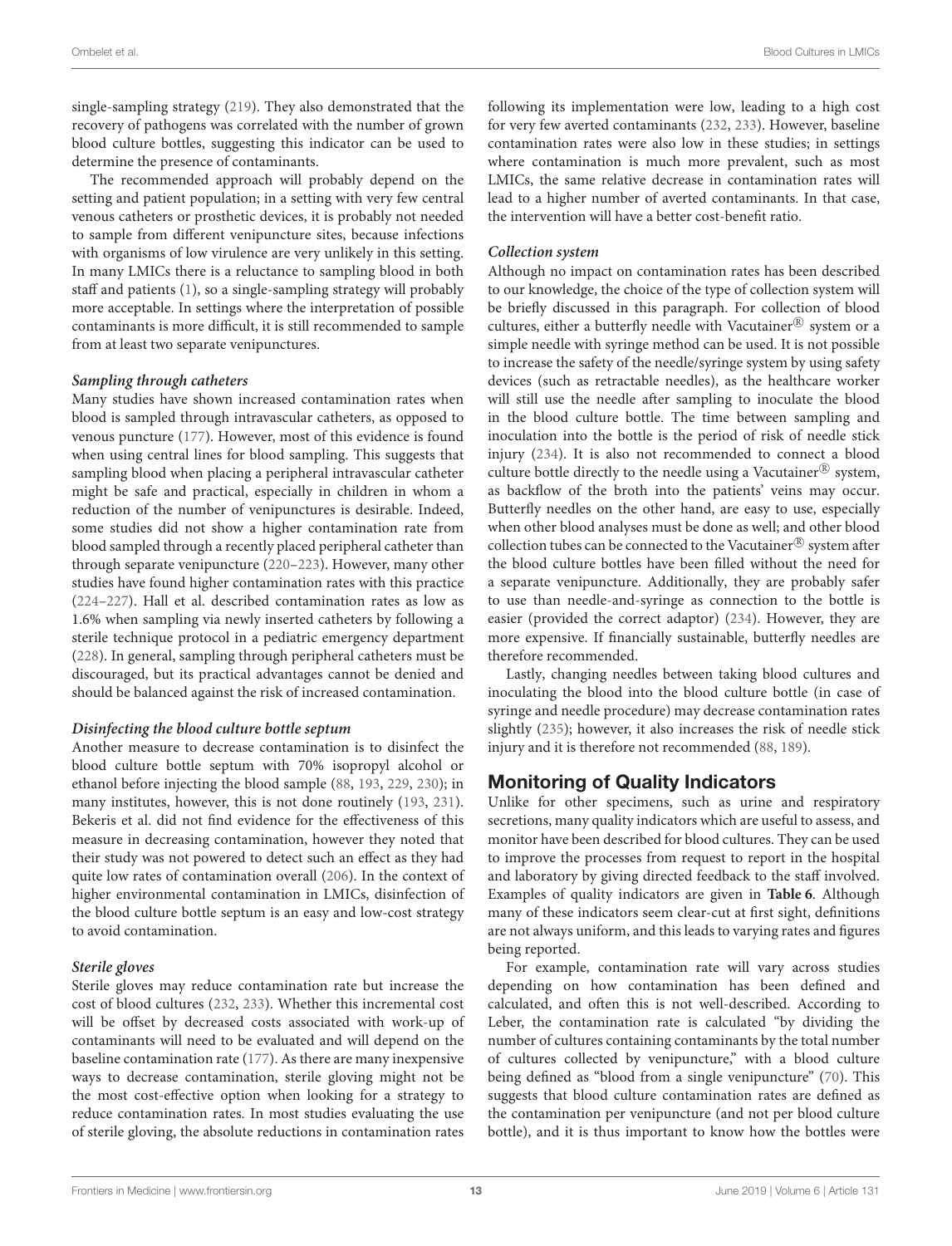<span id="page-13-0"></span>TABLE 6 | Quality indicators for monitoring of blood cultures—they can be used for validation as well as for monitoring purposes.

| <b>Quality indicator</b>                                                              | <b>Definition</b>                                                                                                       | Goal                                                                                                                                                      | Comment                                                                                                                                                                                                                                   |
|---------------------------------------------------------------------------------------|-------------------------------------------------------------------------------------------------------------------------|-----------------------------------------------------------------------------------------------------------------------------------------------------------|-------------------------------------------------------------------------------------------------------------------------------------------------------------------------------------------------------------------------------------------|
| Proportion of blood cultures<br>that show growth with a<br>pathogen (positivity rate) | Number of blood cultures showing growth<br>with a pathogen /total number of blood<br>cultures                           | $5 - 15%$ (3)<br>$6 - 12\%$ (70)<br>If lower than the goal, ordering of<br>blood cultures is too liberal; if higher<br>than the goal, it is too stringent | These figures are appropriate for HICs and<br>settings where malaria is not endemic.<br>Studies performed in LMICs often show<br>higher proportions of pathogens (19).                                                                    |
| Total number of blood<br>cultures                                                     | Number of blood cultures/1000 patient<br>days                                                                           | 103-188 (3)                                                                                                                                               | Has exclusively been studied in HICs;<br>goals for LMICs not clearly defined                                                                                                                                                              |
| Missed opportunities                                                                  | Number of missed opportunities for blood<br>culture sampling as assessed by patient<br>file review (236)                | Not defined                                                                                                                                               |                                                                                                                                                                                                                                           |
| Contamination rate                                                                    | Number of contaminated blood<br>cultures/total number of blood cultures                                                 | $<$ 3% (3, 70)<br>$<$ 1% (70)                                                                                                                             | For this definition, blood culture is defined<br>as blood sampled through one<br>venipuncture                                                                                                                                             |
| Volume                                                                                | Volume per blood culture bottle                                                                                         | $\geq$ 80% of recommended volume<br>(3, 70, 88)                                                                                                           | Following formula can be used (the factor<br>0.94 expresses the correction for density<br>of blood):<br>Volume per bottle $=$ (weight of bottle after<br>sampling - weight of bottle before<br>sampling + average weight of cap) $*$ 0.94 |
| Number and proportion of<br>solitary blood cultures                                   | Adult blood cultures consisting of only one<br>blood culture bottle instead of at least two                             | Best performing hospitals have only<br>3.4% solitary blood cultures (3)                                                                                   |                                                                                                                                                                                                                                           |
| Needle-to-incubator time                                                              | Time interval from blood culture sampling<br>to incubation                                                              | $<$ 2 h (88)<br>$<$ 4 h (70)                                                                                                                              |                                                                                                                                                                                                                                           |
| Time-to-detection of growth                                                           | Time interval from incubation to detection<br>of growth                                                                 | Not clearly defined for manual blood<br>culture bottles                                                                                                   |                                                                                                                                                                                                                                           |
| Gram stain accuracy                                                                   | Correlation between smear result (Gram<br>stain) and culture result.                                                    |                                                                                                                                                           |                                                                                                                                                                                                                                           |
| Turnaround time                                                                       | Time interval from registration of the<br>sample in the laboratory to reporting of the<br>result to the clinician (237) |                                                                                                                                                           |                                                                                                                                                                                                                                           |
| Quality of antibiotic<br>susceptibility testing (AST)<br>report                       | Correct interpretation and reporting of raw<br>results                                                                  |                                                                                                                                                           |                                                                                                                                                                                                                                           |

sampled exactly. Another problem with contamination rates is the definition of contamination itself, which may not be uniform across studies. Depending on the study, the species involved in contaminated blood cultures may differ, the number of cultures growing the contaminant may or may not be taken into account, or clinical review of the patient files may or may not have been done to determine true contamination. It is therefore important to assess the definition used in the study when comparing contamination rates.

## CHALLENGES

Although we have argued in paragraph 1.3 that blood cultures are feasible in LMICs, some significant challenges remain. First and foremost, clinical bacteriology facilities in LMICs have to be strengthened and supported. As has been argued elsewhere, problems of staff training and retention, insufficient infrastructure, and lack of stringent quality control and equipment maintenance jeopardize all laboratory activities, including blood cultures [\(1,](#page-18-0) [2,](#page-18-1) [153\)](#page-22-22). Other challenges, specific to blood cultures, will be discussed in the paragraphs below.

## Detection of Growth

Manual blood culture systems require inspection of the blood culture bottles once or twice daily. Most signs of growth are rather subtle, and experience and training are therefore needed to recognize growth in the bottles. Manipulation of blood culture bottles can result in stirring the blood cells with the broth, which further complicates the detection of turbidity. Standardized visual conditions are preferable for reliable detection of growth. This includes standardized backgrounds and lighting; normal daylight may show substantial variation; therefore, the use of a lightbox can be considered.

#### Blind Subcultures

Because of the challenges related to visual detection of growth, other strategies were employed before the widespread use of automated monitoring of blood culture bottles. For manual systems, "blind subcultures" are often recommended. These are subcultures from the blood culture broth on agar plates, in the absence of visual signs of growth. The optimal timing of this subculture varies according to the consulted source. Depending on the moment of blind subculture during the incubation [for instance early at day 1 vs. at day 7 at the end of the incubation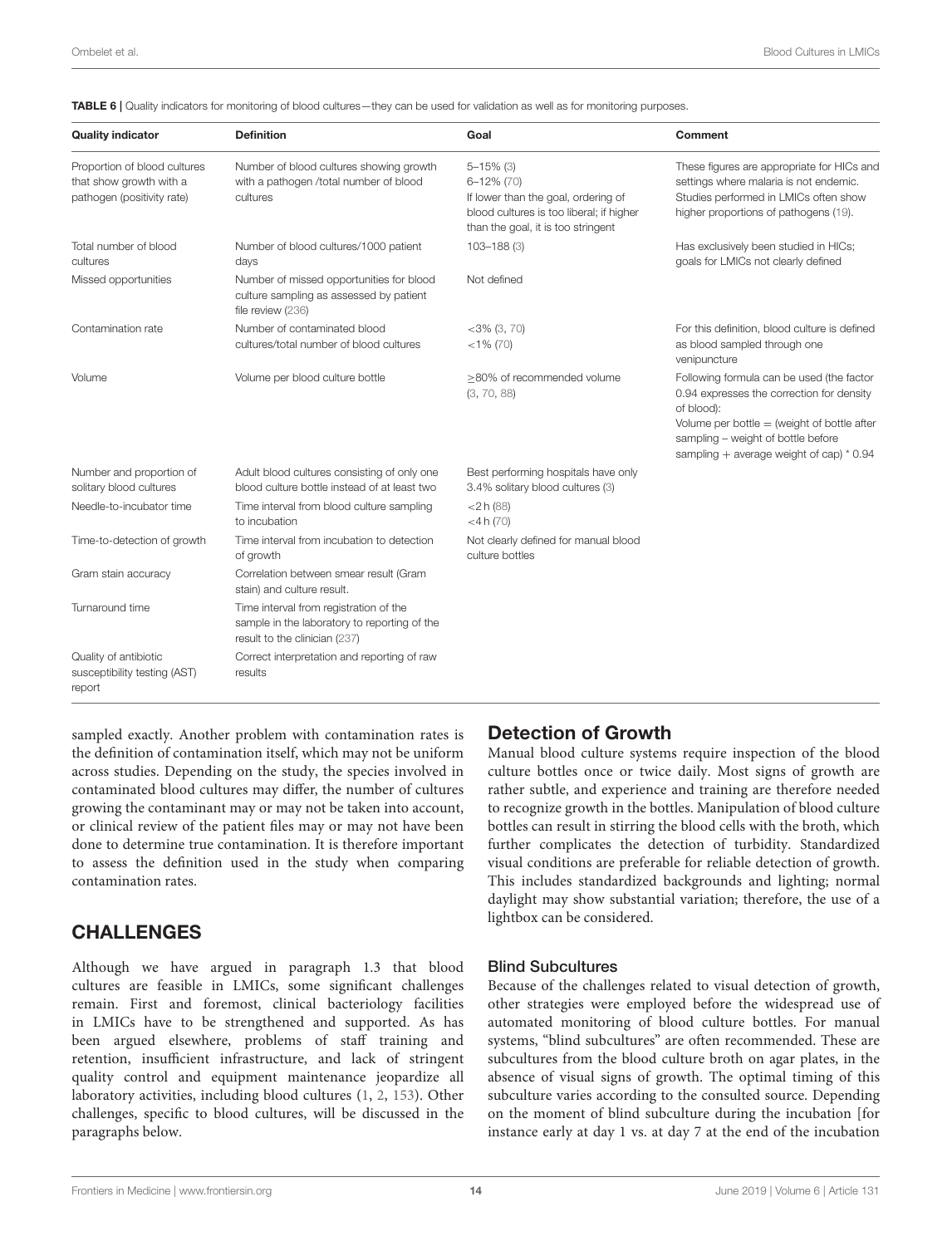period (so-called "terminal" subculture)], blind subculture can be used either as a way to shorten the time-to-detection or as a final check for growth.

CLSI for example recommends subculture after 24 to 48 h of incubation to facilitate early detection of microorganisms [\(88\)](#page-21-0). The American Society of Microbiology "Clinical Microbiology Procedures Handbook" by Leber et al. [\(70\)](#page-20-14) recommends blind subculture at 72 h. Cumitech advises routine blind subcultures after 12–18 h of incubation for aerobic bottles [\(3,](#page-18-2) [70\)](#page-20-14). Routine blind subcultures are not advised for anaerobic bottles [\(3\)](#page-18-2).

Early subculture (within the first 24 h of incubation) seems to be a successful strategy for rapid detection indeed. Szymczak et al. detected 85% of pathogens with blind subculture within 24 h, whereas in only 48% of positive cultures visual signs of growth could be detected within 24 h of incubation [\(238\)](#page-24-29). Even earlier subculture, within four to 14 h after incubation, led to detection of 50% [\(239\)](#page-24-30) and up to 85% of pathogens [\(240\)](#page-24-31). Studies performing subculture between 6 and 17 h after incubation detected 48% [\(241\)](#page-24-32) and 63% [\(242\)](#page-24-33) of pathogens. Subcultures performed within 6 h yielded only 10% of pathogens according to the study by Sliva et al. they therefore do not recommend subculture within 6 h of incubation [\(242\)](#page-24-33). A drawback of blind subcultures is that by opening the bottle and introducing a syringe or pipette, contamination may be introduced.

#### Terminal Subcultures

Terminal subcultures (blind subcultures of blood culture bottles at the end of the incubation period) are considered unnecessary by many and may increase contamination rates and needle stick injuries [\(243](#page-24-34)[–245\)](#page-24-35). However, they may still be considered in systems which do not perform a routine blind subculture at an earlier time or in situations with prolonged incubation [\(245\)](#page-24-35). They are also useful at the validation phase of a newly introduced blood culture system. In settings with many immunocompromised patients, where higher numbers of Pseudomonas aeruginosa and yeast BSI are anticipated, terminal subculture could also be of value, as these organisms tend to show slower growth and more subtle visual signs of growth, presumably due to smaller initial concentrations of bacteria [\(246\)](#page-25-0).

## The Need for Speed: How to Decrease the Time-to-Detection and Turnaround Time

It is well-known that automated blood cultures have a much shorter time-to-detection than manual systems. For manual systems, cumulative growth within 48 h of incubation varies between 65.8 and 94% [\(137,](#page-22-12) [238,](#page-24-29) [240,](#page-24-31) [241,](#page-24-32) [247,](#page-25-1) [248\)](#page-25-2). It must be noted that all of these studies performed a blind subculture within 24 h of incubation; not performing blind subculture may even lead to lower detection rates after 48 h of incubation. This is obviously longer than what is currently seen with automated systems, where 82–91.6% of growth is detected within 24 h [\(249–](#page-25-3)[251\)](#page-25-4). Some recent studies from LMICs, directly comparing manual with automated systems, also found higher sensitivity, specificity and especially much lower time-to-detection with the automated system [\(24](#page-19-14)[–26\)](#page-19-15).

The importance of reducing the time-to-detection of blood cultures cannot be overestimated, for both antibiotic stewardship purposes and to increase demand for blood cultures by clinicians in LMICs, as patients are often discharged or leave the hospital against medical advice early in the course of treatment [\(252,](#page-25-5) [253\)](#page-25-6). Long turnaround times of test results are a common complaint in LMICs, decreasing the trust in the laboratory services [\(254,](#page-25-7) [255\)](#page-25-8). Moreover, rapid communication of preliminary results, such as the Gram stain, is often not or insufficiently done in LMICs [\(153\)](#page-22-22). Effective and immediate communication of blood culture preliminary results, ideally combined with clinical advice, should be a priority for bacteriology laboratories [\(312,](#page-26-0) [313\)](#page-26-1).

#### **Agitation**

It may be impossible to increase the speed of detection of manual systems up to the performance of the automated systems, as the algorithm-driven continuous monitoring will prove difficult to mimic in an equipment-free manual system. However, another feature of automated systems is continuous agitation during incubation. Agitation is thought to improve microbial recovery by increasing the oxygen concentration in the broth medium and will therefore speed up detection of aerobic bacteria [\(69,](#page-20-13) [256–](#page-25-9)[258\)](#page-25-10). The "Clinical Microbiology Procedures Handbook" recommends continuous agitation of manual systems as well [\(70\)](#page-20-14). Continuous agitation, however, impacts ease of visual growth detection, as turbidity will increase due to mixture with the red blood cells.

#### **Venting**

Another strategy to speed up growth is venting, i.e., inserting a filtered needle or other device that allows air to enter into the bottle headspace. The need for venting of aerobic blood culture bottle depends mainly on the manufacturer of the blood culture bottle. For automated systems, it is agreed that venting is not necessary [\(69,](#page-20-13) [259\)](#page-25-11), but some commercial manual blood culture bottles may still need venting. Most studies evaluating the impact of venting stress the role of appropriate amounts of oxygen; this seems especially important for Pseudomonas, Candida and other strictly aerobic species, both for rate and speed of growth [\(77,](#page-20-21) [144,](#page-22-32) [241,](#page-24-32) [260\)](#page-25-12).

It is currently unclear whether venting is still required with the newer commercial manual bottles; there are no recent studies on this. Of course, venting involves an extra procedure to be carried out, thereby potentially contaminating the sample. Despite this theoretical possibility, there is no documented evidence for increased contamination with vented bottles.

#### Laboratory Organization

Clinical importance of increased speed of detection is also influenced by laboratory organization. Notification of the Gram stain result to the clinician has been shown to have the highest clinical impact [\(56,](#page-20-6) [58,](#page-20-27) [59\)](#page-20-28). Laboratories not providing 24 h service will probably see less benefit from small differences in time-to-detection, as they may be unable to translate this into quicker results to the clinician. Furthermore, the most important actionable result is growth in the first bottle of a BSI episode; growth in the other bottles of that episode are of lower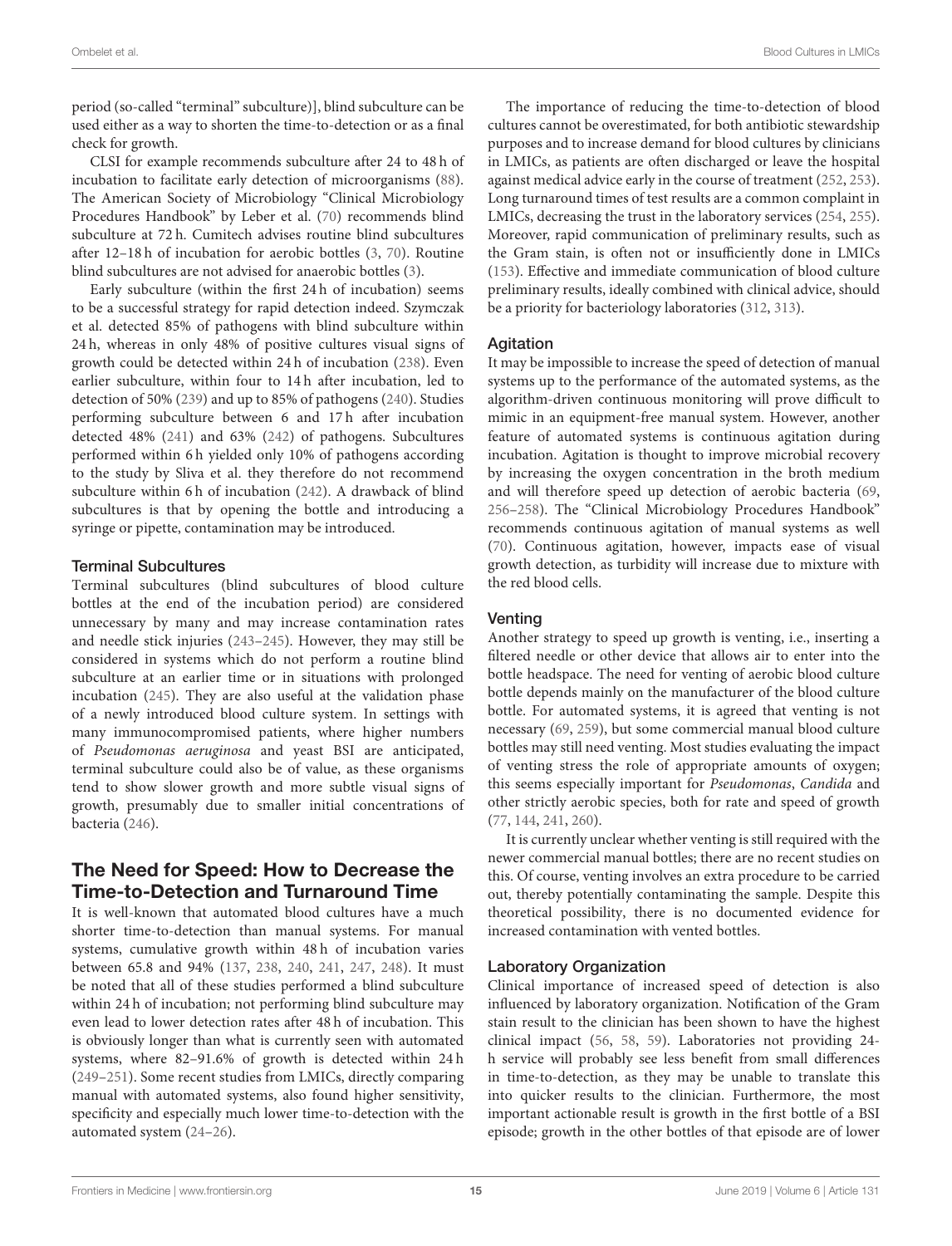clinical impact. When taking all this in consideration, the clinical relevance of difference in speed between automated and manual systems may be lower than expected. Future studies comparing speed of growth of different systems, including comparisons between automated and manual systems, should take these considerations into account.

A study that has looked at the practical organization in the lab was performed by Youngs et al. in 1985 [\(261\)](#page-25-13). They recognized the added value of early subculture (after 6–17 h of incubation) but mentioned that the actual timing of subculture also depended on arrival of the bottle in the lab. To be sure that a subculture was performed within 6–17 h, they implemented two timeslots for subculturing: one in the early morning for all bottles having arrived after office hours the previous day and another subculture at the end of the work day for all bottles that arrived during the day. This led to growth of pathogens on solid media the day after incubation for 10 out of 14 grown blood cultures, making an appreciable impact for patient management, as none of these bottles had shown visual signs of growth the day before [\(261\)](#page-25-13).

#### Transport to the Laboratory

A relatively simple way of improving the speed of detection is by ensuring that the bottles arrive in the laboratory in a timely manner. It has been shown that a delayed incubation significantly prolongs detection time and may lead to falsenegative results in automated systems [\(23,](#page-19-13) [262,](#page-25-14) [263\)](#page-25-15), however the exact critical time has not been formally established. Guidelines recommend maximum needle-to-incubator time of 2 h [\(88\)](#page-21-0) to 4 h [\(70\)](#page-20-14); however, many centers actually observed much longer average transport times [\(264\)](#page-25-16). Long distances and irregular transport of laboratory specimens from the site of collection to the laboratory is more common in LMICs, resulting in even higher transport times.

Blood culture bottles must be transported to the lab at room temperature [\(88,](#page-21-0) [265\)](#page-25-17) or in a thermostable carrier and should never be refrigerated or frozen, as many fastidious organisms are vulnerable to cold [\(88,](#page-21-0) [266\)](#page-25-18). Pre-incubation of blood culture bottles at 35◦C, for example in a small incubator in the emergency department, can speed up detection of growth in manual blood culture systems [\(267\)](#page-25-19), but is not advised for automated systems as it may result in false-negative results [\(23,](#page-19-13) [268–](#page-25-20)[270\)](#page-25-21). However, high "room temperatures" are common in LMICs, warranting short transport times when using automated blood culture systems to avoid false-negative results.

#### Direct Testing on Blood Culture Broth

Performing direct identification and/or antibiotic susceptibility testing on grown blood culture broth can also lead to faster diagnosis and decision-making. Molecular assays and matrixassisted laser desorption/ionization—time-of-flight (MALDI-TOF) methods are currently out of reach for most LMICs, but lateral-flow immunoassays and other simple testing methods can provide a convenient solution. A number of simple direct tests have been described. Examples are detection of Staphylococcus aureus by direct tube coagulase test for detection of Staphylococcus aureus [\(271,](#page-25-22) [272\)](#page-25-23), latex agglutination tests [\(273\)](#page-25-24) and immunochromatographic tests [\(274\)](#page-25-25), and the recent development of lateral flow assays for Burkholderia pseudomallei [\(275\)](#page-25-26) and Salmonella species [\(276\)](#page-25-27).

For antibiotic susceptibility testing, lateral flow assays have been developed to rapidly detect methicillin-resistant Staphylococcus aureus [\(277\)](#page-25-28), extended-spectrum beta-lactamase (ESBL) [\(278\)](#page-25-29) and carbapenemases [\(279\)](#page-25-30), directly from blood culture broth. Moreover, the European Committee on Antibiotic Susceptibility Testing (EUCAST) recently provided guidelines on direct disk diffusion testing from blood culture broth, with adapted procedure and diameter cut-offs<sup>[4](#page-15-0)</sup>. Performing antibiotic susceptibility testing directly from blood culture broth decreases the turnaround time with 1 day but requires rapid identification as the procedure often depends on the pathogen.

## Production, Distribution, and Procurement of Blood Culture Media

#### Accessibility and Affordability of Blood Culture

Access to quality-assured in-vitro diagnostics is a problem in LMICs; diagnostics are frequently more expensive when purchased in a LMIC and they are not always easily available [\(104,](#page-21-14) [280,](#page-25-31) [281\)](#page-25-32). Although data are rare, it is estimated that the cost of blood cultures is twice as high in LMICs than HICs [\(41\)](#page-19-29). Most healthcare systems in LMICs rely heavily on out-of-pocket payments of patients, including for diagnostics [\(153,](#page-22-22) [282,](#page-25-33) [283\)](#page-25-34). According to a recent WHO report, out-of-pocket payments, although in decline, still account for 37% of the total healthcare cost in Africa and 44% in South-East Asia [\(282\)](#page-25-33). Assuming a positivity rate of only 10% for blood cultures, the cost-benefit ratio for the individual patient of performing blood culture may be unacceptable in very poor populations. A Kenyan study of 2009 reports a blood culture cost of 18.36 US \$ per individual test, much higher than other diagnostic tests in the same setting such as HIV test (3.68 US \$) or malaria microscopy (3.50 US \$) [\(284\)](#page-26-2). Moreover, this price refers to a single blood culture bottle; as mentioned before, often two to four blood culture bottles are needed per patient, further increasing the total price. According to a panel of stakeholders, an acceptable cost for blood cultures would have to be  $<$ 10 US \$, and ideally  $<$  5 US \$ [\(153\)](#page-22-22). In the short term, donor involvement will therefore be necessary for blood cultures to be affordable.

Transport of commercial blood culture bottles from abroad is very costly and transport times are considerable, compromising shelf life. Low volumes of cultures per lab, skilled labor needs and short shelf lives further affect affordability of blood cultures in many settings [\(41\)](#page-19-29). For this reason, many laboratories resort to in-house prepared blood culture bottles, typically containing brain-heart infusion or trypticase soy broth [\(41\)](#page-19-29). This practice is not advised, because the origin and quality of the culture media are difficult to track down and useful additives, such as the ones described in **[Table 3](#page-5-1)**, will not be present in the broth, compromising performance. An alternative to the commercially available bottles is to support local production of blood culture media by reference laboratories, from where they can be dispersed to smaller hospitals [\(2,](#page-18-1) [285\)](#page-26-3). An exemplary initiative is the laboratory logistic and educational support

<span id="page-15-0"></span><sup>4</sup>[http://www.eucast.org/rapid\\_ast\\_in\\_blood\\_cultures/](http://www.eucast.org/rapid_ast_in_blood_cultures/)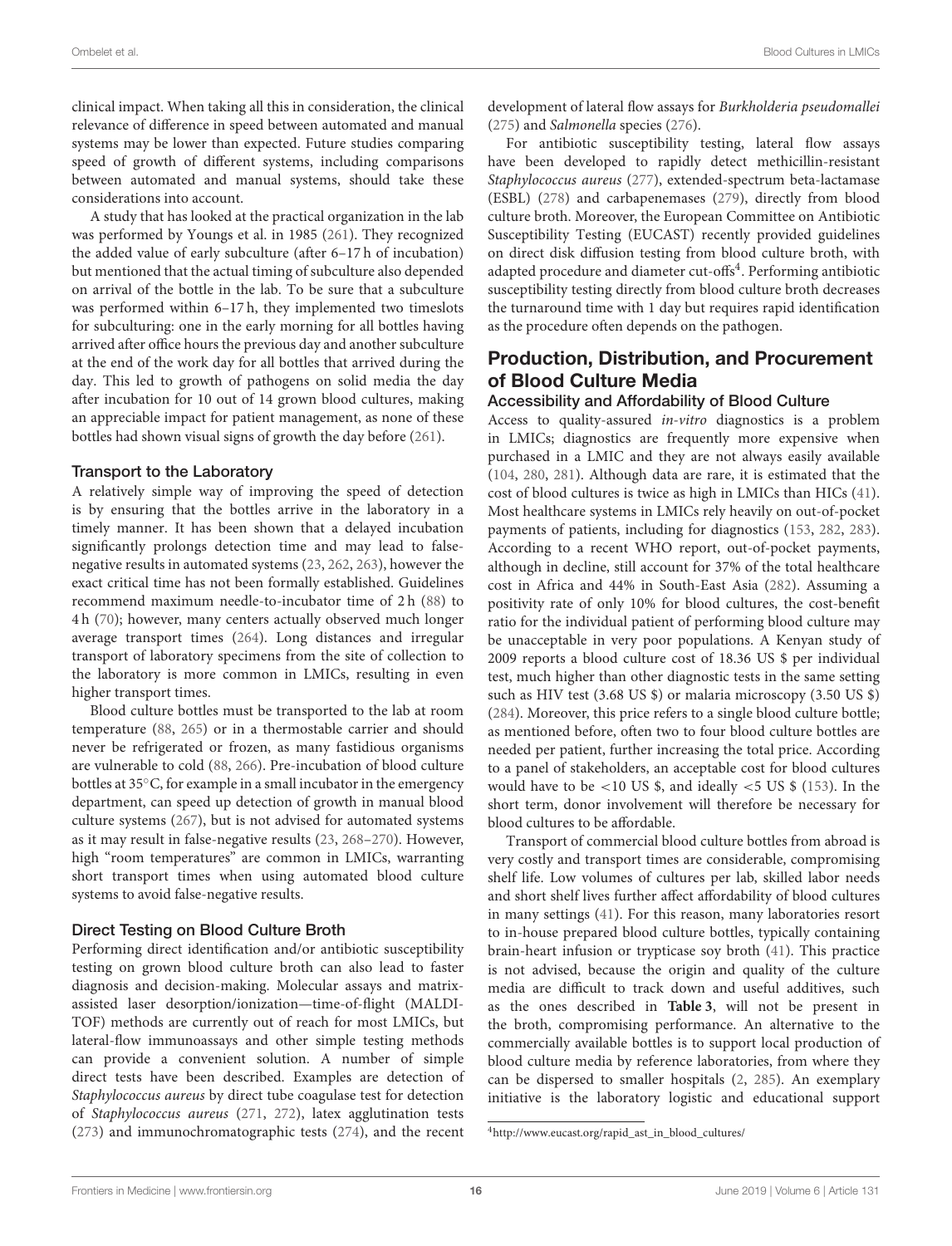

<span id="page-16-2"></span>provided by the Diagnostic Microbiology Development Program in Cambodia [\(1\)](#page-18-0) [5](#page-16-0) .

#### Need for Anaerobic Culture

When choosing a blood culture medium to procure, it is good to remind that there is no perfect all-purpose blood culture medium. The ideal medium will depend on the expected pathogen distribution, which may vary according to the setting. Furthermore, the choice of broths will depend on whether anaerobic blood culture is deemed necessary. Most centers that analyzed the frequency of isolation of anaerobes from blood cultures have noted a declining incidence; coinciding with this, other (aerobic) organisms such as fungi, Pseudomonas species and fastidious aerobic bacteria are increasingly associated with disease [\(69\)](#page-20-13). Some have suggested to replace routine inoculation of anaerobic media by a second aerobic bottle and reserve the anaerobic bottle only when clinically indicated or in patients at risk of anaerobic infections [\(286–](#page-26-4)[289\)](#page-26-5).

Not all hospitals, however, have seen this decrease in anaerobic bacteremia [\(290,](#page-26-6) [291\)](#page-26-7). Moreover, Vena et al. found that in half of the cases of anaerobic infection, this could not have been suspected on clinical grounds [\(291\)](#page-26-7). The choice of which bottles to use is therefore highly dependent on the specific setting, and every center is encouraged to perform its own evaluation on the need for anaerobic blood culture [\(69\)](#page-20-13). These differences in regional incidence of anaerobic isolates from blood culture were also confirmed in a more recent review [\(292\)](#page-26-8). In this review, it is stated that anaerobic cultures can safely be omitted in most cases, unless clinical indications for anaerobic infections are present. Moreover, identification and antibiotic susceptibility testing of anaerobic bacteria is often difficult in LMICs due to the need of specialized and generally more expensive techniques<sup>[6](#page-16-1)</sup> [\(293\)](#page-26-9). CLSI

<span id="page-16-1"></span><sup>6</sup>[http://www.eucast.org/fileadmin/src/media/PDFs/EUCAST\\_files/](http://www.eucast.org/fileadmin/src/media/PDFs/EUCAST_files/Breakpoint_tables/v_9.0_Breakpoint_Tables.pdf) [Breakpoint\\_tables/v\\_9.0\\_Breakpoint\\_Tables.pdf](http://www.eucast.org/fileadmin/src/media/PDFs/EUCAST_files/Breakpoint_tables/v_9.0_Breakpoint_Tables.pdf)

however still recommends that routine blood cultures include paired aerobic/anaerobic blood culture bottles, as the data are conflicting and the recommendation of limiting anaerobic blood culture bottles has never been validated by controlled clinical studies [\(88,](#page-21-0) [290,](#page-26-6) [294,](#page-26-10) [295\)](#page-26-11). Because anaerobic bacteria are rarely recovered in pediatric patients, and usually only one bottle is sampled, the use of only aerobic bottles has been recommended in this patient population [\(296,](#page-26-12) [297\)](#page-26-13).

#### Physical Properties of the Bottle

Equally important is the selection of the correct bottle type (**[Figure 8](#page-16-2)**); for reasons of (bio)safety and shipping costs, plastic bottles may be preferred over glass bottles. The specific type of plastic may be important for subsequent waste management (see below). The bottle material also needs to be completely transparent to allow visual inspection for growth. Bottles have to be stored and shipped adequately to avoid scratches on the material. To increase ease of use, the septum of the bottle must be easy to perforate by a needle and the vacuum in the bottle must be sufficient to aspirate the required amount of blood (10 ml for adult bottles, 4 ml for pediatric bottles). A screw cap may be more practical than other cap types in terms of waste management; after autoclavation, the fluid can then be poured out safely and the empty bottle incinerated. A screw cap is also advantageous for sampling the blood-broth mixture (e.g., for subculture), as this can avoid the use of needles.

#### Tropicalization of Blood Culture Bottles

Lastly, blood culture bottles should be "tropicalized", i.e., adapted to harsh environmental conditions [\(1,](#page-18-0) [153\)](#page-22-22), in order to be useful for LMICs. In many LMICs, no manufacturers of invitro diagnostics are locally present, necessitating import and shipment from other countries. Therefore, shipment stability is an important factor, as is a sufficiently long shelf life. Many compounds in blood culture bottles, such as resins and SPS, may shorten shelf life, as exemplified by the much shorter shelf life

<span id="page-16-0"></span><sup>5</sup><http://dmdp.org>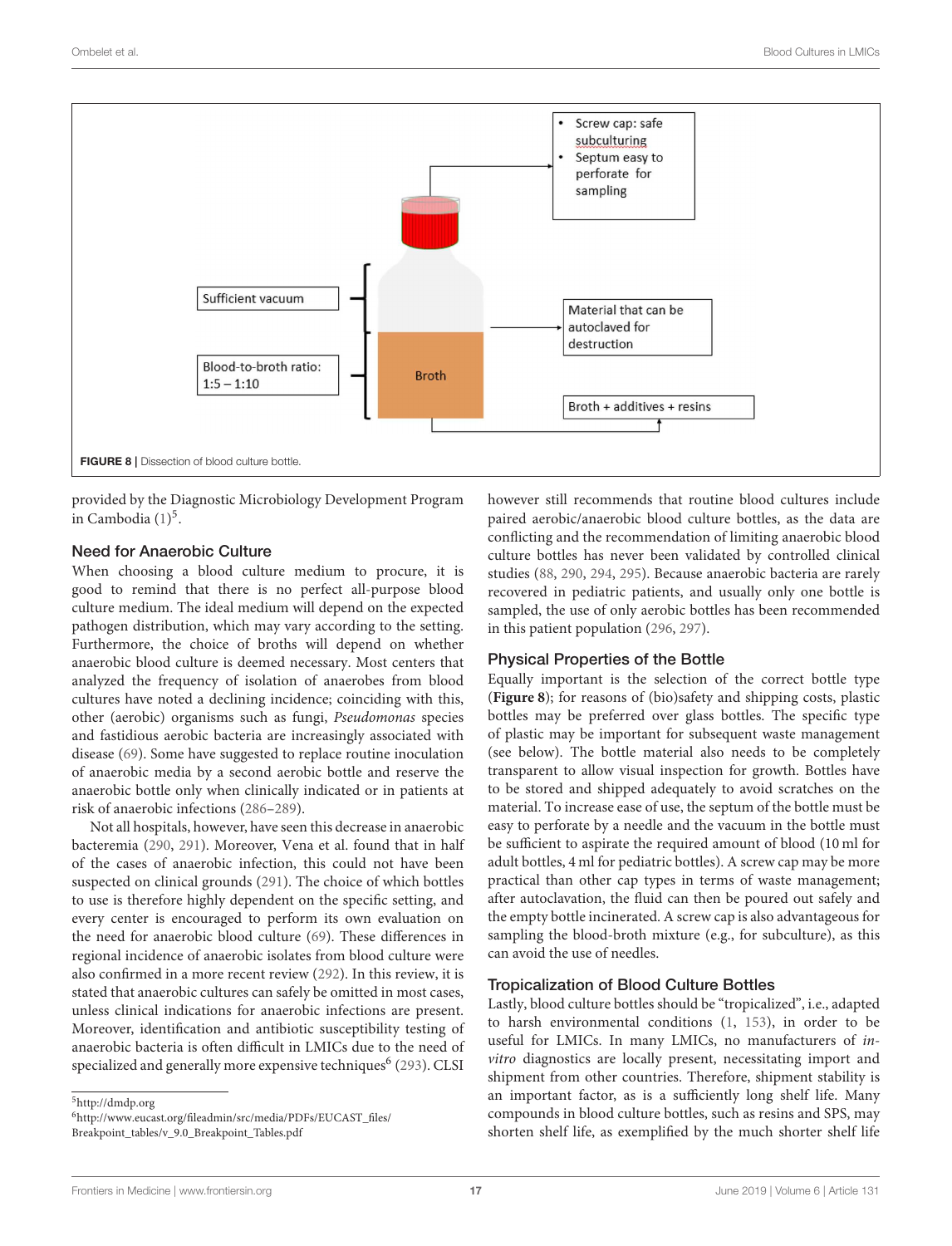of bottles designed for automates when compared to manual blood culture bottles. In line with requirements for malaria rapid diagnostic tests according to the Prequalification of in vitro Diagnostics (PQDx) Programme<sup>[7](#page-17-0)</sup> of the WHO, shelf life must be at least between 1.5 and 2 years. Storage temperature must be sufficiently flexible to allow storage or at least shipment at tropical temperatures [\(153\)](#page-22-22).

### Signal Without Growth on Subculture

In some cases, blood culture bottles appear "positive" (detection of bacterial growth) by a visual sign of growth such as turbidity or color change of a carbon dioxide indicator, but sub-culturing on solid media does not confirm the presence of bacteria. This phenomenon has mainly been studied for automated blood culture systems, where it can be caused by overfilling of blood culture bottles, elevated blood leukocyte counts, or antibiotic consumption by the patients before blood culture sampling [\(298–](#page-26-14)[300\)](#page-26-15). Microbiological causes are growth of Plasmodium falciparum in the blood culture bottle [\(301,](#page-26-16) [302\)](#page-26-17) or growth of fastidious bacteria such as Streptococcus pneumoniae, which can exhibit rapid autolysis (i.e., self-destruction) in case of stationary growth, making it undetectable at Gram stain and subculture [\(303,](#page-26-18) [304\)](#page-26-19). Other fastidious organisms, such as Campylobacter and Mycoplasma, can cause turbidity without growth, as they are difficult to stain and do not grow well on agar plates in normal conditions [\(266\)](#page-25-18).

#### Biosafety Concerns in Blood Cultures Need for a Biosafety Cabinet?

A laboratory performing blood cultures usually functions as a Biosafety Level (BSL)-2 laboratory [\(305\)](#page-26-20). When handling blood cultures, it is possible that laboratory staff comes into contact with unknown pathogens causing airborne infection. This raises the question whether laboratories in LMICs must also be equipped with a biosafety cabinet, keeping in mind the challenges in LMICs of dusty environments, lack of electricity and equipment maintenance (**[Table 7](#page-17-1)**). A class II biosafety cabinet provides protection to laboratory staff against infectious materials as well as to biological samples against external contamination. The presence of a biosafety cabinet is generally recommended for a BSL-2 laboratory in case of likely aerosol formation or splashes [\(305,](#page-26-20) [306,](#page-26-21) [309\)](#page-26-22). A biosafety cabinet most obviously provides protection from inhalation of infectious aerosols. For most other types of exposure, on the other hand, good personal protective equipment, such as safety goggles, face shield, gloves and masks, and the use of safe and appropriate techniques (no mouth pipetting, use of disposable loops) are sufficient. Therefore, the decision of the installation of a biosafety cabinet in a specific setting should be taken after a risk analysis, taking into account possible laboratory-acquired infections when processing blood cultures, and existing alternative methods to mitigate this risk (**[Table 7](#page-17-1)**).

Because of gas production and possible aerosol formation, opening the blood culture bottle to perform subculture <span id="page-17-1"></span>TABLE 7 | Benefits, risks and limitations of a biosafety cabinet in low-resource settings.

| <b>Benefits of biosafety cabinet</b>                                                                                                | Risks/limitations of biosafety cabinet                                                                                                                                                                                                  |
|-------------------------------------------------------------------------------------------------------------------------------------|-----------------------------------------------------------------------------------------------------------------------------------------------------------------------------------------------------------------------------------------|
| Presence of a biosafety cabinet<br>in biosafety level-2 laboratory is<br>considered desirable according<br>to WHO quidelines (305). | Poor location, room air currents, decreased<br>airflow, leaking filters, raised sashes, crowde<br>work surfaces, and poor user technique<br>compromise the containment capability of a<br>biosafety cabinet (306). In those conditions, |
|                                                                                                                                     |                                                                                                                                                                                                                                         |

Procedures with a potential of generating infectious aerosols or high splash potential should be conducted within a biosafety cabinet [\(305,](#page-26-20) [306\)](#page-26-21).

These may include pipetting, mixing, centrifuging, grinding, vortexing, shaking, opening of containers of infectious material with internal pressure that may be different from the ambient pressure such as blood culture bottles [\(306\)](#page-26-21).

Pathogens of risk groups 3 and 4 are seen more frequently in low-resource settings as opposed to high-resource settings, so biosafety procedures are likely to be more important.

In case of an unexpected epidemic with a risk group 3 pathogen, having a biosafety cabinet on site can be used for outbreak investigation or other diagnostic purposes during the outbreak.

The use of pre-filters below the work bench in the biosafety cabinet or the use of door dust filters at the entrance of the laboratory can reduce the dust level within the laboratory and prolong the lifespan of the HEPA filters.

#### d sashes, crowded ser technique ent capability of a biose conditions the biosafety cabinet offers a false sense of safety With good microbiological techniques and appropriate and consistent use of personal

protective equipment (safety goggles, face shield, gloves, mask), biosafety level-2 agents can be used safely in activities conducted on the open bench, provided the potential for producing splashes or aerosols is low [\(306\)](#page-26-21).

Workers using biosafety cabinet must be specifically trained for the use of a biosafety cabinet [\(305,](#page-26-20) [306\)](#page-26-21). In low-resource settings, skilled workers are often not available, training options are few and trained staff is difficult to retain [\(307\)](#page-26-23).

Biosafety level-3 and 4 require additional training of the staff.

A biosafety cabinet Class II is fit for biosafety level-3 purposes but not for biosafety level-4 [\(305\)](#page-26-20).

The biosafety cabinet must be certified when installed, whenever it is moved and then annually. In many low-resource regions, a number of practical problems prevent this from happening, most notably lack of awareness of this requirement, insufficient resources for maintenance and an absence of local competent, qualified certifiers [\(307,](#page-26-23) [308\)](#page-26-24).

In a survey of biosafety level-2 and 3 laboratories in 7 countries in the Asia-Pacific region, 30% of biosafety cabinets tested were poorly designed, incorrectly installed, not certified, or operated improperly [\(308\)](#page-26-24)

HEPA filters need to be replaced more frequently when working in dusty/dirty environments; replacing HEPA filters has to be done by a trained technician. In regions with low accessibility and no local manufacturers, this may be difficult to do on a regular basis.

The price of a Class II biosafety cabinet is around 10,000 euro; certifying the biosafety cabinet (which should happen at installation, annually and whenever the device is moved) costs an estimated 1,000 euro in Europe; costs in Africa or Asia are likely to be higher because of much higher transport costs, if available at all.

<span id="page-17-0"></span><sup>7</sup>[https://www.who.int/diagnostics\\_laboratory/evaluations/en/](https://www.who.int/diagnostics_laboratory/evaluations/en/)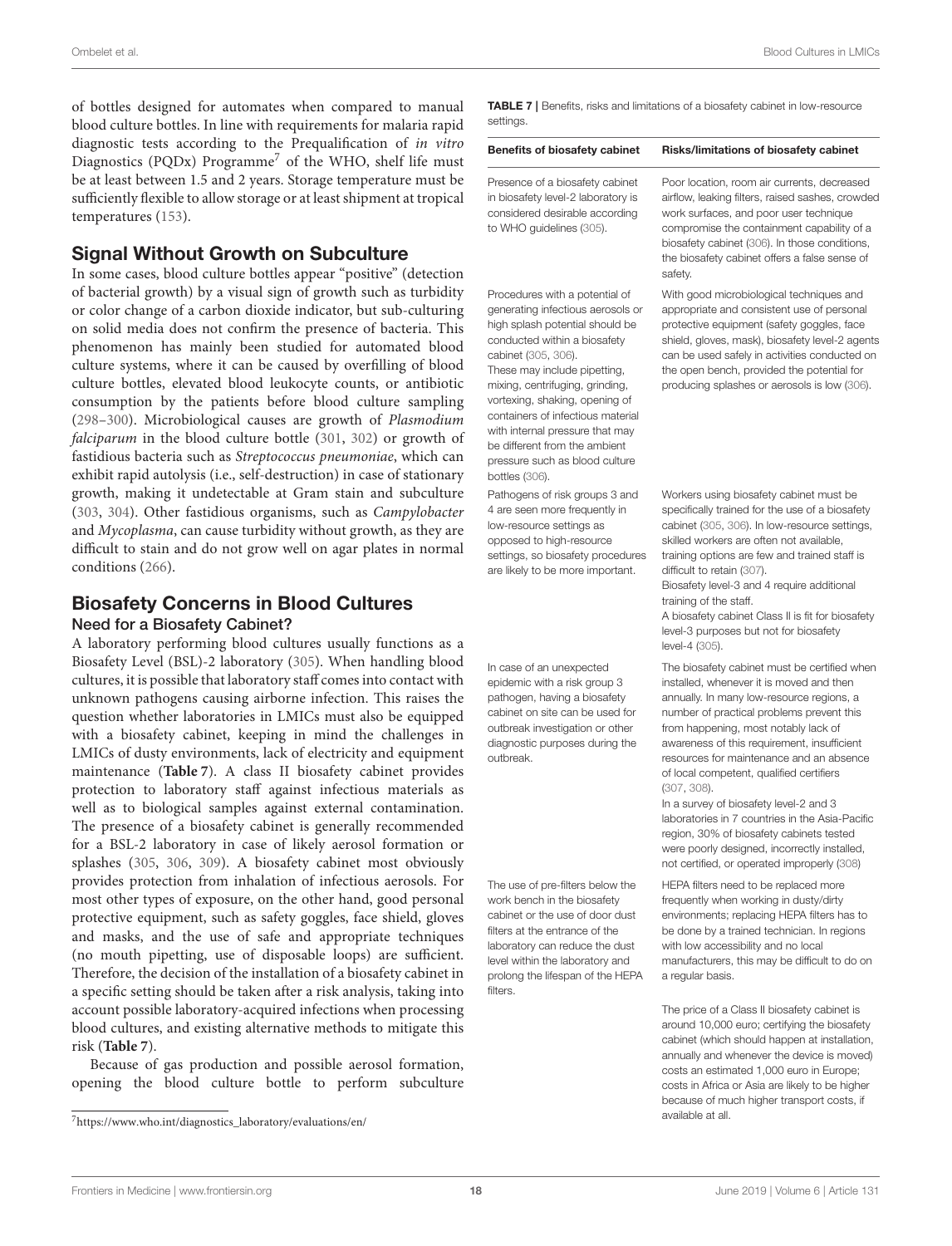substitutes a risk to the laboratory technician. Apart from measures implemented to protect the laboratory technician from this aerosol, aspects of the bottle itself can play a role in safety. For example, biphasic bottles provide opportunities of subculturing without having to open the bottle. Bottle septa that are difficult to perforate may be a risk for needle stick injuries.

#### Waste Management

Another important biosafety aspect is the possibility to safely destroy (decontaminate) grown blood culture bottles, for instance by autoclaving and incineration. The bacterial load of grown blood culture bottles is very high, easily reaching  $10^6$ - $10^9$ CFU/ml [\(310\)](#page-26-25). In case of steam autoclavation of blood culture bottles, it must be kept in mind that the fluid inside the blood culture bottle must reach 121◦C during at least 15 min to ensure effective decontamination. This requires longer cycles when a higher volume of liquids (e.g., more blood culture bottles) are autoclaved, a phenomenon that is often not taken into account. Monitoring the autoclave cycle by using chemical indicators is often not sufficient, as they will only show the presence of steam but do not give an indication of the temperature inside the liquids [\(311\)](#page-26-26). The autoclave must be validated before taken into use with the help of temperature sensors (if available) and biological indicators, preferably placed inside (non-inoculated) blood culture bottles. Given the importance of the total volume of liquids in the autoclave on the time needed to sterilize, it is important not to overfill the autoclave with liquid waste and to validate the maximum liquid load the autoclave can still safely sterilize.

Moreover, not all plastic can be safely autoclaved after use. Even if re-use of the bottles is not necessary, it is important that the bottle material can be autoclaved without posing direct biological risks by tearing and implosion of the bottles or loosening of the stopper. Polycarbonate (PC) and polypropylene (PP) bottles withstand autoclavation, however polyethylene terephthalate (PET) bottles cannot be autoclaved without substantial damage to the bottle, potentially causing spill of infectious material inside the autoclave. In case of interrupted or only partially successful cycles, this may bring the healthcare worker into contact with infectious aerosols. Therefore, other types of plastic that withstand autoclavation are preferred (like PP or  $PC)^8$  $PC)^8$ .

<span id="page-18-6"></span><sup>8</sup><https://www.mynewlab.com/blog/a-guide-to-autoclaving-plastics-and-glass/>

## **REFERENCES**

- <span id="page-18-0"></span>1. Ombelet S, Ronat JB, Walsh T, Yansouni CP, Cox J, Vlieghe E, et al. Clinical bacteriology in low-resource settings: today's solutions. Lancet Infect Dis. (2018) 3099(Iso 13485):1–11. doi: [10.1016/S1473-3099\(18\)30093-8](https://doi.org/10.1016/S1473-3099(18)30093-8)
- <span id="page-18-1"></span>2. Barbé B, Yansouni CP, Affolabi D, Jacobs J. Implementation of quality management for clinical bacteriology in low-resource settings. Clin Microbiol Infect. (2017) 23:426–33. doi: [10.1016/j.cmi.2017.05.007](https://doi.org/10.1016/j.cmi.2017.05.007)
- <span id="page-18-2"></span>3. Baron E, Dunne W, Weinstein M, Weich D, Wilson D, Yagupsky P. Cumitech 1C, Blood cultures IV. In: Baron E, editor. Cumitech 1C. Washington, DC: ASM Press (2005), 1–34.

## Future Research Needs

Since the introduction of automated equipment for blood cultures, hardly any further research on manual blood culture bottles and systems has been done. This is all the more surprising given the large market share represented by manual blood culture consumables (almost double that of automated systems) and the projected substantial growth of the market for manual blood cultures in LMICs for the decades to come [\(27\)](#page-19-16). New research and innovation should therefore also include manual blood culture methods, as we have argued elsewhere [\(1\)](#page-18-0). The recent Unitaid Fever Diagnostic Landscape points out that short reagent shelf lives, supply chain difficulties and highly skilled labor needs drive up the cost of blood cultures in LMICs [\(41\)](#page-19-29). As mentioned before, high cost decreases demand in these settings, resulting in low numbers of blood cultures performed. The low numbers then further contribute to higher prices per test. Moreover, the lack of critical testing volume will deny the laboratory technicians the opportunity to gain sufficient experience in processing blood cultures, thus impacting the quality of the test results and decreasing clinicians' confidence in the testing. This will in turn further drive down demand for the tests, resulting in a vicious cycle.

To break this cycle and achieve successful implementation of blood cultures in LMICs, affordable and tropicalized blood culture methods are needed. Research into these methods and close collaboration between academia, stakeholders and product developers is mandatory [\(1,](#page-18-0) [153\)](#page-22-22).

## AUTHOR CONTRIBUTIONS

SO did the literature review, writing of the initial draft and revisions, figure design, and project administration. BB contributed to literature review, revisions and provided critical review. DA, JR, PL, and OL provided critical review and commentaries. JJ and LH had the rationale for this work, contributed to literature review, and supervised manuscript revisions. LH additionally contributed to figure design. JJ additionally contributed to photography of the blood culture bottles.

## FUNDING

This work was supported by the InBev-Baillet Latour (IBL) Fund for the Bacterial Infections in the Tropics (BIT) research cluster at the Institute of Tropical Medicine (ITM), Antwerp, Belgium.

- <span id="page-18-3"></span>4. Yagupsky P, Nolte FS. Quantitative aspects of septicemia. Clin Microbiol Rev[. \(1990\) 3:269–79. doi: 10.1128/CMR.3.](https://doi.org/10.1128/CMR.3.3.269) 3.269
- <span id="page-18-4"></span>5. Vlieghe ER, Phe T, De Smet B, Chhun Veng H, Kham C, Lim K, et al. Bloodstream Infection among adults in Phnom Penh, Cambodia: key pathogens and resistance patterns. PLoS ONE. (2013) 8:1–9. doi: [10.1371/journal.pone.0059775](https://doi.org/10.1371/journal.pone.0059775)
- <span id="page-18-5"></span>6. Cockerill FR, Wilson JW, Vetter EA, Goodman KM, Torgerson CA, Harmsen WS, et al. Optimal testing parameters for blood cultures. Clin Infect Dis[. \(2004\) 38:1724–30. doi: 10.1086/4](https://doi.org/10.1086/421087) 21087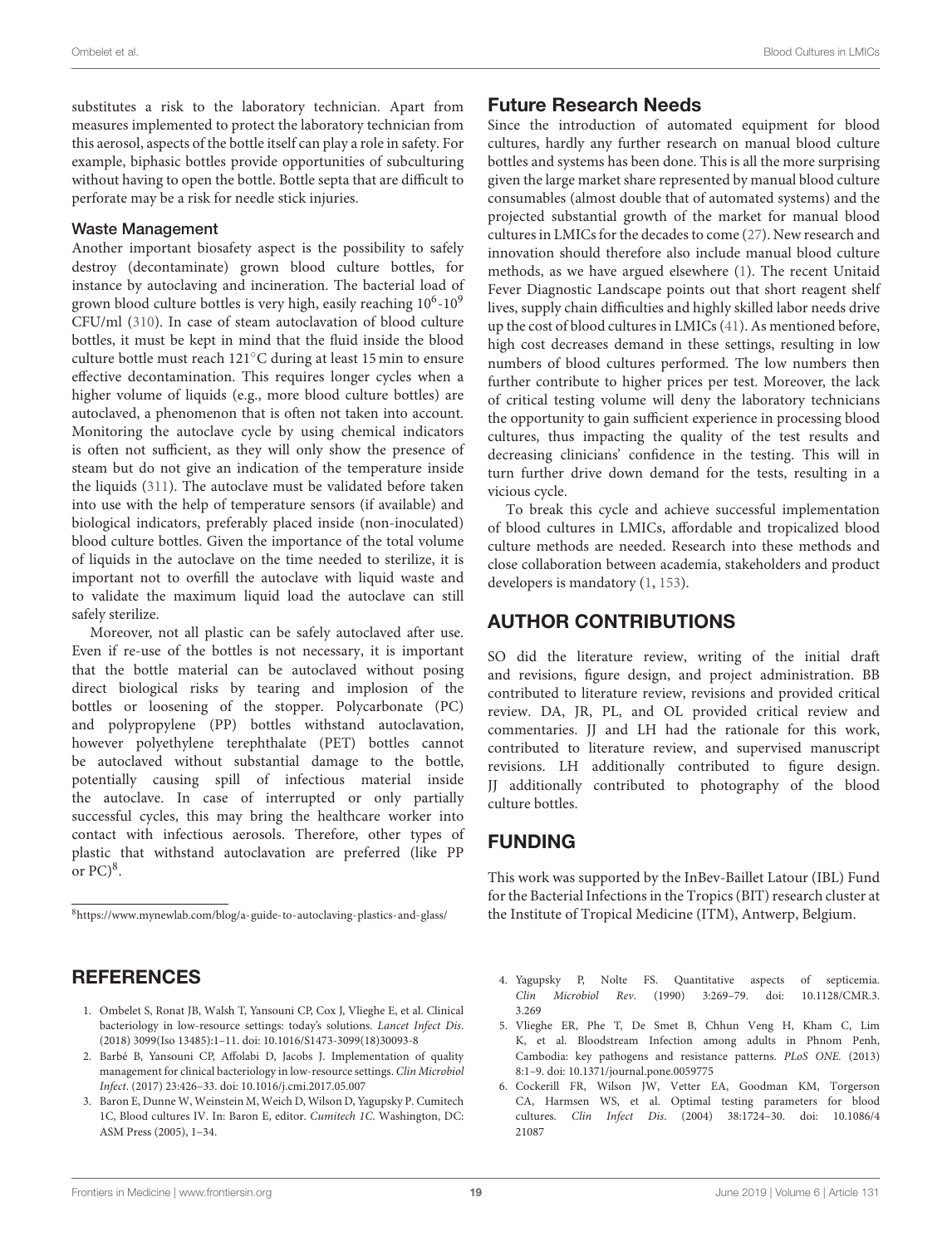- <span id="page-19-33"></span>7. Raza SS, Sultan OW, Sohail MR. Gram-negative bacterial endocarditis in adults: State-of-the-heart. Expert Rev Anti Infect Ther. (2010) 8:879– 85. doi: [10.1586/eri.10.76](https://doi.org/10.1586/eri.10.76)
- <span id="page-19-0"></span>8. Eliakim-Raz N, Bates DW, Leibovici L. Predicting bacteraemia in validated models-a systematic review. Clin Microbiol Infect. (2015) 21:295– 301. doi: [10.1016/j.cmi.2015.01.023](https://doi.org/10.1016/j.cmi.2015.01.023)
- <span id="page-19-1"></span>9. Paul M, Andreassen S, Nielsen AD, Tacconelli E, Almanasreh N, Fraser A, et al. Prediction of bacteremia using TREAT, a computerized decisionsupport system. Clin Infect Dis[. \(2006\) 42:1274–82. doi: 10.1086/5](https://doi.org/10.1086/503034) 03034
- <span id="page-19-2"></span>10. Lee J, Hwang SS, Kim K, Jo YH, Lee JH, Kim J, et al. Bacteremia prediction model using a common clinical test in patients with community-acquired pneumonia. Am J Emerg Med. (2014) 32:700–4. doi: [10.1016/j.ajem.2014.04.010](https://doi.org/10.1016/j.ajem.2014.04.010)
- <span id="page-19-3"></span>11. Jones GR, Lowes J. The systemic inflammatory response syndrome as a predictor of bacteraemia and outcome from sepsis. QJM. (1996) 89:515– 22. doi: [10.1093/qjmed/89.7.515](https://doi.org/10.1093/qjmed/89.7.515)
- <span id="page-19-4"></span>12. Shapiro NI, Wolfe RE, Wright SB, Moore R, Bates D. Who needs a blood culture? A prospectively derived and validated prediction rule. J Emerg Med. (2008) 35:255–64. doi: [10.1016/j.jemermed.2008.04.001](https://doi.org/10.1016/j.jemermed.2008.04.001)
- <span id="page-19-7"></span>13. Seymour CW, Liu VX, Iwashyna TJ, Brunkhorst FM, Rea TD, Scherag A, et al. Assessment of clinical criteria for sepsis for the third international consensus definitions for sepsis and septic shock (sepsis-3). JAMA. (2016) 315:762–74. doi: [10.1001/jama.2016.0288](https://doi.org/10.1001/jama.2016.0288)
- <span id="page-19-5"></span>14. Coburn B, Morris AM, Tomlinson G, Detsky AS. Does this adult patient with suspected bacteremia require blood cultures. JAMA. (2012) 308:502– 11. doi: [10.1001/jama.2012.8262](https://doi.org/10.1001/jama.2012.8262)
- 15. Brown JD, Chapman S, Ferguson PE. Blood cultures and bacteraemia in an Australian emergency department: evaluating a predictive rule to guide collection and their clinical impact. EMA. (2017) 29:56– 62. doi: [10.1111/1742-6723.12696](https://doi.org/10.1111/1742-6723.12696)
- <span id="page-19-6"></span>16. Hodgson LE, Dragolea N, Venn R, Dimitrov BD, Forni LG. An external validation study of a clinical prediction rule for medical patients with suspected bacteraemia. Emerg Med J. (2016) 33:124– 9. doi: [10.1136/emermed-2015-204926](https://doi.org/10.1136/emermed-2015-204926)
- <span id="page-19-8"></span>17. Singer M, Deutschman CS, Seymour CW, Shankar-Hari M, Annane D, Bauer M, et al. The third international consensus definitions for sepsis and septic shock. JAMA. (2016) 315:801–10. doi: [10.1001/jama.2016.0287](https://doi.org/10.1001/jama.2016.0287)
- <span id="page-19-9"></span>18. Falay D, Kuijpers LMF, Phoba MF, De Boeck H, Lunguya O, Vakaniaki E, et al. Microbiological, clinical and molecular findings of non-typhoidal Salmonella bloodstream infections associated with malaria, Oriental Province, Democratic Republic of the Congo. BMC Infect Dis. (2016) 16:1– 14. doi: [10.1186/s12879-016-1604-1](https://doi.org/10.1186/s12879-016-1604-1)
- <span id="page-19-10"></span>19. Kalonji LM, Post A, Phoba MF, Falay D, Ngbonda D, Muyembe JJ, et al. Invasive salmonella infections at multiple surveillance sites in the Democratic Republic of the Congo, 2011-2014. Clin Infect Dis. (2015) 61(Suppl 4):S346–53. doi: [10.1093/cid/civ713](https://doi.org/10.1093/cid/civ713)
- <span id="page-19-11"></span>20. World Health Organization. Recommendations for Management of Common Childhood Conditions. (2012). 84 p. Available online at: [https://www.](https://www.who.int/maternal_child_adolescent/documents/management_childhood_conditions/en/) [who.int/maternal\\_child\\_adolescent/documents/management\\_childhood\\_](https://www.who.int/maternal_child_adolescent/documents/management_childhood_conditions/en/) [conditions/en/](https://www.who.int/maternal_child_adolescent/documents/management_childhood_conditions/en/)
- 21. Semov A, Marcotte R, Semova N, Ye X, Wang E. Microarray analysis of E-box binding-related gene expression in young and replicatively senescent human fibroblasts. Anal Biochem. (2002) 302:38–51. doi: [10.1006/abio.2001.5515](https://doi.org/10.1006/abio.2001.5515)
- <span id="page-19-12"></span>22. Martin GR, MacLennan SJ. Analysis of the 5-HT receptor in rabbit saphenous vein examplifies the problems of using exclusion criteria for receptor classification. Naunyn Schmiedebergs Arch Pharmacol. (1990) 342:111–9. doi: [10.1007/BF00166952](https://doi.org/10.1007/BF00166952)
- <span id="page-19-13"></span>23. Lamy B, Dargière S, Arendrup MC, Parienti JJ, Tattevin P. How to optimize the use of blood cultures for the diagnosis of bloodstream infections? A stateof-the art. Front Microbiol. (2016) 7:1–13. doi: [10.3389/fmicb.2016.00697](https://doi.org/10.3389/fmicb.2016.00697)
- <span id="page-19-14"></span>24. El-din AAK, Mohamed MA, Gad WH. Prevalence of microbial pathogens in blood cultures: an etiological and histopathological study. J Taibah Univ Sci. (2010) 3:23–32. doi: [10.1016/S1658-3655\(12\)60017-X](https://doi.org/10.1016/S1658-3655(12)60017-X)
- 25. Elantamilan D, Lyngdoh VW, Khyriem A, Rajbongshi J, Bora I, Devi ST, et al. Comparative evaluation of the role of single and multiple blood specimens in the outcome of blood cultures using BacT/ALERT 3D (automated) blood

culture system in a tertiary care hospital. Indian J Crit Care Med. (2016) 20:530–3. doi: [10.5005/ijccm-20-9-530](https://doi.org/10.5005/ijccm-20-9-530)

- <span id="page-19-15"></span>26. Ahmad A, Iram S, Hussain S, Yusuf NW. Diagnosis of paediatric sepsis by automated blood culture system and conventional blood culture. J Pak Med Assoc. (2017) 67:192–5.
- <span id="page-19-16"></span>27. Grand View Research. Blood Culture Tests: Market Analysis & Segment Forecast From 2014 – 2025. Grand View Research, Inc. (2018).
- <span id="page-19-17"></span>28. Peeling RW, Holmes KK, Mabey D, Ronald A. Rapid tests for sexually transmitted infections (STIs): the way forward. Sex Transm Infect. (2006) 82(Suppl. 5):v1–6. doi: [10.1136/sti.2005.017251](https://doi.org/10.1136/sti.2005.017251)
- <span id="page-19-18"></span>29. Land KJ, Boeras DI, Chen X-S, Ramsay AR, Peeling RW. REASSURED diagnostics to inform disease control strategies, strengthen health systems and improve patient outcomes. Nat Microbiol. (2019) 4:46–54. doi: [10.1038/s41564-018-0295-3](https://doi.org/10.1038/s41564-018-0295-3)
- <span id="page-19-19"></span>30. Fleischmann-Struzek C, Goldfarb DM, Schlattmann P, Schlapbach LJ, Reinhart K, Kissoon N. The global burden of paediatric and neonatal sepsis: a systematic review. Lancet Respir Med. (2018) 6:168–70. doi: [10.1016/S2213-2600\(18\)30063-8](https://doi.org/10.1016/S2213-2600(18)30063-8)
- <span id="page-19-20"></span>31. Vincent JL, Marshall JC, Ñamendys-Silva SA, François B, Martin-Loeches I, Lipman J, et al. Assessment of the worldwide burden of critical illness: the Intensive Care Over Nations (ICON) audit. Lancet Respir Med. (2014) 2:380–6. doi: [10.1016/S2213-2600\(14\)70061-X](https://doi.org/10.1016/S2213-2600(14)70061-X)
- <span id="page-19-22"></span>32. Fleischmann C, Scherag A, Adhikari NKJ, Hartog CS, Tsaganos T, Schlattmann P, et al. Assessment of global incidence and mortality of hospital-treated sepsis current estimates and limitations. Am J Respir Crit Care Med. (2016) 193:259–72. doi: [10.1164/rccm.201504-0781OC](https://doi.org/10.1164/rccm.201504-0781OC)
- 33. Otu A, Elston J, Nsutebu E. Sepsis in Africa: Practical steps to stem the tide. Pan Afr Med J[. \(2015\) 21:1–4. doi: 10.11604/pamj.2015.21.323](https://doi.org/10.11604/pamj.2015.21.323.6462) .6462
- <span id="page-19-21"></span>34. Petti CA, Polage CR, Quinn TC, Ronald AR, Sande MA. Laboratory medicine in Africa: a barrier to effective health care. Clin Infect Dis. (2006) 42:377–82. doi: [10.1086/499363](https://doi.org/10.1086/499363)
- <span id="page-19-23"></span>35. Rhee C, Dantes R, Epstein L, Murphy DJ, Seymour CW, Iwashyna TJ, et al. Incidence and trends of sepsis in US hospitals using clinical vs claims data, 2009-2014. JAMA. (2017) 318:1241–9. doi: [10.1001/jama.2017.13836](https://doi.org/10.1001/jama.2017.13836)
- <span id="page-19-24"></span>36. Stevenson EK, Rubenstein AR, Radin GT, Wiener RS, Walkey A. Two decades of mortality trends among patients with severe sepsis: a comparative meta-analysis. Crit Care Med. (2015) 42:625–31. doi: [10.1097/CCM.0000000000000026](https://doi.org/10.1097/CCM.0000000000000026)
- <span id="page-19-25"></span>37. Dellinger RP, Levy MM, Rhodes A, Annane D, Gerlach H, Opal SM, et al. Surviving Sepsis Campaign: international guidelines for management of severy sepsis and septic shock: 2012. Crit Care Med. (2013) 41:580– 637. doi: [10.1007/s00134-012-2769-8](https://doi.org/10.1007/s00134-012-2769-8)
- <span id="page-19-26"></span>38. Kumar A, Roberts D, Wood KE, Light B, Parrillo JE, Sharma S, et al. Duration of hypotension before initiation of effective antimicrobial therapy is the critical determinant of survival in human septic shock. Crit Care Med. (2006) 34:1589–96. doi: [10.1097/01.CCM.0000217961.75225.E9](https://doi.org/10.1097/01.CCM.0000217961.75225.E9)
- <span id="page-19-27"></span>39. Evans JA, Adusei A, Timmann C, May J, Mack D, Agbenyega T, et al. High mortality of infant bacteraemia clinically indistinguishable from severe malaria. QJM. (2004) 97:591–7. doi: [10.1093/qjmed/hch093](https://doi.org/10.1093/qjmed/hch093)
- <span id="page-19-28"></span>40. Reyburn H, Mbatia R, Drakeley C, Carneiro I, Mwakasungula E, Mwerinde O, et al. Overdiagnosis of malaria in patients with severe febrile illness in Tanzania: a prospective study. Br Med J. (2004) 329:1212– 5. doi: [10.1136/bmj.38251.658229.55](https://doi.org/10.1136/bmj.38251.658229.55)
- <span id="page-19-29"></span>41. Jennifer DU. Technology Landscape: Fever Diagnostic Technology Landscape. Geneva: Unitaid (2018).
- <span id="page-19-30"></span>42. Guiraud I, Post A, Diallo SN, Lompo P, Maltha J, Thriemer K, et al. Population-based incidence, seasonality and serotype distribution of invasive salmonellosis among children in Nanoro, rural Burkina Faso. PLoS ONE. (2017) 12:1–17. doi: [10.1371/journal.pone.0178577](https://doi.org/10.1371/journal.pone.0178577)
- <span id="page-19-31"></span>43. Church J, Maitland K. Invasive bacterial co-infection in African children with Plasmodium falciparum malaria: a systematic review. BMC Med. (2014) 12:1–16. doi: [10.1186/1741-7015-12-31](https://doi.org/10.1186/1741-7015-12-31)
- <span id="page-19-32"></span>44. Musicha P, Cornick JE, Bar-Zeev N, French N, Masesa C, Denis B, et al. Trends in antimicrobial resistance in bloodstream infection isolates at a large urban hospital in Malawi (1998–2016): a surveillance study. Lancet Infect Dis[. \(2017\) 17:1042–52. doi: 10.1016/S1473-3099\(17\)](https://doi.org/10.1016/S1473-3099(17)30394-8) 30394-8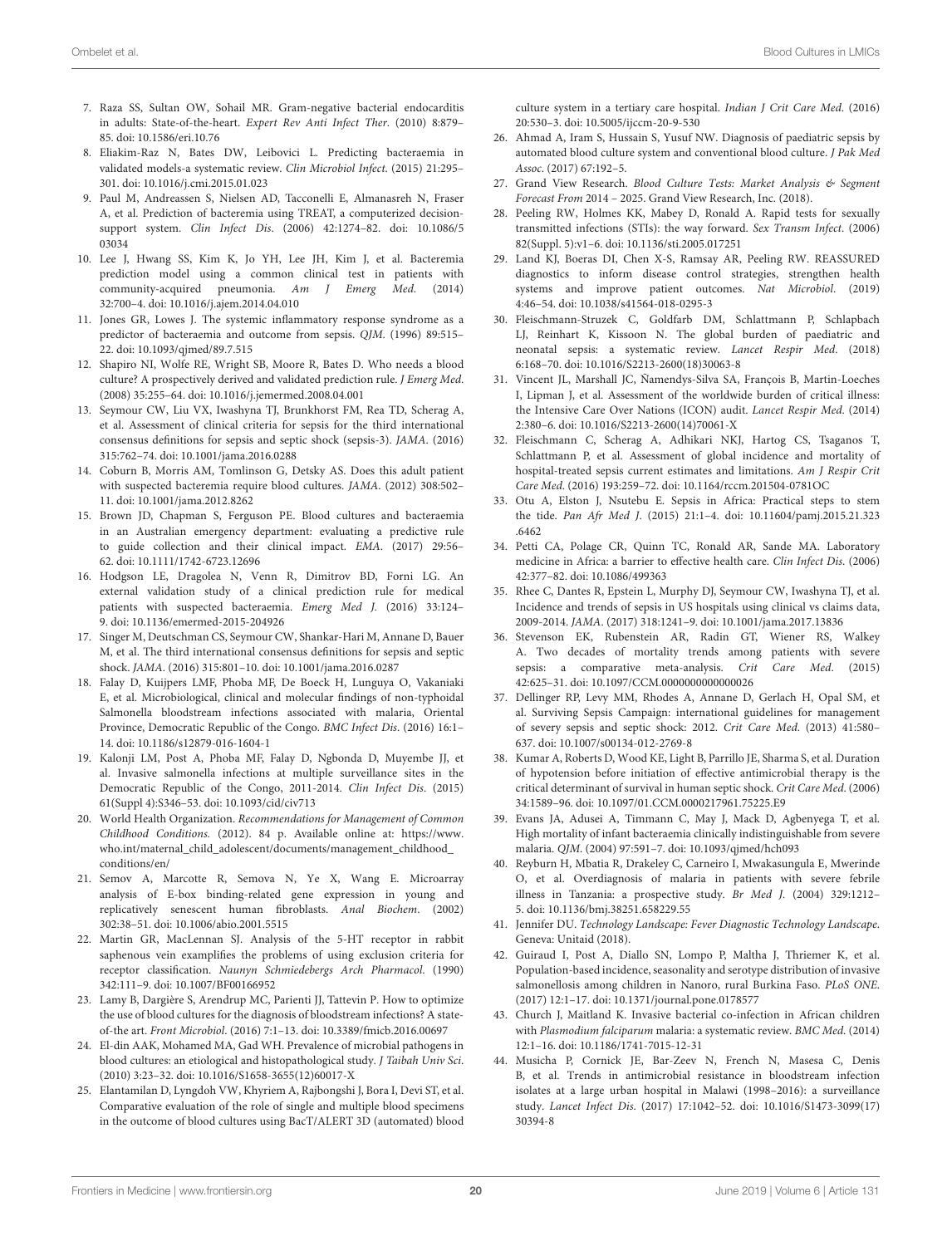- <span id="page-20-1"></span>45. Reddy EA, Shaw AV, Crump JA. Community-acquired bloodstream infections in Africa: a systematic review and meta-analysis. Lancet Infect Dis. (2010) 10:417–32. doi: [10.1016/S1473-3099\(10\)70072-4](https://doi.org/10.1016/S1473-3099(10)70072-4)
- <span id="page-20-2"></span>46. Deen J, von Seidlein L, Andersen F, Elle N, White NJ, Lubell Y. Communityacquired bacterial bloodstream infections in developing countries in south and southeast Asia: a systematic review. Lancet Infect Dis. (2012) 12:480– 7. doi: [10.1016/S1473-3099\(12\)70028-2](https://doi.org/10.1016/S1473-3099(12)70028-2)
- <span id="page-20-0"></span>47. Crump JA, Sjölund-Karlsson M, Gordon MA, Parry CM. Epidemiology, clinical presentation, laboratory diagnosis, antimicrobial resistance, and antimicrobial management of invasive Salmonella infections. Clin Microbiol Rev. (2015) 28:901–37. doi: [10.1128/CMR.00002-15](https://doi.org/10.1128/CMR.00002-15)
- <span id="page-20-3"></span>48. Cooper GS, Havlir DS, Shlaes DM, Salata RA. Polymicrobial bacteremia in the late 1980s: predictors of outcome and review of the literature. Medicine (Baltimore). [\(1990\) 69:114–22. doi: 10.1097/00005792-19906902](https://doi.org/10.1097/00005792-199069020-00005) 0-00005
- 49. Sutter D, Stagliano D, Braun LR, Williams F, Arnold J, Ottolini M, et al. Polymicrobial bloodstream infection in pediatric patients: risk factors, microbiology, and antimicrobial management. Pediatr Infect Dis J. (2008) 27:400–5. doi: [10.1097/INF.0b013e31816591be](https://doi.org/10.1097/INF.0b013e31816591be)
- 50. Weinstein MP, Reller BL, Murphy JR. Clinical importance of polymicrobial bacteremia. Diagn Microbiol Infect Dis. (1986) 5:185–96. doi: [10.1016/0732-8893\(86\)90001-5](https://doi.org/10.1016/0732-8893(86)90001-5)
- 51. Roselle GA, Watanakunakorn C. Polymicrobial bacteremia. JAMA. (1979) 242:2411–3. doi: [10.1001/jama.242.22.2411](https://doi.org/10.1001/jama.242.22.2411)
- 52. Lin JN, Lai CH, Chen YH, Chang LL, Lu PL, Tsai SS, et al. Characteristics and outcomes of polymicrobial bloodstream infections in the emergency department: a matched case-control study. Acad Emerg Med. (2010) 17:1072–9. doi: [10.1111/j.1553-2712.2010.00871.x](https://doi.org/10.1111/j.1553-2712.2010.00871.x)
- 53. Wisplinghoff H, Bischoff T, Tallent SM, Seifert H, Wenzel RP, Edmond MB. Nosocomial bloodstream infections in US hospitals: analysis of 24,179 cases from a prospective nationwide surveillance study. Clin Infect Dis. (2004) 39:309–17. doi: [10.1086/421946](https://doi.org/10.1086/421946)
- <span id="page-20-4"></span>54. Pavlaki M, Poulakou G, Drimousis P, Adamis G, Apostolidou E, Gatselis NK, et al. Polymicrobial bloodstream infections: epidemiology and impact on mortality. J Glob Antimicrob Resist. (2013) 1:207– 12. doi: [10.1016/j.jgar.2013.06.005](https://doi.org/10.1016/j.jgar.2013.06.005)
- <span id="page-20-5"></span>55. WHO. Global Antimicrobial Resistance Surveillance System. Manual for Early Implementation. WHO (2015). p. 1–44. Available online at: [http://www.](http://www.who.int/drugresistance/en/%5Cnwww.who.int/about/licensing/copyright_form/en/index.%5Cnhttp://apps.who.int/iris/bitstream/10665/188783/1/9789241549400_eng.pdf?ua=1) [who.int/drugresistance/en/%5Cnwww.who.int/about/licensing/copyright\\_](http://www.who.int/drugresistance/en/%5Cnwww.who.int/about/licensing/copyright_form/en/index.%5Cnhttp://apps.who.int/iris/bitstream/10665/188783/1/9789241549400_eng.pdf?ua=1) [form/en/index.%5Cnhttp://apps.who.int/iris/bitstream/10665/188783/1/](http://www.who.int/drugresistance/en/%5Cnwww.who.int/about/licensing/copyright_form/en/index.%5Cnhttp://apps.who.int/iris/bitstream/10665/188783/1/9789241549400_eng.pdf?ua=1) [9789241549400\\_eng.pdf?ua=1](http://www.who.int/drugresistance/en/%5Cnwww.who.int/about/licensing/copyright_form/en/index.%5Cnhttp://apps.who.int/iris/bitstream/10665/188783/1/9789241549400_eng.pdf?ua=1)
- <span id="page-20-6"></span>56. Barenfanger J, Graham DR, Kolluri L, Sangwan G, Lawhorn J, Drake CA, et al. Decreased mortality associated with prompt gram staining of blood cultures. Am J Clin Pathol. (2008) 130:870–6. doi: [10.1309/AJCPVMDQU2ZJDPBL](https://doi.org/10.1309/AJCPVMDQU2ZJDPBL)
- 57. Munson EL, Diekema DJ, Beekmann SE, Chapin KC, Doern GV. Detection and treatment of bloodstream infection: laboratory reporting and antimicrobial management. J Clin Microbiol. (2003) 41:495–7. doi: [10.1128/JCM.41.1.495-497.2003](https://doi.org/10.1128/JCM.41.1.495-497.2003)
- <span id="page-20-27"></span>58. Cunney RJ, McNamara EB, Alansari N, Loo B, Smyth EG. The impact of blood culture reporting and clinical liaison on the empiric treatment of bacteraemia. J Clin Pathol. [\(1997\) 50:1010–2. doi: 10.1136/jcp.50.](https://doi.org/10.1136/jcp.50.12.1010) 12.1010
- <span id="page-20-28"></span>59. Uehara Y, Yagoshi M, Tanimichi Y, Yamada H, Shimoguchi K, Yamamoto S, et al. Impact of reporting gram stain results from blood culture bottles on the selection of antimicrobial agents. Am J Clin Pathol. (2009) 132:18– 25. doi: [10.1309/AJCP0H2DAMBXZUSS](https://doi.org/10.1309/AJCP0H2DAMBXZUSS)
- 60. Beekmann SE, Diekema DJ, Chapin KC, Doern GV. Effects of rapid detection of bloodstream infections on length of hospitalization and hospital charges effects of rapid detection of bloodstream infections on length of hospitalization and hospital charges. J Clin Microbiol. (2003) 41:3119– 25. doi: [10.1128/JCM.41.7.3119-3125.2003](https://doi.org/10.1128/JCM.41.7.3119-3125.2003)
- 61. Schønheyder HHT. The impact of the first notification of positive blood cultures on antibiotic therapy. A one-year survey. APMIS[. \(1995\) 103:37–44. doi: 10.1111/j.1699-0463.1995.tb0](https://doi.org/10.1111/j.1699-0463.1995.tb01077.x) 1077.x
- <span id="page-20-7"></span>62. Fidelman P, Rygalski K, Riley J, Hernandez D, Wolk D. Characterization of clinical improvements after implementation of new blood culture

strategy for patients with severe sepsis. Open Forum Infect Dis. (2016) 3:1875. doi: [10.1093/ofid/ofw172.1423](https://doi.org/10.1093/ofid/ofw172.1423)

- <span id="page-20-8"></span>63. Benbachir M, Editor C, Outline T. Role of the microbiology laboratory in infection control. In: Bearman GML, editor. Guide to Infection Control in the Hospital. Brookline, MA: International Society for Infectious Diseases (2018).
- <span id="page-20-9"></span>64. De Smet B, Veng C, Kruy L, Kham C, van Griensven J, Peeters C, et al. Outbreak of Burkholderia cepacia bloodstream infections traced to the use of Ringer lactate solution as multiple-dose vial for catheter flushing, Phnom Penh, Cambodia. Clin Microbiol Infect. (2013) 19:832– 7. doi: [10.1111/1469-0691.12047](https://doi.org/10.1111/1469-0691.12047)
- <span id="page-20-10"></span>65. World Health Organization (WHO). Report on the Burden of Endemic Health Care-Associated Infection Worldwide. WHO Library Cataloguing Data (2011).
- <span id="page-20-12"></span>66. Friedman ND, Kaye KS, Stout JE, Mcgarry SA, Trivette SL, Briggs JP, et al. Health care - associated bloodstream infections in adults: a reason to change the accepted definition of community - acquired infections. Ann Fam Med. (2002) 791–8. doi: [10.7326/0003-4819-137-10-200211190-00007](https://doi.org/10.7326/0003-4819-137-10-200211190-00007)
- 67. Lenz R, Leal JR, Church DL, Gregson DB, Ross T, Laupland KB. The distinct category of healthcare associated bloodstream infections. BMC Infect Dis. (2012) 12:85. doi: [10.1186/1471-2334-12-85](https://doi.org/10.1186/1471-2334-12-85)
- <span id="page-20-11"></span>68. Rodríguez-Baño J, López-Prieto MD, Portillo MM, Retamar P, Natera C, Nuño E, et al. Epidemiology and clinical features of community-acquired, healthcare-associated and nosocomial bloodstream infections in tertiarycare and community hospitals. Clin Microbiol Infect. (2010) 16:1408– 13. doi: [10.1111/j.1469-0691.2010.03089.x](https://doi.org/10.1111/j.1469-0691.2010.03089.x)
- <span id="page-20-13"></span>69. Reimer LG, Wilson ML, Weinstein MP. Update on detection of bacteremia and fungemia. Clin Microbiol Rev. (1997) 10:444–65. doi: [10.1128/CMR.10.3.444](https://doi.org/10.1128/CMR.10.3.444)
- <span id="page-20-14"></span>70. Leber AL. Clinical Microbiology Procedures Handbook. Washington, DC: ASM Press (2016).
- <span id="page-20-15"></span>71. Murray PR. Determination of the optimum incubation period of blood culture broths for the detection of clinically significant septicemia. J Clin Microbiol. (1985) 21:481–5.
- <span id="page-20-16"></span>72. Weinstein MP. Emerging data indicating that extended incubation of blood cultures has little clinical value. Clin Infect Dis. (2005) 41:1681– 2. doi: [10.1086/497603](https://doi.org/10.1086/497603)
- <span id="page-20-17"></span>73. Isenbergh. Clinical Microbiology Procedures Handbook. ASM Press (2004).
- <span id="page-20-18"></span>74. Miller JM, Binnicker MJ, Campbell S, Carroll KC, Chapin KC, Gilligan PH, et al. IDSA guideline a guide to utilization of the microbiology laboratory for diagnosis of infectious diseases: 2018 update by the Infectious Diseases Society of America and the American Society for microbiology. Clin Infect Dis. (2018) 67:1–94. doi: [10.1093/cid/ciy584](https://doi.org/10.1093/cid/ciy584)
- <span id="page-20-19"></span>75. Bourbeau PP, Pohlman JK. Three days of incubation may be sufficient for routine blood cultures with BacT/Alert FAN blood culture bottles three days of incubation may be sufficient for routine blood cultures with BacT/Alert FAN blood culture bottles. J Clin Microbiol. (2001) 39:2079– 82. doi: [10.1128/JCM.39.6.2079-2082.2001](https://doi.org/10.1128/JCM.39.6.2079-2082.2001)
- <span id="page-20-20"></span>76. Shanson C. An experimental assessment of different anaerobic blood culture methods. J Clin Pathol. (1974) 27:273–9. doi: [10.1136/jcp.27.4.273](https://doi.org/10.1136/jcp.27.4.273)
- <span id="page-20-21"></span>77. Hansen GT. Laboratory blood cultures: past, present, and future. Clin Microbiol Newsl. (2016) 38:119–28. doi: [10.1016/j.clinmicnews.2016.07.001](https://doi.org/10.1016/j.clinmicnews.2016.07.001)
- <span id="page-20-22"></span>78. Washington 2nd JA. Evaluation of two commercially available media for detection of bacteremia. Appl Microbiol. (1971) 2:604–7.
- <span id="page-20-23"></span>79. Wilson ML. General principle in th laboratory detection of bacteremia and fungemia. Clin Lab Med. (1994) 14:69– 82. doi: [10.1016/S0272-2712\(18\)30395-0](https://doi.org/10.1016/S0272-2712(18)30395-0)
- <span id="page-20-24"></span>80. Reimer L, Reller B, Wang W, Mirrett S. Evaluation of modified trypticase soy broth versus supplemented peptone broth in the detection of bacteremia and fungemia. Eur J Clin Microbiol Infect Dis. (1988) 7:384– 7. doi: [10.1007/BF01962342](https://doi.org/10.1007/BF01962342)
- <span id="page-20-25"></span>81. Gross PA, Fryda R, Reilly K. Comparative evaluation of different types of blood culture media for isolation of aerobes. J Clin Microbiol. (1977) 6:362–6.
- <span id="page-20-26"></span>82. Reimer LG, Reller LB. Effect of sodium polyanetholesulfonate and gelatin on the recovery of Gardnerella vaginalis from blood culture media. J Clin Microbiol. (1985) 21:686–8.
- 83. Reimer L, Reller L, Wang W, Mirrett S. Controlled evaluation of trypticase soy broth with and without gelatin and yeast extract in the detection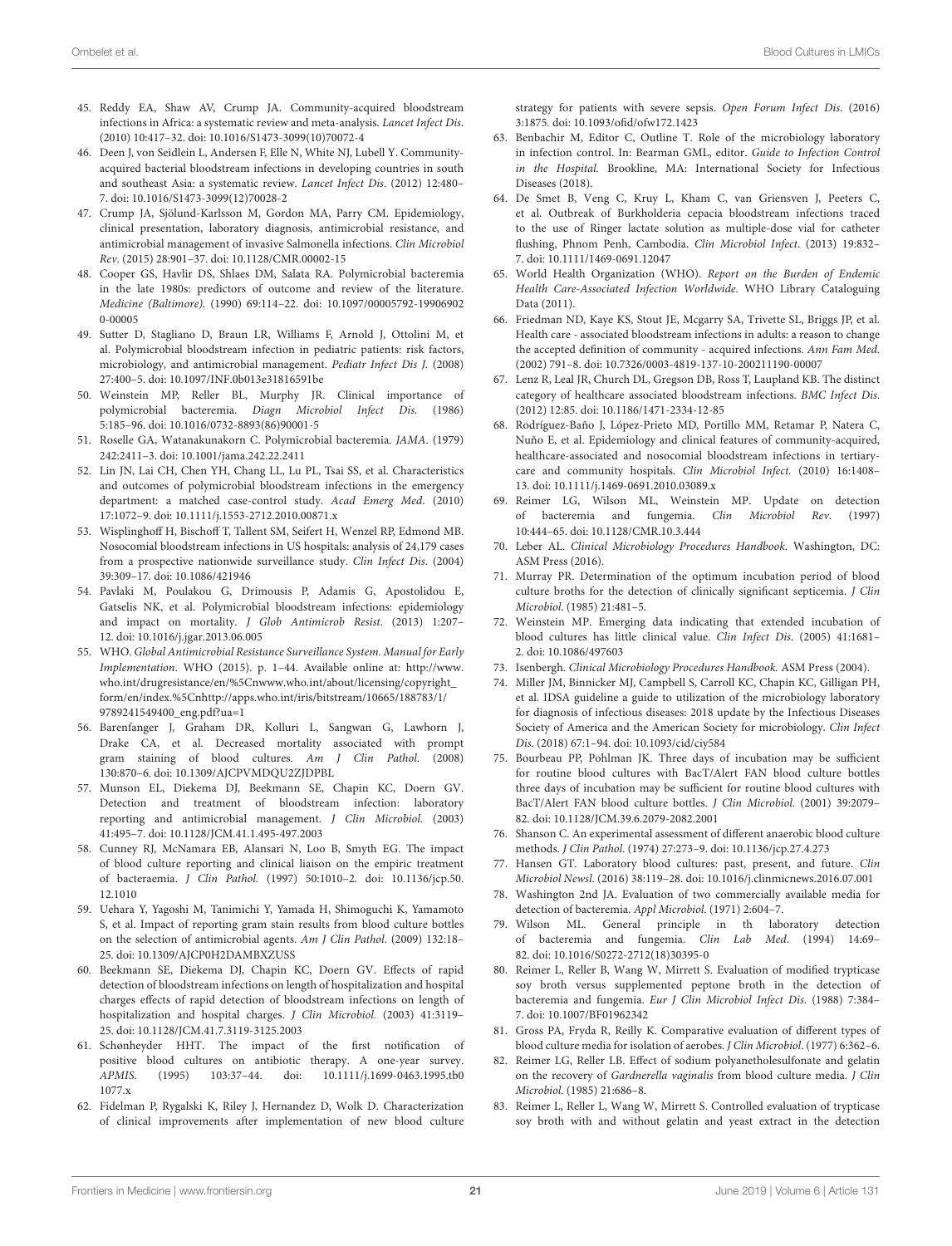of bacteremia and fungemia. Diagn Microbiol Infect Dis. (1987) 8:19– 24. doi: [10.1016/0732-8893\(87\)90042-3](https://doi.org/10.1016/0732-8893(87)90042-3)

- 84. Weinstein MP, Reller LB, Mirrett S, Reimer LG, Wang WL, Stratton CW. Controlled evaluation of modified radiometric blood culture medium supplemented with gelatin for detection of bacteremia and fungemia. J Clin Microbiol. (1987) 25:1373–5.
- 85. Stratton CW, Weinstein MP, Mirrett S, Paisley J, Lauer BA, Reller LB. Controlled evaluation of blood culture medium containing gelatin and V-factor-analog for detection of septicemia in children. J Clin Microbiol. (1988) 26:747–9.
- <span id="page-21-1"></span>86. McDonald J, Knowles K, Sorger S. Assessment of gelatin supplementation of PEDS Plus BACTEC blood culture medium. Diagn Microbiol Infect Dis. (1993) 17:193–6. doi: [10.1016/0732-8893\(93\)90095-O](https://doi.org/10.1016/0732-8893(93)90095-O)
- <span id="page-21-2"></span>87. Artman M, Domenech E, Weiner M. Growth of Haemophilus influenzae in simulated blood cultures supplemented with Hemin and NAD. J Clin M. (1983) 18:376–9.
- <span id="page-21-0"></span>88. Wilson M, Mitchell M, Morris A, Murray P, Reimer L, Barth RL, et al. Principles and Procedures for Blood Cultures: Approved Guideline, Vol. 27. Clinical and Laboratory Standards Institute (2007). 60 p. Available online at: [http://shop.clsi.org/c.1253739/site/Sample\\_pdf/M47A\\_sample.pdf](http://shop.clsi.org/c.1253739/site/Sample_pdf/M47A_sample.pdf%5Cnhttp://www2.edah.org.tw/cp/study/04_1020308CLSIM47.pdf) [%5Cnhttp://www2.edah.org.tw/cp/study/04\\_1020308CLSIM47.pdf](http://shop.clsi.org/c.1253739/site/Sample_pdf/M47A_sample.pdf%5Cnhttp://www2.edah.org.tw/cp/study/04_1020308CLSIM47.pdf)
- <span id="page-21-3"></span>89. Ganguli LA, Turton LJ, Tillotson GS. Evaluation of fastidious anaerobe broth as a blood culture medium. J Clin Pathol. (1982) 35:458– 61. doi: [10.1136/jcp.35.4.458](https://doi.org/10.1136/jcp.35.4.458)
- <span id="page-21-20"></span>90. Doern GV. Manual blood culture systems and the antimicrobial removal device. Clin Lab Med. (1994) 14:133– 47. doi: [10.1016/S0272-2712\(18\)30400-1](https://doi.org/10.1016/S0272-2712(18)30400-1)
- <span id="page-21-4"></span>91. Shanson DC, Barnicoat M. An experimental comparison of Thiol broth with Brewer's thioglycollate for anaerobic blood cultures. J Clin Pathol. (1975) 28:407–9. doi: [10.1136/jcp.28.5.407](https://doi.org/10.1136/jcp.28.5.407)
- <span id="page-21-5"></span>92. Auckenthaler R, Ilstrup DM, Washington JA. Comparison of recovery of organisms from blood cultures diluted 10% (volume/volume) and 20% (volume/volume). J Clin Microbiol. (1982) 15:860–4.
- <span id="page-21-6"></span>93. Kennaugh JK, Gergory WW, Powell KR, Hendley JO. The effect of dilution during culture on detection of low concentrations of bacteria in blood. Pediatr Infect Dis[. \(1984\) 3:317–8. doi: 10.1097/00006454-198407000-](https://doi.org/10.1097/00006454-198407000-00008) 00008
- <span id="page-21-7"></span>94. Reller LB. Recent and innovative methods for detection of bacteremia and fungemia. Am J Med. (1983) 26–30. doi: [10.1016/0002-9343\(83\)90069-4](https://doi.org/10.1016/0002-9343(83)90069-4)
- <span id="page-21-8"></span>95. Elliott TS, Stevens CM, Macrae F, Hart IT, Healing DE, Palmer M, et al. Improved recovery of antibiotic-stressed microorganisms on inclusion of saponin in aerobic blood culture media. Eur J Clin Microbiol Infect Dis. (1998) 17:566–9. doi: [10.1007/BF01708620](https://doi.org/10.1007/BF01708620)
- <span id="page-21-9"></span>96. Rohner P, Pepey B, Auckenthaler R. Advantage of combining resin with lytic BACTEC blood culture media. J Clin Microbiol. (1997) 35:2634–8.
- <span id="page-21-10"></span>97. Scheer C, Fuchs C, Gründling M, Volmer M, Bast J, Bohnert J, et al. Impact of antibiotic administration on blood culture positivity at the beginning of sepsis: a prospective clinical cohort study. Clin Microbiol Infect. (2019) 25:326–31. doi: [10.1016/j.cmi.2018.05.016](https://doi.org/10.1016/j.cmi.2018.05.016)
- 98. Hummel M, Warga C, Hof H, Hehlmann R, Buchheidt D. Diagnostic yield of blood cultures from antibiotic-naïve and antibiotically treated patients with haematological malignancies and high-risk neutropenia. Scand J Infect Dis. (2009) 41:650–5. doi: [10.1080/00365540903062150](https://doi.org/10.1080/00365540903062150)
- 99. Rodriguez F, Lorian V. Antibacterial activity in blood cultures. J Clin Microbiol. (1985) 21:262–3.
- <span id="page-21-11"></span>100. Pazin G, Saul S, Thompson M. Blood culture positivity: suppression by outpatient antibiotic therapy in patients with bacterial endocarditis. Arch Intern Med. (1982) 142:263–8. doi: [10.1001/archinte.1982.00340150063013](https://doi.org/10.1001/archinte.1982.00340150063013)
- <span id="page-21-12"></span>101. Maltha J, Guiraud I, Kaboré B, Lompo P, Ley B, Bottieau E, et al. Frequency of severe malaria and invasive bacterial infections among children admitted to a rural hospital in Burkina Faso. PLoS ONE. (2014) 9:1– 8. doi: [10.1371/journal.pone.0089103](https://doi.org/10.1371/journal.pone.0089103)
- <span id="page-21-13"></span>102. Radyowijati A, Haak H. Improving antibiotic use in low-income countries: an overview of evidence on determinants. Soc Sci Med. (2003) 57:733– 44. doi: [10.1016/S0277-9536\(02\)00422-7](https://doi.org/10.1016/S0277-9536(02)00422-7)
- 103. Morgan DJ, Okeke IN, Laxminarayan R, Perencevich EN. Non-prescription antimicrobial use worldwide: a systematic review. Lancet Infect Dis. (2013) 11:692–701. doi: [10.1016/S1473-3099\(11\)70054-8](https://doi.org/10.1016/S1473-3099(11)70054-8)
- <span id="page-21-14"></span>104. Pearson M, Doble A, Glogowski R, Ibezim S, Lazenby T, Haile-Redai A, et al. Antibiotic Prescribing and Resistance: Views From Low-and Middle Income Prescribing and Dispensing Professionals. Report to the World Health Organization, researched and compiled by students and staff of the Antimicrobial Resistance Centre at the London School of Hygiene and Tropical Medicine (LSHTM) (2017).
- <span id="page-21-15"></span>105. Appleman MD, Swinney RS, Heseltine PNR. Evaluation of the antibiotic removal device. J Clin Microbiol. (1982) 15:278–81.
- <span id="page-21-16"></span>106. Washington JI. Blood cultures: principles and techniques. Mayo Clin Proc. (1975) 50:91–8.
- 107. Washington JA. Collection, transport and processing of blood cultures. Clin Lab Med. (1994) 14:59–68. doi: [10.1016/S0272-2712\(18\)30394-9](https://doi.org/10.1016/S0272-2712(18)30394-9)
- 108. Wilson ML, Weinstein MP, Mirrett S, Reimer LG, Feldman RJ, Chuard CR, et al. Controlled evaluation of BacT/alert standard anaerobic and FAN anaerobic blood culture bottles for the detection of bacteremia and fungemia. J Clin Microbiol. (1995) 33:2265–70.
- <span id="page-21-17"></span>109. Weinstein MP, Mirrett S, Reimer LG, Wilson ML, Smith-elekes S, Chuard CR, et al. Controlled evaluation of BacT/alert standard aerobic and FAN Aerobic blood culture bottles for detection of bacteremia and fungemia. J Clin Microbiol. (1995) 33:978–81.
- <span id="page-21-18"></span>110. Mitteregger D, Barousch W, Nehr M, Kundi M, Zeitlinger M, Makristathis A, et al. Neutralization of antimicrobial substances in new BacT/alert FA and FN plus blood culture bottles. J Clin Microbiol. (2013) 51:1534– 40. doi: [10.1128/JCM.00103-13](https://doi.org/10.1128/JCM.00103-13)
- 111. Lovern D, Katzin B, Johnson K, Broadwell D, Miller E, Gates A, et al. Antimicrobial binding and growth kinetics in BacT/ALERT (R) FA plus and BACTEC R Aerobic/F Plus blood culture media. Eur J Clin Microbiol Infect Dis. (2016) 35:2033–6. doi: [10.1007/s10096-016-2759-9](https://doi.org/10.1007/s10096-016-2759-9)
- 112. Spaargaren J, Van Boven CPA, Voorn GP. Effectiveness of resins in neutralizing antibiotic activities in Bactec Plus Aerobic/F culture medium effectiveness of resins in neutralizing antibiotic activities in Bactec Plus Aerobic/F culture medium. J Clin Microbiol. (1998) 36:3731–3.
- <span id="page-21-19"></span>113. Rozdzinski E, Kirchner S, Kern W. Removal of the antibacterial activity of TrimethoprimSulfamethoxazole, Ofloxacin and Zidovudine by BACTEC resin-containing blood culture medium. Zentralblatt Bakteriol. (1991) 275:320–6. doi: [10.1016/S0934-8840\(11\)80295-1](https://doi.org/10.1016/S0934-8840(11)80295-1)
- <span id="page-21-21"></span>114. Doern CD, Mirrett S, Halstead D, Abid J, Okada P, Reller LB. Controlled clinical comparison of new pediatric medium with adsorbent polymeric beads (PF Plus) versus charcoal-containing PF medium in the bact/alert blood culture system. J Clin Microbiol. (2014) 52:1898– 900. doi: [10.1128/JCM.00175-14](https://doi.org/10.1128/JCM.00175-14)
- 115. Miller NS, Rogan D, Orr BL, Whitney D. Comparison of BD bactec plus blood culture media to versaTREK redox blood culture media for detection of bacterial pathogens in simulated adult blood cultures containing therapeutic concentrations of antibiotics. J Clin Microbiol. (2011) 49:1624– 7. doi: [10.1128/JCM.01958-10](https://doi.org/10.1128/JCM.01958-10)
- 116. Flayhart D, Borek AP, Wakefield T, Dick J, Carroll KC. Comparison of Bactec Plus blood culture media to BacT/Alert FA blood culture media for detection of bacterial pathogens in samples containing therapeutic levels of antibiotics. J Clin Microbiol. (2007) 45:816–21. doi: [10.1128/JCM.02064-06](https://doi.org/10.1128/JCM.02064-06)
- 117. Sullivan KV, Turner NN, Lancaster DP, Shah AR, Chandler LJ, Friedman DF, et al. Superior sensitivity and decreased time to detection with the bactec peds Plus/F system compared to the BacT/Alert pediatric FAN blood culture system. J Clin Microbiol. (2013) 51:4083–6. doi: [10.1128/JCM.02205-13](https://doi.org/10.1128/JCM.02205-13)
- <span id="page-21-22"></span>118. Viganò EF, Vasconi E, Agrappi C, Clerici P, Melloni P. Use of simulated blood cultures for antibiotic effect on time to detection of the two blood culture systems BacT/ALERT and BACTECTM 9240. New Microbiol. (2004) 27:235–48.
- <span id="page-21-23"></span>119. Ruiz-Giardín JM, Martin-Díaz RM, Jaqueti-Aroca J, Garcia-Arata I, San Martín-López JV, Sáiz-Sánchez Buitrago M. Diagnosis of bacteraemia and growth times. Int J Infect Dis. (2015) 41:6–10. doi: [10.1016/j.ijid.2015.10.008](https://doi.org/10.1016/j.ijid.2015.10.008)
- <span id="page-21-24"></span>120. Clancy CJ, Nguyen MH. Finding the " Missing 50 % " of invasive candidiasis: how nonculture diagnostics will improve understanding of disease spectrum and transform patient care. Clin Infect Dis. (2013) 56:1284– 92. doi: [10.1093/cid/cit006](https://doi.org/10.1093/cid/cit006)
- <span id="page-21-25"></span>121. Datcu R, Boel J, Jensen I, Arpi M. Comparison of BACTEC<sup>TM</sup> blood culture media for the detection of fungemia. Eur J Clin Microbiol Infect Dis. (2017) 36:131–7. doi: [10.1007/s10096-016-2781-y](https://doi.org/10.1007/s10096-016-2781-y)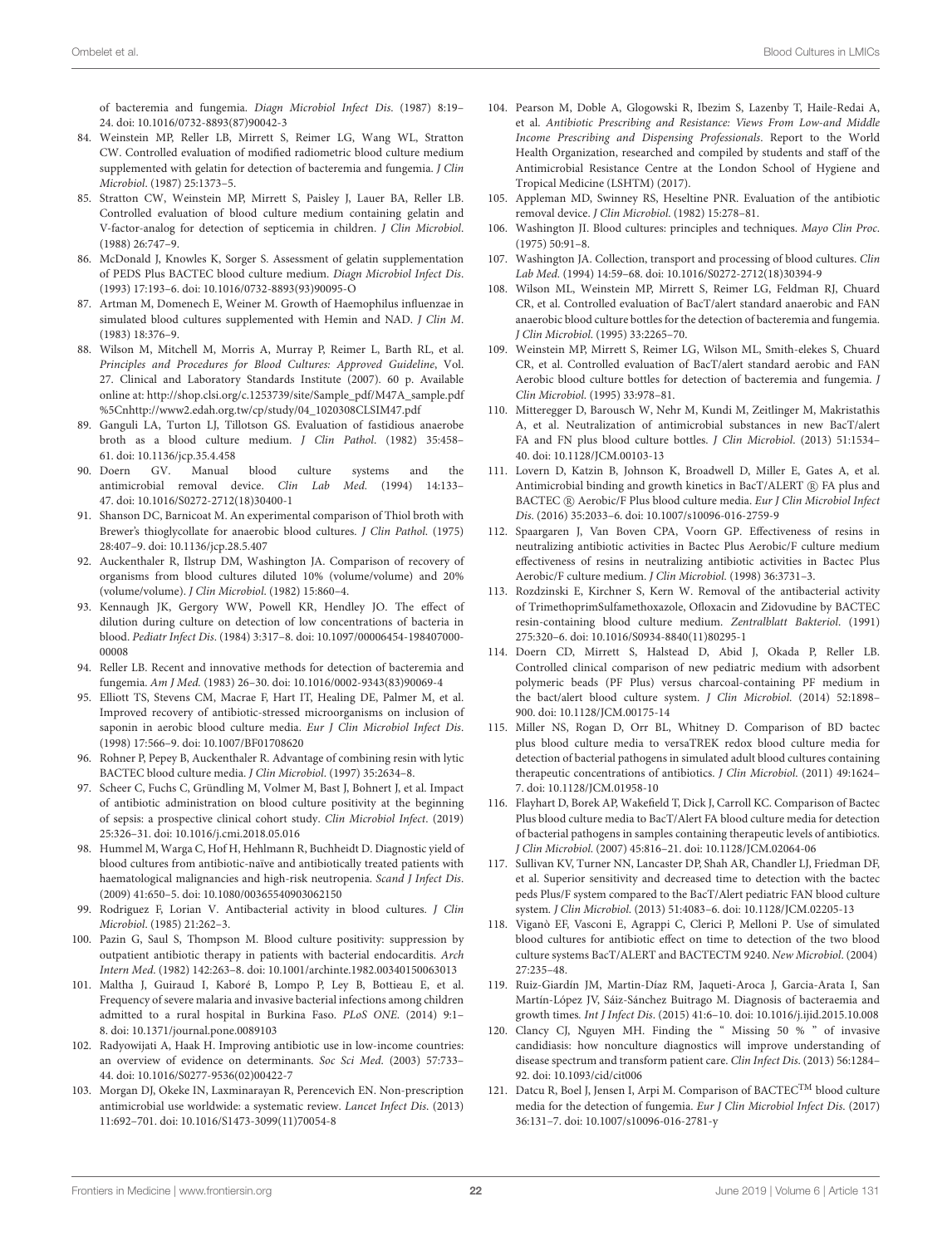- 122. Ericson E, Klingspor L, Ullberg M, Ozenci V. Clinical comparison of the Bactec Mycosis IC/F, BacT/Alert FA, and BacT/Alert FN blood culturevials for the detection of candidemia. Diagn Microbiol Infect Dis. (2012) 73:153– 6. doi: [10.1016/j.diagmicrobio.2012.02.020](https://doi.org/10.1016/j.diagmicrobio.2012.02.020)
- <span id="page-22-0"></span>123. Nylén T, Saeedi B, Borg C, Ullberg M, Ozenci V. The performance of 4 different supplements and 5 blood culture bottles types in detection of bacteria and Candida spp. in simulated sterile body fluid cultures. Diagn Microbiol Infect Dis. (2013) 77:1–4. doi: [10.1016/j.diagmicrobio.2013.05.017](https://doi.org/10.1016/j.diagmicrobio.2013.05.017)
- <span id="page-22-1"></span>124. Azar MM, Hage CA. Laboratory diagnostics for histoplasmosis. J Clin Microbiol. (2017) 55:1612–20. doi: [10.1128/JCM.02430-16](https://doi.org/10.1128/JCM.02430-16)
- <span id="page-22-2"></span>125. Parikh HR, De AS, Baveja SM. Comparison of the Lysis Centrifugation method with the conventional blood culture method in cases of sepsis in a tertiary care hospital. J Lab Physicians. (2012) 4:89– 93. doi: [10.4103/0974-2727.105588](https://doi.org/10.4103/0974-2727.105588)
- <span id="page-22-3"></span>126. Henry NK, McLimans CA, Wright AH, Thompson RL, Wilson WR, Washington JA. Microbiological and clinical evaluation of the isolator Lysis-Centrifugation Blood Culture Tube. J Clin Microbiol. (1983) 17:864–9.
- <span id="page-22-4"></span>127. Thomson RB, Vanzo SJ, Henry NK, Guenther KL, Washington JA. Contamination of cultures processed with the Isolator lysis-centrifugation blood culture tube. J Clin Microbiol. (1984) 19:97–9.
- <span id="page-22-5"></span>128. Agy MB, Wallis CK, Plorde JJ, Carlson LC, Coyle MB. Evaluation of four mycobacterial blood culture media: BACTEC 13A, isolator/BACTEC 12B, isolator/middlebrook agar, and a biphasic medium. Diagn. (1989) 12:303– 8. doi: [10.1016/0732-8893\(89\)90094-1](https://doi.org/10.1016/0732-8893(89)90094-1)
- <span id="page-22-6"></span>129. Archibald LK, McDonald LC, Addison RM, McKnight C, Byrne T, Dobbie H, et al. Comparison of BACTEC MYCO/F LYTIC and WAMPOLE ISOLATOR 10 (Lysis-centrifugation) systems for detection of bacteremia, mycobacteremia, and fungemia in a developing country. J Clin Microbiol. (2000) 38:2994–7.
- <span id="page-22-7"></span>130. Castaneda MR. A practical method for routine blood cultures in brucellosis. Proc Soc Exp Biol Med. (1947) 64:114. doi: [10.3181/00379727-64-15717](https://doi.org/10.3181/00379727-64-15717)
- <span id="page-22-8"></span>131. Weckbach LS, Staneck JL. Performance characteristics of a commercially prepared biphasic blood culture bottle. J Clin Microbiol. (1986) 23:700–3.
- 132. Malmvall BE, Alestig K, Brorson JE, Elgefors B. Clinical evaluation of lysis-centrifugation technique and a biphasic bottle system for blood culture. Scand J Infect Dis[. \(1985\) 17:401–6. doi: 10.3109/1381345850905](https://doi.org/10.3109/13813458509058781) 8781
- 133. Kelly MT, Buck GE, Fojtasek MF. Evaluation of a lysis-centrifugation and biphasic bottle blood culture system during routine use. J Clin Microbiol. (1983) 18:554–7.
- <span id="page-22-11"></span>134. Hall MM, Mueske CA, Ilstrup DM, Washington JA. Evaluation of a biphasic medium for blood cultures. J Clin Microbiol. (1979) 10:673–6.
- <span id="page-22-10"></span>135. Brook I, Gruenwald L. Detection of bacteraemia in children seen in the outpatient department: a comparison of conventional blood culture methods and a Castaneda blood culture. Microbios. (1982) 35:17–20.
- <span id="page-22-9"></span>136. Degaute C, Chapusette P, Vanoudenhove J, Pierret C, Serruys-Schoutens E. Comparison of a biphasic medium plus routine early subculture with a slide blood culture system. Eur J Clin Microbiol Infect Dis. (1985) 4:478– 82. doi: [10.1007/BF02014428](https://doi.org/10.1007/BF02014428)
- <span id="page-22-12"></span>137. Ispahani P, Pearson NJ, Donald F. Blood cultures: eight years' experience of a conventional in-house system and trends in antimicrobial susceptibilities. Med Lab Sci. (1989) 46:295–304.
- <span id="page-22-13"></span>138. Henry NK, Grewell CM, McLimans CA, Washington JA. Comparison of the Roche septi-chek blood culture bottle with a brain heart infusion biphasic medium bottle and with a tryptic soy broth bottle. J Clin Microbiol. (1984) 19:315–7.
- 139. Pfaller MA, Sibley TK, Westfall LM, Hoppe-Bauer JE, Keating MA, Murray PR. Clinical laboratory comparison of a slide blood culture system with a conventional broth system. J Clin Microbiol. (1982) 16:525–30.
- 140. Weinstein MP, Reller LB, Mirrett S, Wang WL, Alcid DV. Clinical comparison of an agar slide blood culture bottle with tryptic soy broth and a conventional blood culture bottle with supplemented peptone broth. J Clin Microbiol. (1985) 21:815–8.
- <span id="page-22-14"></span>141. Bryan LE. Comparison of a slide blood culture system with a supplemented peptone broth culture method. J Clin Microbiol. (1981) 14:389–92.
- <span id="page-22-15"></span>142. Arpi M, Bentzon MW, Jensen J, Frederiksen W. Importance of blood volume cultured in the detection of bacteremia. Eur J Microbiol Infect Dis. (1989) 8:838–42. doi: [10.1007/BF02185857](https://doi.org/10.1007/BF02185857)
- 143. Ilstrup DM, Washington JA. The importance of volume of blood cultured in the detection of bacteremia and fungemia. Diagn Microbiol Infect Dis. (1983) 1:107–10. doi: [10.1016/0732-8893\(83\)90039-1](https://doi.org/10.1016/0732-8893(83)90039-1)
- <span id="page-22-32"></span>144. Tenney JH, Reller LB, Mirrett S, Wang WL, Weinstein MP. Controlled evaluation of the volume of blood cultured in detection of bacteremia and fungemia. J Clin Microbiol. (1982) 15:558–61.
- <span id="page-22-30"></span>145. Patel R, Vetter EA, Harmsen WS, Schleck CD, Fadel HJ, Cockerill FR. Optimized pathogen detection with 30- compared to 20-milliliter blood culture draws. J Clin Microbiol. (2011) 49:4047–51. doi: [10.1128/JCM.01314-11](https://doi.org/10.1128/JCM.01314-11)
- 146. Mermel LA, Maki DG. Detection of bacteremia in adults: consequences of culturing an inadequate volume of blood. Ann Intern Med. (1993) 119:270– 2. doi: [10.7326/0003-4819-119-4-199308150-00003](https://doi.org/10.7326/0003-4819-119-4-199308150-00003)
- <span id="page-22-16"></span>147. Lee A, Mirrett S, Reller LB, Weinstein MP. Detection of bloodstream infections in adults: How many blood cultures are needed? J Clin Microbiol. (2007) 45:3546–8. doi: [10.1128/JCM.01555-07](https://doi.org/10.1128/JCM.01555-07)
- <span id="page-22-17"></span>148. Shoji K, Tsuboi N, Arakawa R, Ide K. Continuous monitoring and feedback optimizes blood volume inoculated into culture bottles in the pediatric intensive care unit. J Pediatr Infect Dis Soc. (2018) 1:4–7. doi: [10.1093/jpids/piy061](https://doi.org/10.1093/jpids/piy061)
- <span id="page-22-18"></span>149. Willems E, Smismans A, Cartuyvels R, Coppens G, Van Vaerenbergh K, Van den Abeele AM, et al. The preanalytical optimization of blood cultures: a review and the clinical importance of benchmarking in 5 Belgian hospitals. Diagn Microbiol Infect Dis. (2012) 73:1–8. doi: [10.1016/j.diagmicrobio.2012.01.009](https://doi.org/10.1016/j.diagmicrobio.2012.01.009)
- <span id="page-22-19"></span>150. Schmukler M. Density of blood. The Physics Factbook. (2004). Available online at:<https://hypertextbook.com/facts/2004/MichaelShmukler.shtml>
- <span id="page-22-20"></span>151. Thavendiranathan P, Bagai A, Ebidia A, Detsky AS, Choudhry NK. Do blood tests cause anemia in hospitalized patients? J Gen Int Med. (2005) 20:520–4. doi: [10.1111/j.1525-1497.2005.0094.x](https://doi.org/10.1111/j.1525-1497.2005.0094.x)
- <span id="page-22-21"></span>152. Grietens KP, Ribera JM, Erhart A, Hoibak S, Ravinetto RM, Gryseels C, et al. Perspective piece doctors and vampires in Sub-Saharan Africa: ethical challenges in clinical trial research. Am J Trop Med Hyg. (2014) 91:213– 5. doi: [10.4269/ajtmh.13-0630](https://doi.org/10.4269/ajtmh.13-0630)
- <span id="page-22-22"></span>153. Dailey P, Osborn J, Ashley E, Baron E, Dance D, Fusco D, et al. Defining system requirements for simplified blood culture to enable widespread use in resource-limited settings. Diagnostics. (2019) 9:10. doi: [10.3390/diagnostics9010010](https://doi.org/10.3390/diagnostics9010010)
- <span id="page-22-23"></span>154. Frickmann H, Dekker D, Boahen K, Acquah S, Sarpong N, Adu-Sarkodie Y, et al. Increased detection of invasive enteropathogenic bacteria in preincubated blood culture materials by real-time PCR in comparison with automated incubation in Sub-Saharan Africa. Scand J Infect Dis. (2013) 45:616–22. doi: [10.3109/00365548.2013.777777](https://doi.org/10.3109/00365548.2013.777777)
- <span id="page-22-24"></span>155. Marks F, Von Kalckreuth V, Aaby P, Adu-sarkodie Y, Ahmed M, Tayeb E, et al. Incidence of invasive salmonella disease in sub-Saharan Africa: a multicentre population-based surveillance study. Lancet Glob Heal. (2017) 5:e310–23. doi: [10.1016/S2214-109X\(17\)30022-0](https://doi.org/10.1016/S2214-109X(17)30022-0)
- <span id="page-22-25"></span>156. Weinstein MP, Reller LB, Murphy JR, Lichtenstein KA. The clinical significance of positive blood cultures: a comprehensive analysis of 500 episodes of bacteremia and fungemia in adults. I. Laboratory and epidemiologic observations. Rev Infect Dis. (1983) 5:35–53. doi: [10.1093/clinids/5.1.35](https://doi.org/10.1093/clinids/5.1.35)
- <span id="page-22-26"></span>157. Collazos-Blanco A, Perez-Garcia F, Sanchez-Carillo C, de Egea V, Muñoz E, Bouza E. Estimation of missed bloodstream infections without the third blood culture set: a retrospective observational single-centre study. Clin Microbiol Infect. (2019) 25:469–73. doi: [10.1016/j.cmi.2018.06.024](https://doi.org/10.1016/j.cmi.2018.06.024)
- <span id="page-22-27"></span>158. Cahill T, Prendergast B. Infective endocarditis. Lancet. (2016) 387:882– 93. doi: [10.1016/S0140-6736\(15\)00067-7](https://doi.org/10.1016/S0140-6736(15)00067-7)
- <span id="page-22-28"></span>159. Li J, Plorde JJ, Carlson LG. Effects of volume and periodicity. Microbiology. (1994) 32:2829–31.
- <span id="page-22-29"></span>160. Riedel S, Bourbeau P, Swartz B, Brecher S, Carroll KC, Stamper PD, et al. Timing of specimen collection for blood cultures from febrile patients with bacteremia. J Clin Microbiol[. \(2008\) 46:1381–5. doi: 10.1128/JCM.](https://doi.org/10.1128/JCM.02033-07) 02033-07
- <span id="page-22-31"></span>161. Lamy B, Roy P, Flandrois J, Delignette-muller ML. What is the relevance of obtaining multiple blood samples for culture? A comprehensive model to optimize the strategy for diagnosing bacteremia. Clin Infect Dis. (2002) 35:842–50. doi: [10.1086/342383](https://doi.org/10.1086/342383)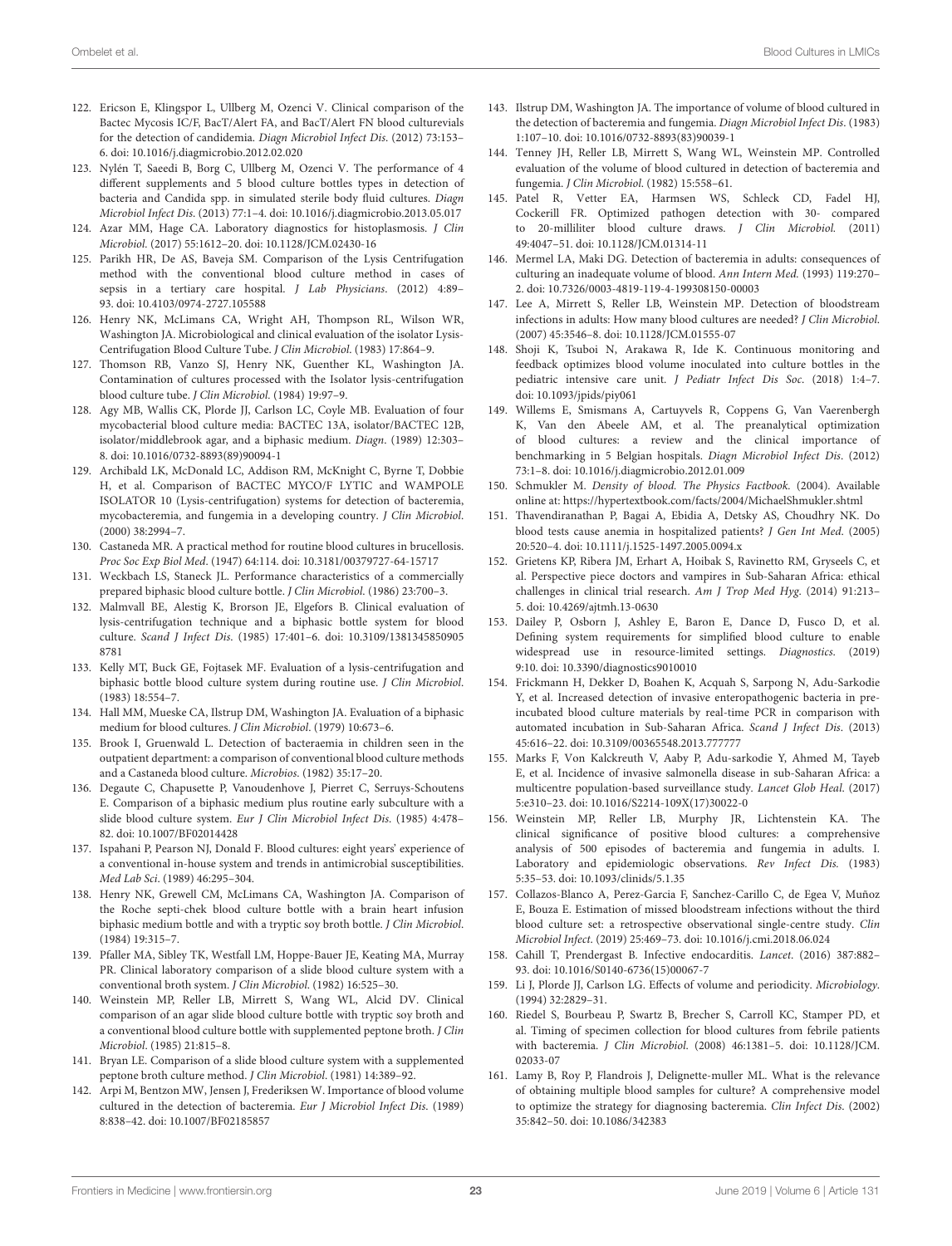- <span id="page-23-0"></span>162. Durbin WA, Szymczak EG, Goldmann DA. Quantitative blood cultures in childhood bacteremia. J Pediatr. (1978) 92:7–9. doi: [10.1016/S0022-3476\(78\)80151-6](https://doi.org/10.1016/S0022-3476(78)80151-6)
- <span id="page-23-1"></span>163. Kellogg JA, Manzella JP, Bankert DA. Frequency of low-level bacteremia in children from birth to fifteen years of age. J Clin Microbiol. (2000) 38:2181–5.
- 164. Kellogg J, Ferrentino F, Goodstein M, Liss J, Shapiro S, Banker D. Frequency of low level bacteremia in infants from birth to two months of age. Paediatr Infect Dis J[. \(1997\) 16:381–5. doi: 10.1097/00006454-199704000-](https://doi.org/10.1097/00006454-199704000-00009) 00009
- <span id="page-23-2"></span>165. Dietzman D, Fischer G, Schoenknecht F. Neonatal escherichia coli septicemia—bacterial counts in blood. J Pediatr. (1974) 85:128–30. doi: [10.1016/S0022-3476\(74\)80308-2](https://doi.org/10.1016/S0022-3476(74)80308-2)
- <span id="page-23-3"></span>166. Isaacman DJ, Karasic RB, Reynolds EA, Kost SI. Effect of number of blood cultures and volume of blood on detection of bacteremia in children. J Pediatr. (1996) 128:190–5. doi: [10.1016/S0022-3476\(96\)70388-8](https://doi.org/10.1016/S0022-3476(96)70388-8)
- <span id="page-23-4"></span>167. Kaditis AG, O'Marcaigh AS, Rhodes KH, Weaver AL, Henry NK. Yield of positive blood cultures in pediatric oncology patients by a new method of blood culture collection. Pediatr Infect Dis J. (1996) 15:615– 20. doi: [10.1097/00006454-199607000-00011](https://doi.org/10.1097/00006454-199607000-00011)
- <span id="page-23-5"></span>168. Howie SR. Blood sample volumes in child health research: review of safe limits. Bull World Health Organ. (2011) 89:46– 53. doi: [10.2471/BLT.10.080010](https://doi.org/10.2471/BLT.10.080010)
- <span id="page-23-6"></span>169. Kuijpers LMF, Maltha J, Guiraud I, Kaboré B, Lompo P, Devlieger H, et al. Severe anaemia associated with Plasmodium falciparum infection in children: consequences for additional blood sampling for research. Malar J. (2016) 15:304. doi: [10.1186/s12936-016-1356-9](https://doi.org/10.1186/s12936-016-1356-9)
- <span id="page-23-7"></span>170. Schelonka RL, Chai MK, Yoder BA, Hensley D, Brockett RM, Ascher DP. Volume of blood required to detect common neonatal pathogens. J Pediatr. (1996) 129:275–8. doi: [10.1016/S0022-3476\(96\)70254-8](https://doi.org/10.1016/S0022-3476(96)70254-8)
- <span id="page-23-8"></span>171. Harewood FC, Curtis N, Daley AJ, Bryant PA, Gwee A, Connell TG. Adequate or Inadequate? The volume of blood submitted for blood culture at a tertiary children's hospital. Clin Pediatr (Phila). (2018) 3:1– 8. doi: [10.1177/0009922818778042](https://doi.org/10.1177/0009922818778042)
- <span id="page-23-9"></span>172. Bard JD, Tekippe M. Diagnosis of bloodstream infections in children. J Clin Microbiol. (2016) 54:1418–24. doi: [10.1128/JCM.02919-15](https://doi.org/10.1128/JCM.02919-15)
- <span id="page-23-10"></span>173. Hall KK, Lyman JA. Updated review of blood culture contamination. Clin Microbiol Rev. (2006) 19:788–802. doi: [10.1128/CMR.00062-05](https://doi.org/10.1128/CMR.00062-05)
- <span id="page-23-11"></span>174. Weinstein MP. Blood culture contamination: persisting problems and partial progress. J Clin Microbiol. (2003) 41:2275– 8. doi: [10.1128/JCM.41.6.2275-2278.2003](https://doi.org/10.1128/JCM.41.6.2275-2278.2003)
- <span id="page-23-12"></span>175. García P, Benítez R, Lam M, Salinas AM, Wirth H, Espinoza C, et al. Coagulase-negative staphylococci: clinical, microbiological and molecular features to predict true bacteraemia. J Med Microbiol. (2004) 53:67– 72. doi: [10.1099/jmm.0.04994-0](https://doi.org/10.1099/jmm.0.04994-0)
- <span id="page-23-13"></span>176. Pien BC, Sundaram P, Raoof N, Costa SF, Mirrett S, Woods CW, et al. The clinical and prognostic importance of positive blood cultures in adults. Am J Med. (2010) 123:819–28. doi: [10.1016/j.amjmed.2010.03.021](https://doi.org/10.1016/j.amjmed.2010.03.021)
- <span id="page-23-14"></span>177. Dawson S. Blood culture contaminants. J Hosp Infect. (2014) 87:1– 10. doi: [10.1016/j.jhin.2014.02.009](https://doi.org/10.1016/j.jhin.2014.02.009)
- <span id="page-23-15"></span>178. Abrahams MS, Whitelaw AC, Orth H. Time for a culture change? Suboptimal compliance with blood culture standards at a district hospital in Cape Town. South African Med J. (2015) 105:1039–43. doi: [10.7196/SAMJ.2015.v105i12.9442](https://doi.org/10.7196/SAMJ.2015.v105i12.9442)
- <span id="page-23-32"></span>179. Mtunthama N, Gordon SB, Kusimbwe T, Zijlstra EE, Molyneux ME, French N. Blood culture collection technique and pneumococcal surveillance in Malawi during the four year period 2003-2006: an observational study. BMC Infect Dis. (2008) 8:1–6. doi: [10.1186/1471-2334-8-137](https://doi.org/10.1186/1471-2334-8-137)
- 180. Nkrumah NO, Labi AK, Addison NO, Ewuramma J, Labi M, Mensah GA. Trends in paediatric and adult bloodstream infections at a Ghanaian referral hospital: a retrospective study. Ann Clin Microbiol Antimicrob. (2016) 15:1– 10. doi: [10.1186/s12941-016-0163-z](https://doi.org/10.1186/s12941-016-0163-z)
- <span id="page-23-16"></span>181. Hill PC, Onyeama CO, Ikumapayi UNA, Secka O, Ameyaw S, Simmonds N, et al. Bacteraemia in patients admitted to an urban hospital in West Africa. BMC Infect Dis. (2007) 7:1–8. doi: [10.1186/1471-2334-7-2](https://doi.org/10.1186/1471-2334-7-2)
- <span id="page-23-17"></span>182. Nourmoradi H, Moradnejadi K, Moghadam FM, Khosravi B. The effect of dust storm on the microbial quality of ambient air in Sanandaj: a city located in the West of Iran. Glob J Health Sci. (2015) 7:114– 9. doi: [10.5539/gjhs.v7n7p114](https://doi.org/10.5539/gjhs.v7n7p114)
- <span id="page-23-18"></span>183. Itoga M, Inoue F, Saito N, Kayaba H. Increase in Bacillus spp.-positive blood culture specimens linked to inadequate linen management. Kansenshogaku Zasshi. (2016) 90:480–5. doi: [10.11150/kansenshogakuzasshi.90.480](https://doi.org/10.11150/kansenshogakuzasshi.90.480)
- <span id="page-23-19"></span>184. Murni IK, Duke T, Daley AJ, Kinney S, Soenarto Y. True pathogen or contamination: validation of blood cultures for the diagnosis of nosocomial infections in a developing country. J Trop Pediatr. (2018) 64:389–94.
- <span id="page-23-20"></span>185. Alahmadi YM, Aldeyab MA, McElnay JC, Scott MG, Darwish Elhajji FW, Magee FA, et al. Clinical and economic impact of contaminated blood cultures within the hospital setting. J Hosp Infect. (2011) 77:233– 6. doi: [10.1016/j.jhin.2010.09.033](https://doi.org/10.1016/j.jhin.2010.09.033)
- 186. Zwang O, Albert R. Analysis of strategies to improve cost effectiveness of blood cultures. J Hosp Med. (2006) 1:272–6. doi: [10.1002/jhm.115](https://doi.org/10.1002/jhm.115)
- 187. Bates D, Goldman L, Lee T. Contaminant blood cultures and resource utilization. The true consequences of false-positive results. JAMA. (1991) 265:365–9. doi: [10.1001/jama.1991.03460030071031](https://doi.org/10.1001/jama.1991.03460030071031)
- <span id="page-23-21"></span>188. Lee C, Lin W, Shih H, Wu C, Chen P, Lee H, et al. Clinical significance of potential contaminants in blood cultures among patients in a medical center. J Microbiol Immunol Infect. (2007) 40:438–44.
- <span id="page-23-22"></span>189. WHO. WHO Guidelines on Drawing Blood: Best Practices in Phlebotomy. World Heal Organisation (2010). p. 1–105.
- <span id="page-23-23"></span>190. Chapman AK, Aucott SW, Milstone AM. Safety of chlorhexidine gluconate used for skin antisepsis in the preterm infant. J Perinatol. (2012) 32:4– 9. doi: [10.1038/jp.2011.148](https://doi.org/10.1038/jp.2011.148)
- 191. Tamma PD, Aucott SW, Milstone AM. Chlorhexidine use in the neonatal intensive care unit: results from a national survey. Infect Control Hosp Epidemiol. (2010) 31:846–9. doi: [10.1086/655017](https://doi.org/10.1086/655017)
- <span id="page-23-24"></span>192. Chapman AK, Aucott SW, Gilmore MM, Advani S, Clarke W, Milstone AM. Absorption and tolerability of aqueous chlorhexidine gluconate used for skin antisepsis prior to catheter insertion in preterm neonates. J Perinatol. (2014) 33:768–71. doi: [10.1038/jp.2013.61](https://doi.org/10.1038/jp.2013.61)
- <span id="page-23-25"></span>193. Schifman RB, Strand CL, Meier FA, Howanitz PJ. Blood culture contamination: a College of American Pathologists Q-Probes study involving 640 institutions and 497134 specimens from adult patients. Arch Pathol Lab Med. (1998) 122:216–21.
- 194. Strand CL, Wajsbort RR, Sturmann K. Effect of iodophor vs iodine tincture skin preparation of blood culture contamination rate. JAMA. (1993) 269:1004–6. doi: [10.1001/jama.1993.03500080052031](https://doi.org/10.1001/jama.1993.03500080052031)
- 195. Caldeira D, David C, Sampaio C. Skin antiseptics in venous puncturesite disinfection for prevention of blood culture contamination: systematic review with meta-analysis. J Hosp Infect. (2011) 77:223–32. doi: [10.1016/j.jhin.2010.10.015](https://doi.org/10.1016/j.jhin.2010.10.015)
- <span id="page-23-27"></span>196. Maiwald M, Chan ESY. The forgotten role of alcohol: a systematic review and meta-analysis of the clinical efficacy and perceived role of chlorhexidine in skin antisepsis. PLoS Negl Trop Dis. (2012) 7:e44277. doi: [10.1371/journal.pone.0044277](https://doi.org/10.1371/journal.pone.0044277)
- <span id="page-23-31"></span>197. Mermel LA, Allon M, Bouza E, Craven DE, Flynn P, Grady NPO, et al. Clinical practice guidelines for the diagnosis and management of intravascular catheter-related infection: 2009 update by the Infectious Diseases Society of America. Clin Infect Dis. (2009) 49:1–45. doi: [10.1086/599376](https://doi.org/10.1086/599376)
- 198. Qamruddin A, Khanna N, Orr D. Peripheral blood culture contamination in adults and venepuncture technique: prospective cohort study. BMJ Clin Pathol. (2008) 61:509–13. doi: [10.1136/jcp.2007.047647](https://doi.org/10.1136/jcp.2007.047647)
- <span id="page-23-26"></span>199. Mimoz O, Karim A, Mercat A, Cosseron M, Falissard B, Parker F, et al. Chlorhexidine compared with povidone-iodine as skin preparation before blood culture. A randomized, controlled trial. Ann Int Med. (1999) 131:834– 7. doi: [10.7326/0003-4819-131-11-199912070-00006](https://doi.org/10.7326/0003-4819-131-11-199912070-00006)
- <span id="page-23-28"></span>200. Liu W, Duan Y, Cui W, Li L, Wang X, Dai H, et al. Skin antiseptics in venous puncture site disinfection for preventing blood culture contamination: a Bayesian network meta-analysis of randomized controlled trials. Int J Nurs Stud. (2016) 59:156–62. doi: [10.1016/j.ijnurstu.2016.04.004](https://doi.org/10.1016/j.ijnurstu.2016.04.004)
- <span id="page-23-29"></span>201. Maiwald M. Skin antiseptics in venous puncture site disinfection for preventing blood culture contamination: a Bayesian network metaanalysis of randomized controlled trials. Int J Nurs Stud. (2017) 75:91– 2. doi: [10.1016/j.ijnurstu.2017.07.011](https://doi.org/10.1016/j.ijnurstu.2017.07.011)
- <span id="page-23-30"></span>202. Weber DJ, Rutala WA, Sickbert-Bennett EE. Outbreaks associated with contaminated antiseptics and disinfectants. Antimicrob Agents Chemother. (2007) 51:4217–24. doi: [10.1128/AAC.00138-07](https://doi.org/10.1128/AAC.00138-07)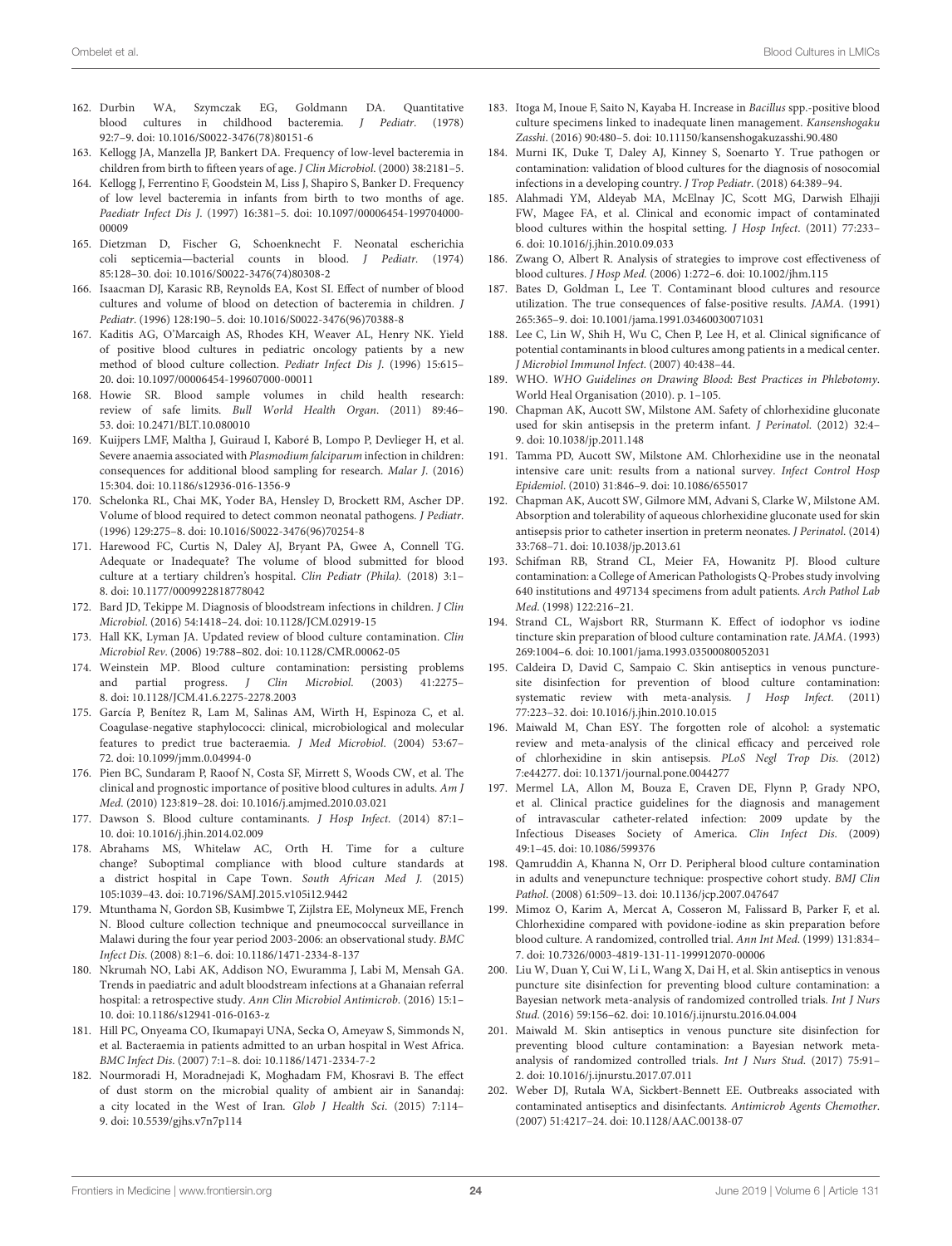- <span id="page-24-0"></span>203. Ramirez-Arcos S, Goldman M. Skin disinfection methods: prospective evaluation and postimplementation results. Transfusion. (2010) 50:59– 64. doi: [10.1111/j.1537-2995.2009.02434.x](https://doi.org/10.1111/j.1537-2995.2009.02434.x)
- <span id="page-24-1"></span>204. Webster J, Sem B, Foxlee R. Skin preparation with alcohol versus alcohol followed by any antiseptic for preventing bacteraemia or contamination of blood for transfusion (review). Cochrane Database Syst Rev. (2015) CD007948. doi: [10.1002/14651858.CD007948.pub3](https://doi.org/10.1002/14651858.CD007948.pub3)
- <span id="page-24-2"></span>205. McDonnell GMC, Russell A. Antiseptics and disinfectants: activity, action, and resistance. Clin Microbiol Rev. (1999) 12:147–79. doi: [10.1128/CMR.12.1.147](https://doi.org/10.1128/CMR.12.1.147)
- <span id="page-24-3"></span>206. Bekeris LG, Tworek JA, Walsh MK, Valenstein PN. Trends in blood culture contamination a college of American pathologists Q-tracks study of 356 institutions. Arch Pathol Lab Med[. \(2005\) 129:1222–5. doi: 10.1043/1543-](https://doi.org/10.1043/1543-2165(2005)129[1222:TIBCCA]2.0.CO;2) 2165(2005)129[1222:TIBCCA]2.0.CO;2
- <span id="page-24-4"></span>207. Snyder SR, Favoretto AM, Baetz RA, Derzon JH, Madison BM, Mass D, et al. Effectiveness of practises to reduce culture contamination: a laboratory medicine best practices systematic review and meta-analysis. Clin Biochem. (2012) 45:999–1011. doi: [10.1016/j.clinbiochem.2012.06.007](https://doi.org/10.1016/j.clinbiochem.2012.06.007)
- <span id="page-24-5"></span>208. Weightman NC, Kerr KG. Blood culture contamination: having your cake and eating it. J Hosp Infect. (2012) 80:101–2. doi: [10.1016/j.jhin.2011.08.023](https://doi.org/10.1016/j.jhin.2011.08.023)
- 209. Bamber A, Cunniffe J, Nayar D, Ganguli R, Falconer E. Effectiveness of introducing blood culture collection packs to reduce contamination rates. Br J Biomed Sci. (2009) 66:6–9. doi: [10.1080/09674845.2009.11730236](https://doi.org/10.1080/09674845.2009.11730236)
- <span id="page-24-6"></span>210. Dhillon R, Clark J, Azadian B. Reducing blood culture contamination. Hosp Infect Soc. (2009) 73:4–6. doi: [10.1016/j.jhin.2009.06.002](https://doi.org/10.1016/j.jhin.2009.06.002)
- <span id="page-24-7"></span>211. Patton RG, Schmitt T. Innovation for reducing blood culture contamination: initial specimen diversion technique. J Clin Microbiol. (2010) 48:4501– 3. doi: [10.1128/JCM.00910-10](https://doi.org/10.1128/JCM.00910-10)
- <span id="page-24-8"></span>212. Binkhamis K, Forward K. Effect of the initial specimen diversion technique on blood culture. J Clin Microbiol. (2014) 52:980–1. doi: [10.1128/JCM.02773-13](https://doi.org/10.1128/JCM.02773-13)
- <span id="page-24-9"></span>213. Rupp ME, Cavalieri RJ, Marolf C, Lyden E. Reduction in blood culture contamination through use of initial specimen diversion device. Clin Infect Dis. (2017) 65:201–5. doi: [10.1093/cid/cix304](https://doi.org/10.1093/cid/cix304)
- <span id="page-24-10"></span>214. Hoffman PC, Arnow PM, Goldmann DA, Parrott PL, Stamm WE, McGowan JE. False-positive blood cultures association with nonsterile blood collection tubes. JAMA. (1976) 236:2073–5. doi: [10.1001/jama.1976.03270190029023](https://doi.org/10.1001/jama.1976.03270190029023)
- 215. Simor A, Ricci J, Lau A, Bannatyne R, Ford-Jones L. Pseudobacteremia due to pseudomonas fluorescens. Paediatr Infect Dis J. (1985) 4:508– 12. doi: [10.1097/00006454-198509000-00014](https://doi.org/10.1097/00006454-198509000-00014)
- <span id="page-24-11"></span>216. Mcneil MM, Davis BJ, Anderson RL, Martone WJ, Solomon SL. Mechanism of cross-contamination of blood culture bottles in outbreaks of pseudobacteremia associated with nonsterile blood collection tubes. J Clincial Microbiol. (1985) 22:23–5.
- <span id="page-24-12"></span>217. Aronson MD, Bor DH. Diagnostic decision: blood cultures. Ann Int Med. (1987) 106:246–53. doi: [10.7326/0003-4819-106-2-246](https://doi.org/10.7326/0003-4819-106-2-246)
- <span id="page-24-13"></span>218. Dargère S, Parienti JJ, Roupie E, Gancel PE, Wiel E, Smaiti N, et al. Unique blood culture for diagnosis of bloodstream infections in emergency departments: a prospective multicentre study. Clin Microbiol Infect. (2014) 20:O920–7. doi: [10.1111/1469-0691.12656](https://doi.org/10.1111/1469-0691.12656)
- <span id="page-24-14"></span>219. Arendrup M, Jensen IP, Justesen T. Diagnosing bacteremia at a danish hospital using one early large blood volume for culture. Scand J Infect Dis. (1996) 28:609–14. doi: [10.3109/00365549609037969](https://doi.org/10.3109/00365549609037969)
- <span id="page-24-15"></span>220. Tonnesen A, Martin P, Lockwood WR. Cultures of blood drawn by catheters vs venipuncture. JAMA. (1976) 235:1877. doi: [10.1001/jama.1976.03260430047025](https://doi.org/10.1001/jama.1976.03260430047025)
- 221. Isaacman D, Karasic R. Utility of collecting blood cultures through newly inserted intravenous catheters. Paediatr Infect Dis J. (1990) 9:815– 8. doi: [10.1097/00006454-199011000-00007](https://doi.org/10.1097/00006454-199011000-00007)
- 222. Kelly A, Klim S. Taking blood cultures from a newly established intravenous catheter in the emergency department does not increase the rate of contaminated blood cultures. Emerg Med Australas. (2013) 25:435– 8. doi: [10.1111/1742-6723.12121](https://doi.org/10.1111/1742-6723.12121)
- <span id="page-24-16"></span>223. Smart D, Baggoley C, Head J, Noble D, Wetherall B, Gordon D. Effect of needle changing and intravenous cannula collection on blood culture contamination rates. Ann Emerg Med. (1993) 22:1164–8. doi: [10.1016/S0196-0644\(05\)80983-7](https://doi.org/10.1016/S0196-0644(05)80983-7)
- <span id="page-24-17"></span>224. Norberg A, Christopher N, Ramundo M, Bower J, Berman S. Contamination rates of blood cultures obtained by dedicated phlebotomy vs intravenous catheter. JAMA. (2003) 289:726–9. doi: [10.1001/jama.289.6.726](https://doi.org/10.1001/jama.289.6.726)
- 225. Weddle G, Jackson M, Selvarangan R. Reducing blood culture contamination in a pediatric emergency department. Paediatr Emerg Care. (2011) 27:179– 81. doi: [10.1097/PEC.0b013e31820d652b](https://doi.org/10.1097/PEC.0b013e31820d652b)
- 226. Self WH, Speroff T, McNaughton CD, Wright PW, Miller G, Johnson JG, et al. Blood culture collection through peripheral intravenous catheters increases the risk of specimen contamination among adult emergency department patients. Infect Control Hosp Epidemiol. (2012) 33:524– 6. doi: [10.1086/665319](https://doi.org/10.1086/665319)
- <span id="page-24-18"></span>227. Ramsook C, Childers K, Cron S, Nirken M. Comparison of bloodculture contamination rates in a pediatric emergency room: newly inserted intravenous catheters versus venipuncture. Infect Control Hosp Epidemiol. (2000) 21:649–51. doi: [10.1086/501708](https://doi.org/10.1086/501708)
- <span id="page-24-19"></span>228. Hall RT, Domenico HJ, Self WH, Hain PD. Reducing the blood culture contamination rate in a pediatric emergency department and subsequent cost savings abstract. Paediatrics. (2013) 131:e292–7. doi: [10.1542/peds.2012-1030](https://doi.org/10.1542/peds.2012-1030)
- <span id="page-24-20"></span>229. Spivack ML, Shannon R, Natsios GA, Wood J. Two epidemics of pseudobacteremia due to Staphylococcus aureus and Aerococcus viridans. Infect Control[. \(1980\) 1:321–3. doi: 10.1017/S0195941700](https://doi.org/10.1017/S0195941700053261) 053261
- <span id="page-24-21"></span>230. Boutros N, Gonullu N, Casetta A, Guibert M, Ingrand D, Lebrun L. Ralstonia pickettii traced in blood culture bottles. J Clin Microbiol. (2002) 40:2666– 7. doi: [10.1128/JCM.40.7.2666-2667.2002](https://doi.org/10.1128/JCM.40.7.2666-2667.2002)
- <span id="page-24-22"></span>231. Altindis M, Koroglu M, Demiray T, Dal T, Ozdemir M, Sengil AZ, et al. A multicenter evaluation of blood culture practices, contamination rates, and the distribution of causative bacteria. Jundishapur J Microbiol. (2016) 9:9–14. doi: [10.5812/jjm.29766](https://doi.org/10.5812/jjm.29766)
- <span id="page-24-23"></span>232. Kim N-H, Kim M, Lee S, Yun NR, Kim K-H, Park SW, et al. Effect of routine sterile gloving on contamination rates in blood culture. Ann Intern Med. (2011) 154:145–52. doi: [10.7326/0003-4819-154-3-201102010-00003](https://doi.org/10.7326/0003-4819-154-3-201102010-00003)
- <span id="page-24-24"></span>233. Self WH, Mickanin J, Grijalva CG, Grant FH, Henderson MC, Corley G, et al. Reducing blood culture contamination in community hospital emergency departments: multicenter evaluation of a quality improvement intervention wesley. Acad Emerg Med. (2014) 21:274–82. doi: [10.1111/acem.12337](https://doi.org/10.1111/acem.12337)
- <span id="page-24-25"></span>234. Jagger J, Perry J. Risky phlebotomy with a syringe. Nursing (Lond). (2001) 31:73. doi: [10.1097/00152193-200131020-00031](https://doi.org/10.1097/00152193-200131020-00031)
- <span id="page-24-26"></span>235. Spitalnic SJ, Woolard RH, Mermel LA. The significance of changing needles when inoculating blood cultures: a meta-analysis. Clin Infect Dis. (1995) 21:1103–6. doi: [10.1093/clinids/21.5.1103](https://doi.org/10.1093/clinids/21.5.1103)
- <span id="page-24-27"></span>236. M'ikhanata NM, Lynfield R, Van Beneden CA, de Valk H. Infectious Disease Surveillance. 2nd ed. Hoboken: Wiley-Blackwell (2013).
- <span id="page-24-28"></span>237. Hawkins RC. Laboratory Turnaround Time. Q14Clin Biochem Rev. (2007) 28:179–94.
- <span id="page-24-29"></span>238. Szymczak EG, Barr JT, Durbin WA, Goldmann DA. Evaluation of blood culture procedures in a pediatric hospital. J Clin Microbiol. (1979) 9:88–92.
- <span id="page-24-30"></span>239. Ganguli LA, O'Hare W, Hyde W. Rapid detection of bacteraemia by early subculture. J Med Microbiol. (1984) 17:311–5. doi: [10.1099/00222615-17-3-311](https://doi.org/10.1099/00222615-17-3-311)
- <span id="page-24-31"></span>240. Todd J, Roe M. Rapid detection of bacteremia by an early subculture technic. Am J Clin Pathol[. \(1975\) 64:694–9. doi: 10.1093/ajcp/64.](https://doi.org/10.1093/ajcp/64.5.694) 5.694
- <span id="page-24-32"></span>241. Harkness JL, Hall M, Ilstrup DM, Washington JA. Effects of atmosphere of incubation and of routine subcultures on detection of bacteremia in vacuum blood culture bottles. J Clin Microbiol. (1975) 2:296–9.
- <span id="page-24-33"></span>242. Sliva HS, Washington JA. Optimal time for routine early subculture of blood cultures. J Clin Microbiol. (1980) 12:445–6.
- <span id="page-24-34"></span>243. Bourbeau PP, Heiter BJ, Naumovitz DW. Nonvalue of terminal aerobic subculture of unvented Roche Columbia broth blood culture bottles. J Clin Microbiol. (1992) 30:495–6.
- 244. Campbell J, Washington JA. Evaluation of the necessity for routine terminal subcultures of previously negative blood cultures. J Clin Microbiol. (1980) 12:576–8.
- <span id="page-24-35"></span>245. Gill VJ. Lack of clinical relevance in routine terminal subculturing of blood cultures. J Clincial Microbiol. (1981) 14:116–8.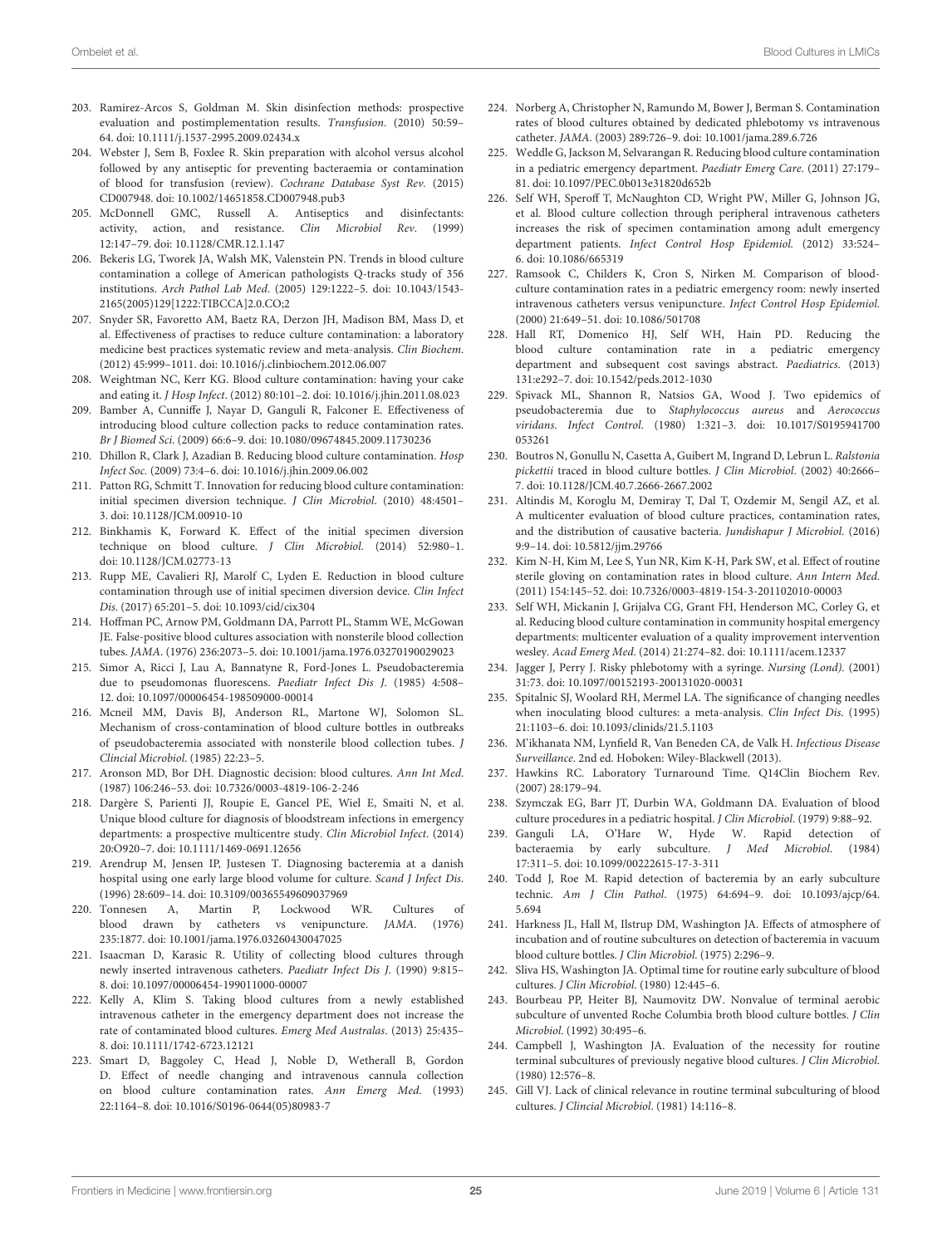- <span id="page-25-0"></span>246. Kiehn TE, Wong B, Edwards FF, Armstrong D. Routine aerobic terminal subculturing of blood cultures in a cancer hospital. J Clin Microbiol. (1983) 18:885–9.
- <span id="page-25-1"></span>247. Blazevic DJ, Stemper JE, Matsen JM. Comparison of macroscopic examination, routine gram stains, and routine subcultures in the initial detection of positive blood cultures. Appl Microbiol. (1974) 27:537–9.
- <span id="page-25-2"></span>248. Mirrett S, Lauer BA, Miller GA, Reller LB. Comparison of acridine orange, methylene blue, and gram stains for blood cultures. J Clin Microbiol. (1982) 15:562–6.
- <span id="page-25-3"></span>249. Lambregts MMC, Warreman EB, Bernards AT, Veelken JH, von dem Borne PA, Dekkers OM, et al. Distribution and clinical determinants of time-topositivity of blood cultures in patients with neutropenia. Eur J Haematol. (2017) 100:206–14. doi: [10.1111/ejh.13001](https://doi.org/10.1111/ejh.13001)
- 250. Alonso C, Rello J, Mirelis B, Pericas R, Navarro F, Prats G. Comparison of the automatized BacT/ALERT blood culture incubation and reading system and a conventional system. Enferm Infecc Microbiol Clin. (1995) 13:17–22.
- <span id="page-25-4"></span>251. Lambregts MMC, Bernards AT, Van Der Beek MT, Visser G, De Boer MG. Time to positivity of blood cultures supports early re-evaluation of empiric broad-spectrum antimicrobial therapy. PLoS ONE. (2019) 14:e0208819. doi: [10.1371/journal.pone.0208819](https://doi.org/10.1371/journal.pone.0208819)
- <span id="page-25-5"></span>252. Nasir AA, Babalola OM. Clinical spectrum of discharges against medical advice in a developing country figure 1: Age and Gender distribution. Indian J Surg. (2008) 70:68–72. doi: [10.1007/s12262-008-0018-8](https://doi.org/10.1007/s12262-008-0018-8)
- <span id="page-25-6"></span>253. Onyiriuka A. Discharge of hospitalized under-fives against medical advice in Benin City, Nigeria. Niger J Clin Pr. (2007) 10:200–4.
- <span id="page-25-7"></span>254. Tuijn CJ, Msoka E, Mushi DL, Sumari-de Boer M, Chilongola J, van den Broek A. The interface between clinicians and laboratory staff: a field study in northern Tanzania. Afr J Lab Med. (2014) 3:1–7. doi: [10.4102/ajlm.v3i1.126](https://doi.org/10.4102/ajlm.v3i1.126)
- <span id="page-25-8"></span>255. Moyo K, Porter C, Chilima B, Mwenda R, Kabue M, Zungu L, et al. Use of laboratory test results in patient management by clinicians in Malawi. Afr J Lab Med. (2015) 4:1–8. doi: [10.4102/ajlm.v4i1.277](https://doi.org/10.4102/ajlm.v4i1.277)
- <span id="page-25-9"></span>256. Kim MJ, Gottschall RL, Schwabe LD, Randall EL. Effect of agitation and frequent subculturing on recovery of aerobic and facultative pathogens by Roche Septi-Chek and BACTEC blood culture systems. J Clin Microbiol. (1987) 25:312–5.
- 257. Hawkins BL, Peterson EM, de la Maza LM. Improvement of positive blood culture detection by agitation. Diagn Microbiol Infect Dis. (1986) 5:207– 13. doi: [10.1016/0732-8893\(86\)90003-9](https://doi.org/10.1016/0732-8893(86)90003-9)
- <span id="page-25-10"></span>258. Weinstein MP, Mirrett S, Reimer LG, Reller LB. Effect of altered headspace atmosphere on yield and speed of detection of the oxoid signal blood culture system versus the BACTEC radiometric system. J Clin Microbiol. (1990) 28:795–7.
- <span id="page-25-11"></span>259. Mirrett S, Everts RJ, Reller LB. Controlled comparison of original vented aerobic FAN medium with new nonvented BacT/Alert FA medium for culturing blood. J Clin Microbiol. (2001) 39:2098–101. doi: [10.1128/JCM.39.6.2098-2101.2001](https://doi.org/10.1128/JCM.39.6.2098-2101.2001)
- <span id="page-25-12"></span>260. Ilstrup D, Washington JI. Effects of atmosphere of incubation on recovery of bacteria and yeasts from blood cultures in Tryptic soy broth. Diagn Microbiol Infect Dis. (1983) 1:215–9. doi: [10.1016/0732-8893\(83\)90020-2](https://doi.org/10.1016/0732-8893(83)90020-2)
- <span id="page-25-13"></span>261. Youngs ER, Roberts C. Earlier detection of bacteraemia using conventional microbiological techniques. J Clin Pathol. (1985) 38:593–4. doi: [10.1136/jcp.38.5.593](https://doi.org/10.1136/jcp.38.5.593)
- <span id="page-25-14"></span>262. Saito T, Ilinuma Y, Takakura S, Nagao M, Matsushima A, Shirano M, et al. Delayed insertion of blood culture bottles into automated continuously monitoring blood culturesystems increases the time from blood sample collection to the detection of microorganisms in bacteremic patients. J Infect Chemother. (2009) 15:49–53. doi: [10.1007/s10156-008-0664-6](https://doi.org/10.1007/s10156-008-0664-6)
- <span id="page-25-15"></span>263. Venturelli C, Righi E, Borsari L, Aggazzotti G, Busani S, Mussini C, et al. Impact of pre-analytical time on the recovery of pathogens from blood cultures: results from a large retrospective survey. PLoS ONE. (2017) 12:1– 11. doi: [10.1371/journal.pone.0169466](https://doi.org/10.1371/journal.pone.0169466)
- <span id="page-25-16"></span>264. Kerremans JJ, Van Der Bij AK, Goessens W, Verbrugh HA, Vos MC. Needle-to-incubator transport time: logistic factors influencing transport time for blood culture specimens. J Clin Microbiol. (2009) 47:819– 22. doi: [10.1128/JCM.01829-08](https://doi.org/10.1128/JCM.01829-08)
- <span id="page-25-17"></span>265. Baron EJ, Miller JM, Weinstein MP, Richter SS, Gilligan PH, Thomson RB, et al. A guide to utilization of the microbiology laboratory for diagnosis of infectious diseases: 2013 recommendations by the Infectious

Diseases Society of America (IDSA) and the American Society for Microbiology (ASM). Clin Infect Dis[. \(2013\) 57:485–8. doi: 10.1093/cid/c](https://doi.org/10.1093/cid/cit441) it441

- <span id="page-25-18"></span>266. Kirn TJ, Weinstein MP. Update on blood cultures: how to obtain, process, report, and interpret. Clin Microbiol Infect. (2013) 19:513– 20. doi: [10.1111/1469-0691.12180](https://doi.org/10.1111/1469-0691.12180)
- <span id="page-25-19"></span>267. Van Der Velden LB, Vos FJ, Mouton JW, Sturm PD. Clinical impact of preincubation of blood cultures at 37◦C. J Clin Microbiol. (2011) 49:275– 80. doi: [10.1128/JCM.00552-10](https://doi.org/10.1128/JCM.00552-10)
- <span id="page-25-20"></span>268. Seegmüller I, Eschenbach U, Kamereck K, Miethke T. Sensitivity of the BacT/ALERT FA-medium for detection of Pseudomonas aeruginosa in preincubated blood cultures and its temperature-dependence. J Med Microbiol. (2004) 53:869–74. doi: [10.1099/jmm.0.45533-0](https://doi.org/10.1099/jmm.0.45533-0)
- 269. Lemming L, Holt HM, Petersen IS, Østergaard C, Bruun B. Bactec 9240 blood culture system: to preincubate at 35◦C or not? Clin Microbiol Infect. (2004) 10:1089–91. doi: [10.1111/j.1469-0691.2004.00969.x](https://doi.org/10.1111/j.1469-0691.2004.00969.x)
- <span id="page-25-21"></span>270. Klaerner HG, Eschenbach U, Kamereck K, Lehn N, Wagner H, Miethke T. Failure of an automated blood culture system to detect nonfermentative gram-negative bacteria. J Clin Microbiol. (2000) 38:1036–41.
- <span id="page-25-22"></span>271. Ozen N, Ogunc D, Mutlu D, Ongut G, Baysan B, Gunseren F. Comparison of four methods for rapid identification of Staphylococcus aureus directly from BACTEC 9240 blood culture system. Indian J Med Microbiol. (2011) 29:42–6. doi: [10.4103/0255-0857.76523](https://doi.org/10.4103/0255-0857.76523)
- <span id="page-25-23"></span>272. Thirunavukkarasu S, Rathish KC. Evaluation of direct tube coagulase test in diagnosing staphylococcal bacteremia. J Clin Diagnostic Res. (2014) 8:19–21. doi: [10.7860/JCDR/2014/6687.4371](https://doi.org/10.7860/JCDR/2014/6687.4371)
- <span id="page-25-24"></span>273. Andriesse GI, Elberts S, Vrolijk A, Verhulst C, Kluytmans JAJW. Evaluation of a fourth-generation latex agglutination test for the identification of Staphylococcus aureus. Eur J Clin Microbiol Infect Dis. (2011) 30:259– 64. doi: [10.1007/s10096-010-1080-2](https://doi.org/10.1007/s10096-010-1080-2)
- <span id="page-25-25"></span>274. Dhiman N, Trienski TL, Di Persio LP, Di Persio JR. Evaluation of the BinaxNOW Staphylococcus aureus test for rapid identification of grampositive Cocci from VersaTREK blood culture bottles. J Clin Microbiol. (2013) 51:2939–42. doi: [10.1128/JCM.01087-13](https://doi.org/10.1128/JCM.01087-13)
- <span id="page-25-26"></span>275. Peeters M, Chung P, Lin H, Mortelmans K, Phe C, San C, et al. Diagnostic accuracy of the InBiOS AMD rapid diagnostic test for the detection of Burkholderia pseudomallei antigen in grown blood culture broth. Eur J Clin Microbiol Infect Dis. (2018) 37:1169–77. doi: [10.1007/s10096-018-3237-3](https://doi.org/10.1007/s10096-018-3237-3)
- <span id="page-25-27"></span>276. Kuijpers LMF, Chung P, Peeters M, Phoba MF, Kham C, Barbé B, et al. Diagnostic accuracy of antigen-based immunochromatographic rapid diagnostic tests for the detection of Salmonella in blood culture broth. PLoS ONE. (2018) 13:1–16. doi: [10.1371/journal.pone.0194024](https://doi.org/10.1371/journal.pone.0194024)
- <span id="page-25-28"></span>277. Romero-Gomez MP, Quiles-Melero I, Navarro C, Pano-Pardo JR, Gomez-Gil R, Mingorance J. Evaluation of the BinaxNOW PBP2a assay for the direct detection of methicillin resistance in Staphylococcus aureus from positive blood culture bottles. Diagn Microbiol Infect Dis. (2012) 72:282– 4. doi: [10.1016/j.diagmicrobio.2011.11.012](https://doi.org/10.1016/j.diagmicrobio.2011.11.012)
- <span id="page-25-29"></span>278. Cuellar-Rodríguez J, Ponce-De-León A, Quiroz-Mejía R, Galindo-Fraga A, Rolón-Montes-de-Oca A, Hernández-Durán M, et al. Rapid detection of ESBL-producing gram-negative bacteria isolated from blood: a reasonable and reliable tool for middle and low resource countries. Rev Invest Clin. (2009) 61:306–12.
- <span id="page-25-30"></span>279. Dortet L, Bréchard L, Poirel L, Nordmann P. Rapid detection of carbapenemase-producing Enterobacteriaceae from blood cultures. Clin Microbiol Infect. (2014) 20:340–4. doi: [10.1111/1469-0691.12318](https://doi.org/10.1111/1469-0691.12318)
- <span id="page-25-31"></span>280. Mori M, Ravinetto R, Jacobs J. Quality of medical devices and in vitro diagnostics in resource-limited settings. Trop Med Int Heal. (2011) 16:1439– 49. doi: [10.1111/j.1365-3156.2011.02852.x](https://doi.org/10.1111/j.1365-3156.2011.02852.x)
- <span id="page-25-32"></span>281. Rugera SP, McNerney R, Poon AK, Akimana G, Mariki RF, Kajumbula H, et al. Regulation of medical diagnostics and medical devices in the East African community partner states. BMC Health Serv Res. (2014) 14:1– 7. doi: [10.1186/s12913-014-0524-2](https://doi.org/10.1186/s12913-014-0524-2)
- <span id="page-25-33"></span>282. Xu K, Soucat A, Kutzin J, Brindley C. Public Spending on Health: A Closer Look at Global Trends. World Health Organization (2018).
- <span id="page-25-34"></span>283. Wagstaff A, Flores G, Hsu J, Smitz M, Chepynoga K, Buisman LR, et al. Progress on catastrophic health spending in 133 countries: a retrospective observational study. Lancet Glob Heal. (2018) 6:169– 79. doi: [10.1016/S2214-109X\(17\)30429-1](https://doi.org/10.1016/S2214-109X(17)30429-1)